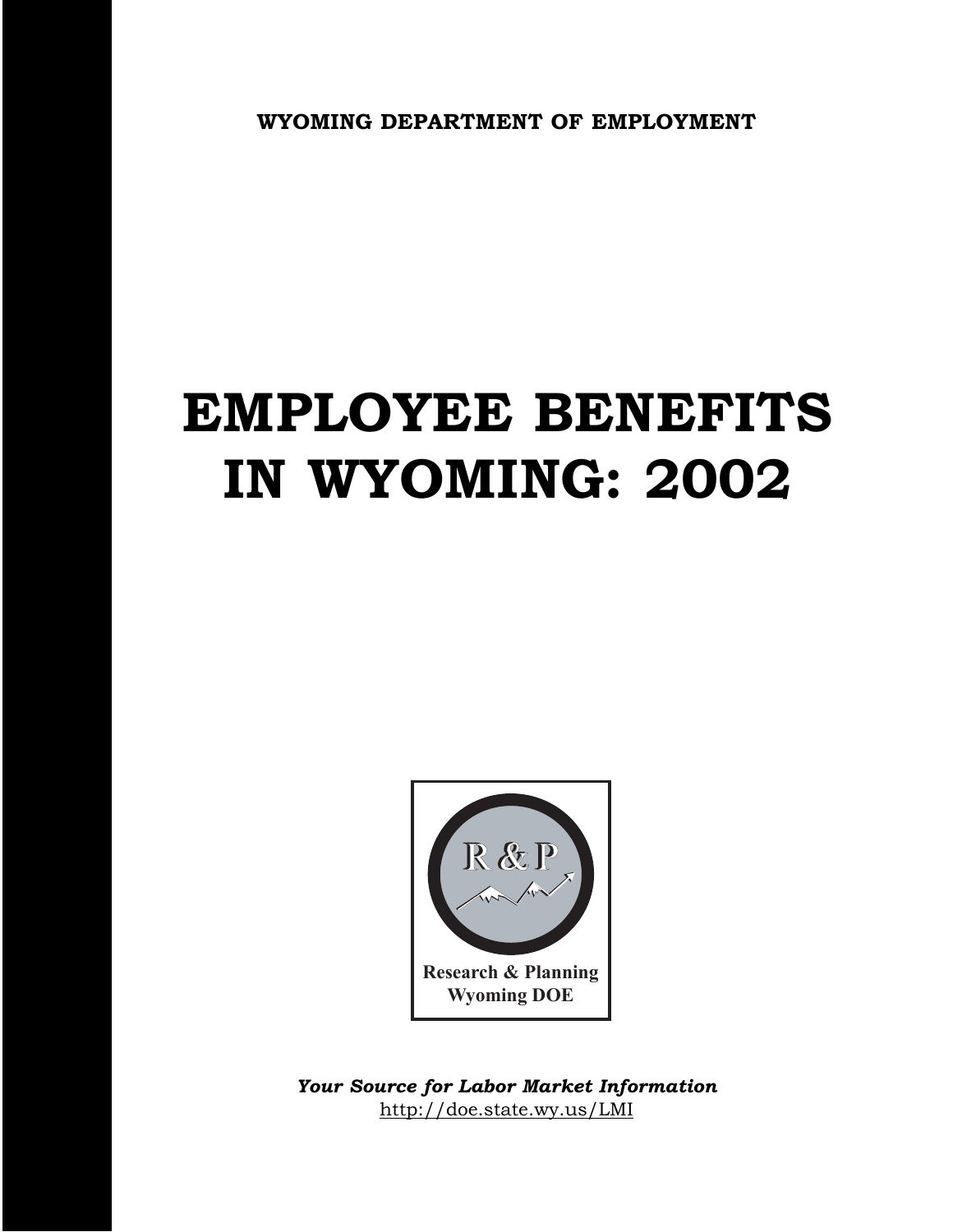# **Employee Benefits in Wyoming: 2002**

Wyoming Department of Employment Cynthia Pomeroy, Director Internet address - http://doe.state.wy.us/

Research & Planning Tom Gallagher, Manager Internet address - http://doe.state.wy.us/LMI

> *Prepared by:* Carola Cowan

*Desktop Publishing by:* Susan Murray

> *Map by:* Valerie A. Davis

#### Submitted for Printing November 2003

©Copyright 2003 by the Wyoming Department of Employment, Research & Planning

#### **Department of Employment Nondiscrimination Statement**

The Department of Employment does not discriminate on the basis of race, color, religion, national origin, sex, age, or disability. It is our intention that all individuals seeking services from our agency be given equal opportunity and that eligibility decisions be based upon applicable statutes, rules, and regulations.

> Research & Planning P.O. Box 2760 Casper, WY 82602 Phone: (307) 473-3807 Fax: (307) 473-3834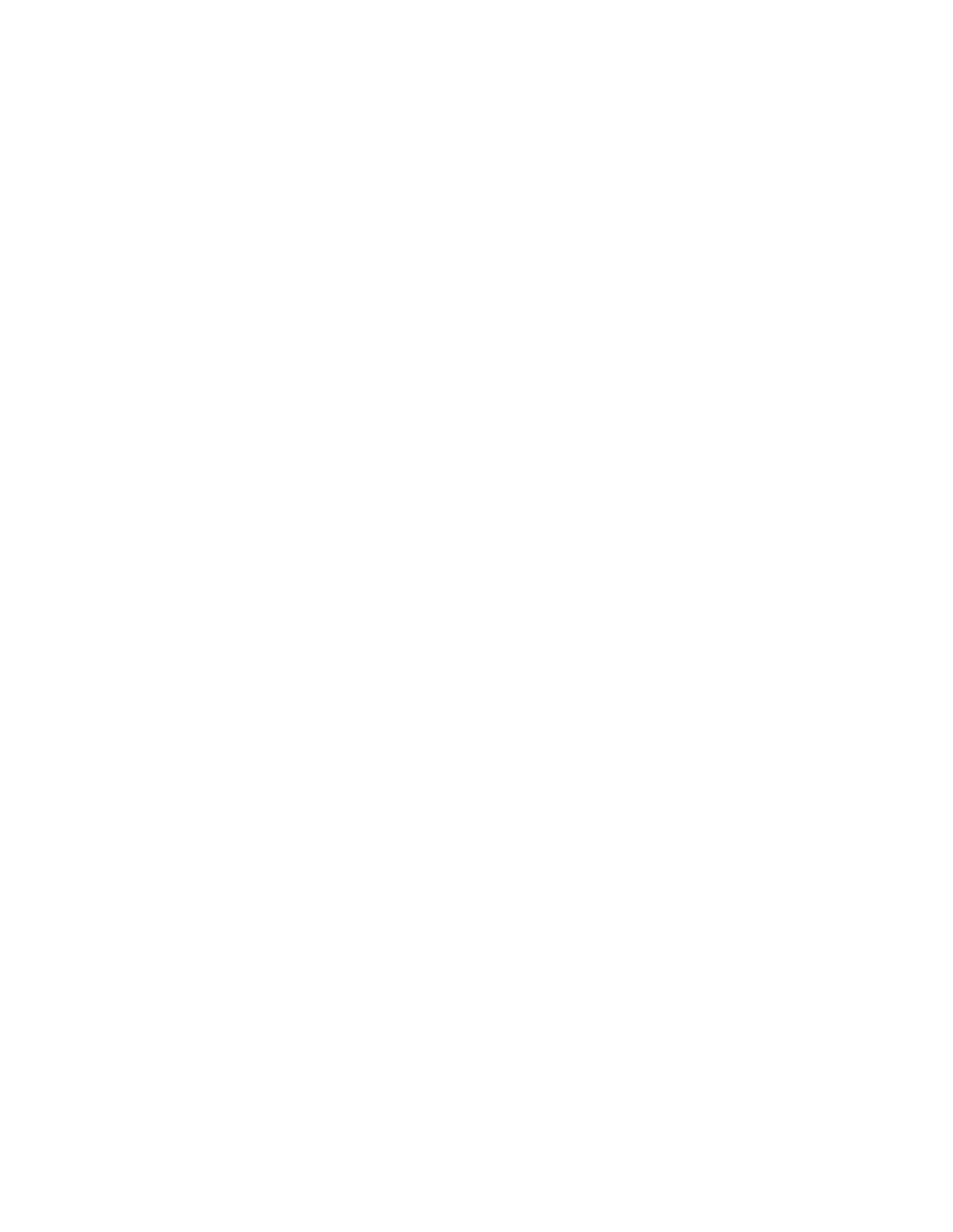#### **Contents**

|                                                                        | $\mathbf{1}$   |
|------------------------------------------------------------------------|----------------|
|                                                                        | $\mathbf{1}$   |
|                                                                        | $\overline{2}$ |
|                                                                        | 1              |
|                                                                        | 3              |
|                                                                        | 3              |
|                                                                        | $\overline{4}$ |
| Figure 2: Number of Companies Sampled and Which Responded              | 4              |
| Figure 3: Percentage of Employees in Wyoming by Full- and              | 4              |
|                                                                        | 5              |
|                                                                        | 5              |
|                                                                        | 5              |
|                                                                        | 6              |
|                                                                        | 9              |
| Table 2: Percent of Companies Offering Selected Benefits to Their      | 6              |
| Table 3: Average Number of Days of Leave Benefits for Wyoming          | 6              |
| Table 4: Percentage of Full- and Part-Time Employees Offered           | $\overline{7}$ |
| Table 5: Average Percentage Paid on Benefits by Employers for          | 8              |
| Figure 4: Percentage of Companies Offering Selected Benefits to Their  | 8              |
| Figure 5: Percentage of Full-Time Employees Offered Select Benefits in | 8              |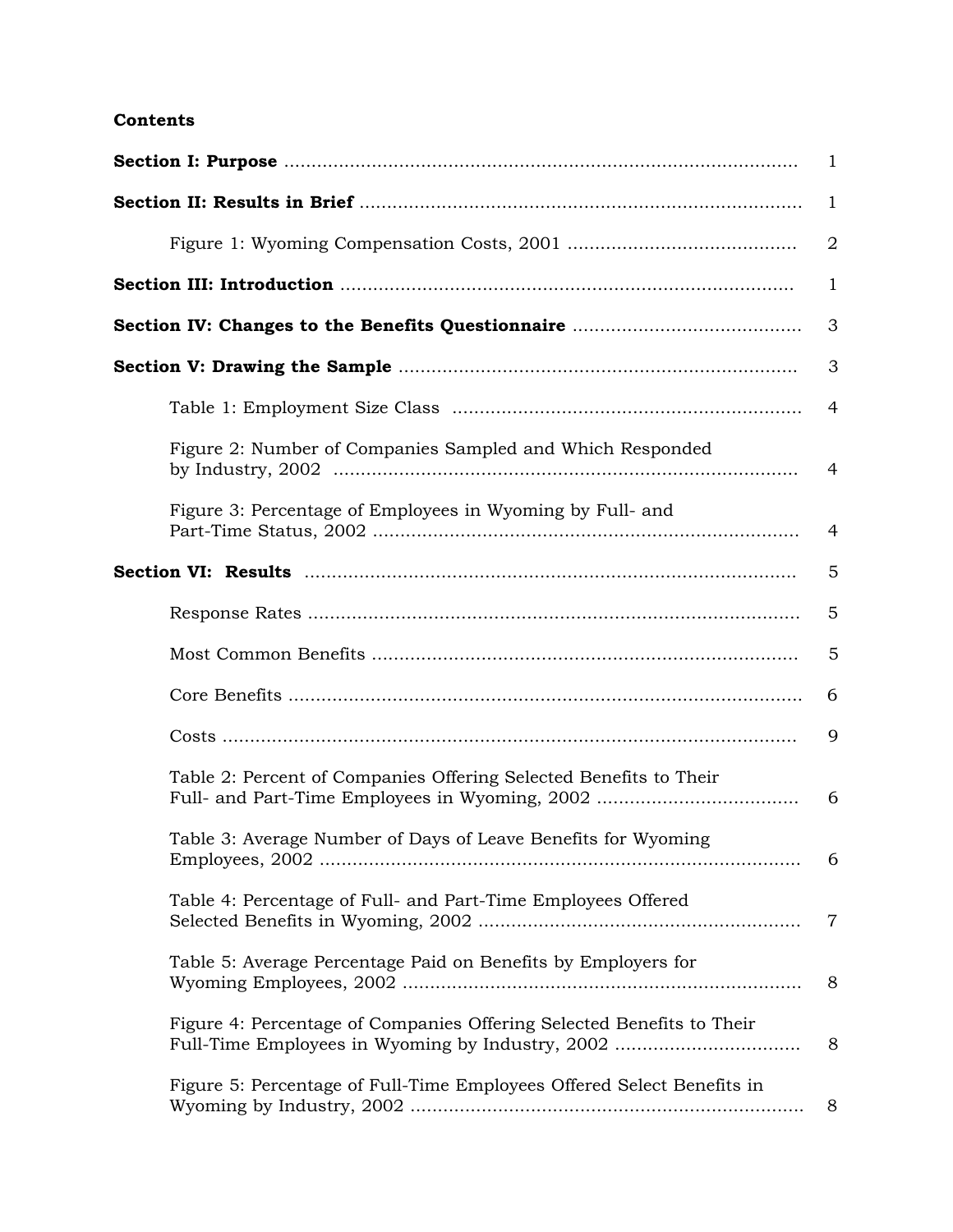# **Appendixes**

# **Appendix A**

| Figure A-1: Percentage of Wyoming Employment by Broad |  |
|-------------------------------------------------------|--|
|                                                       |  |
| Figure A-3: Response Rate by Size Class of Wyoming    |  |
|                                                       |  |

### **Appendix B**

| Table B-1: Percentage of Companies Offering Selected Benefits<br>to Their Full- and Part-Time Employees in Wyoming              | 14 |
|---------------------------------------------------------------------------------------------------------------------------------|----|
| Table B-2: Percentage of Companies Offering Selected Benefits<br>to Their Full- and Part-Time Employees in Wyoming by           | 15 |
| Table B-3: Percentage of Companies Offering Selected Benefits<br>to Their Full- and Part-Time Employees by Wyoming Region, 2002 | 16 |
| Table B-4: Percentage of Companies Offering a Retirement Plan                                                                   | 17 |
| Table B-5: Percentage of Companies Offering a Retirement Plan<br>by Payee, Type, and Size Class in Wyoming, 2002                | 17 |
| Table B-6: Percentage of Companies Offering a Retirement Plan                                                                   | 18 |
| Table B-7: Percentage of Employees Offered a Retirement Plan by                                                                 | 18 |
| Table B-8: Percentage of Employees Offered a Retirement Plan<br>by Payee, Type, and Size Class in Wyoming, 2002                 | 19 |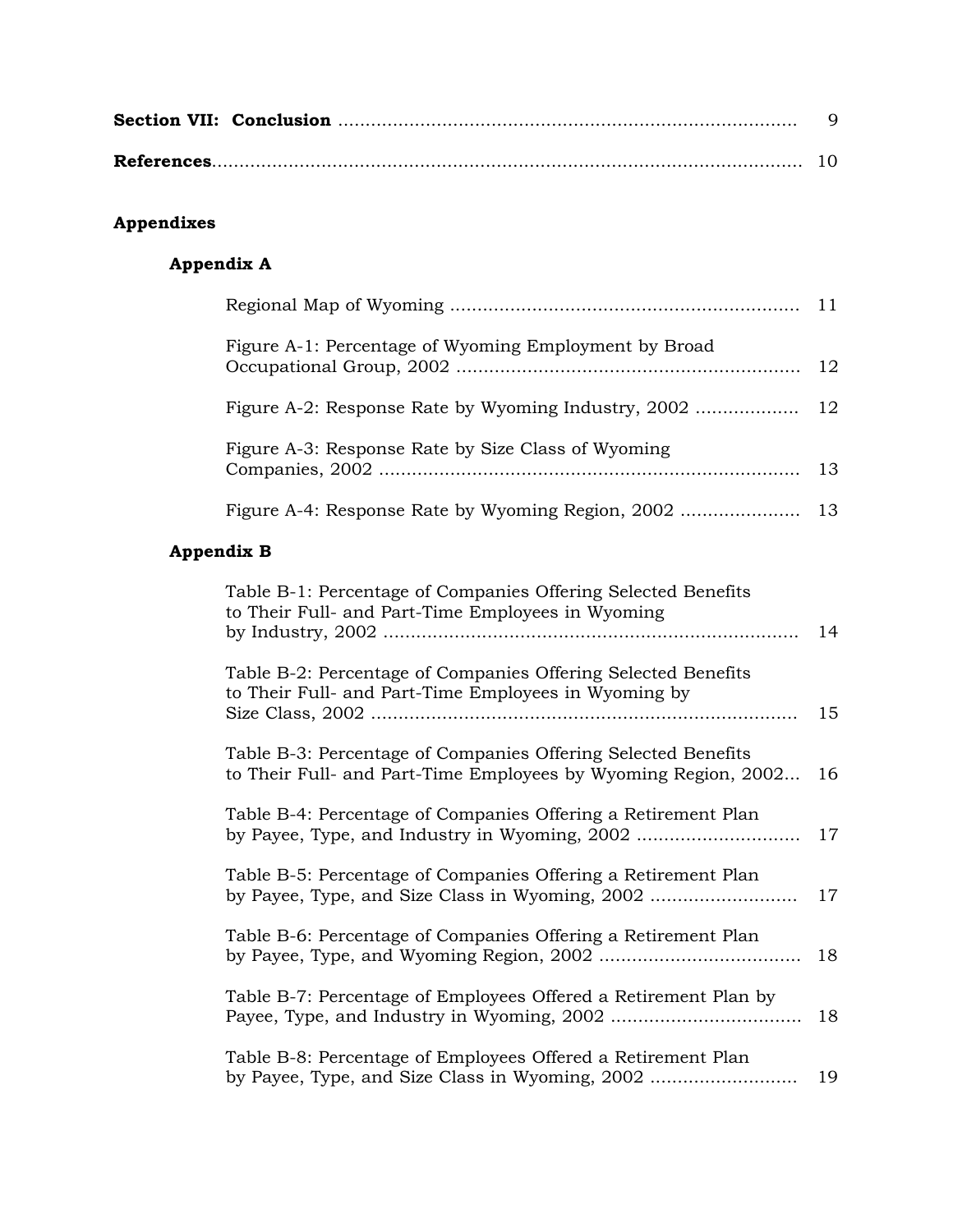| Table B-9: Percentage of Employees Offered a Retirement Plan                                                        | 19 |
|---------------------------------------------------------------------------------------------------------------------|----|
| Table B-10: Percentage of Full- and Part-Time Employees                                                             | 20 |
| Table B-11: Percentage of Full- and Part-Time Employees<br>Offered Selected Benefits in Wyoming by Size Class, 2002 | 21 |
| Table B-12: Percentage of Full- and Part-Time Employees Offered                                                     | 22 |
| Appendix C                                                                                                          |    |
|                                                                                                                     | 23 |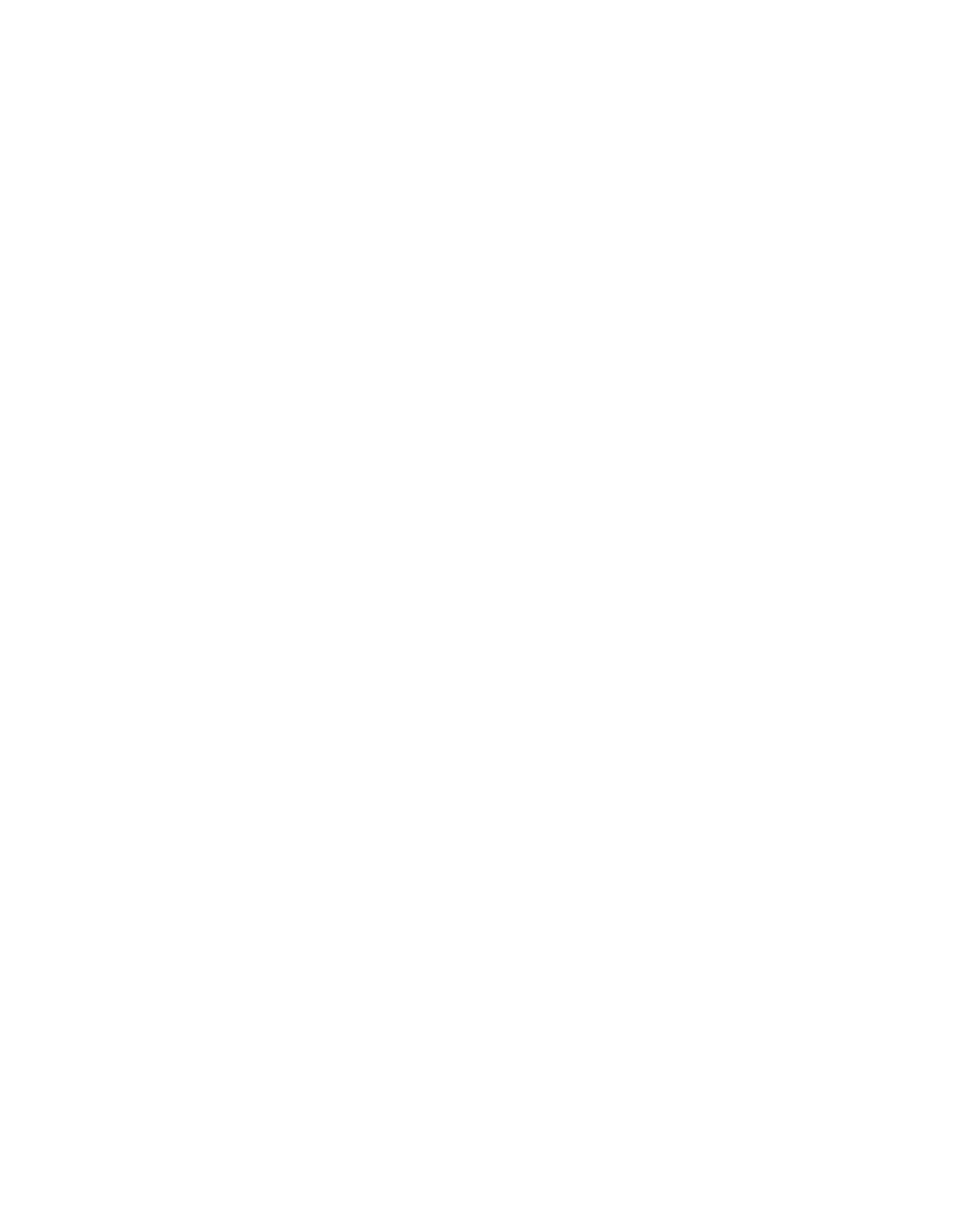#### **Section I: Purpose**

This publication complements the Occupational Employment Statistics (OES) wage survey Research & Planning (R&P) conducts. Together, these efforts assist employers and employees in determining whether or not they are providing or receiving competitive compensation (wages and benefits). Employee benefits include paid leave, insurance, retirement plans, and miscellaneous benefits. The Benefits Survey questionnaires were mailed quarterly in 2002. We thank all employers who responded to the study and helped make it a success.

#### **Section II: Results in Brief**

We present survey results in response to two questions:

- 1. What percentage of employers offer benefits?
- 2. What percentage of employees have access to benefits?

Our analysis includes both the number of companies offering benefits and the number of employees who are offered benefits. The percentages for these two groups may or may not be similar depending on the number of employees affected by a company's decision whether to offer a specific benefit. For example, if there is a total of 10 companies and 7 offer health insurance, then 70 percent of the employers offer health insurance. Assume that each of the 7 companies offering health insurance has 1 employee, but each of the 3 other companies have 20 employees.

The percentage of the total number of employees who are offered health insurance is only 10.4 percent (7 out of 67 total employees).

The size of the company and an employee's full- or part-time status are still the best predictors of the availability of benefits.

In 2001, total compensation in Wyoming was comprised of 77.8 percent wages and salaries and 22.2 percent benefits (see Figure 1, page 2).

#### **Section III: Introduction**

In 2002 the *Economic Report of the President* devoted over 40 pages to the issue of health insurance coverage and costs (Council of Economic Advisors, 2002). The report finds health care one of the largest sectors of the American economy, representing 13.4 percent of the United States' Gross Domestic Product (GDP). Health care spending is forecasted to rise to 15.9 percent of the GDP by 2010. Over the long term, it will become even more predominant in the economy, continuing a 60-year economic trend and reaching as much as 38 percent of GDP under conservative assumptions.

Since 1980, the Census Bureau has estimated the number of people with health insurance coverage in the United States through the *Current Population Survey Annual Demographic Supplement* (Nelson & Mills, 2001). According to its estimates, 14.6 percent of the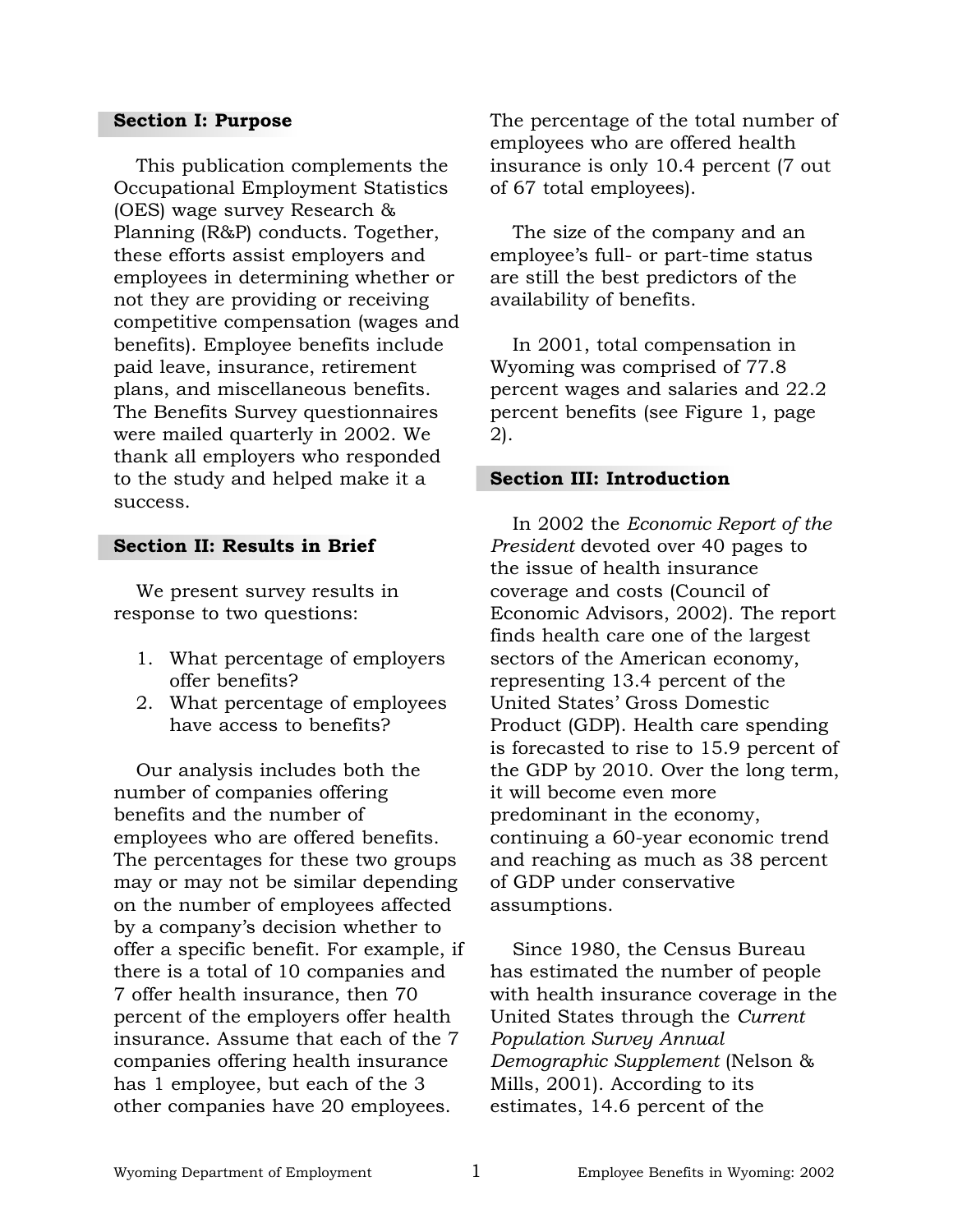

population was without health insurance coverage during the entire year of 2001, up from 14.2 percent in 2000, an increase of 1.4 million people. This reverses two years of falling uninsured rates. The Kaiser Family Foundation (2001), the U.S. Department of Health and Human Services (2003, November 4), and the National Rural Health Association (2003, November 4) estimate that uninsured rates in rural areas are higher than rates in urban areas, with most studies placing the percentage of uninsured at approximately 20 percent.

Though our survey does not address the issue of how many people in Wyoming are covered by health insurance, it does help us estimate how many workers have access to employer-based health insurance. In 2003 we also added a question that will let us know what

percentage of eligible employees choose to be covered by their employer's health insurance.

There is currently a lack of information regarding employerprovided benefits. Collecting meaningful data without burdening respondents is always a challenge. According to Wiatrowski, Harvey, and Levit (2002), the most important gap is the lack of information about the workforce. The United States General Accounting Office (2003) stated that priorities for improving knowledge about retirement include obtaining better data by linking surveys with administrative data (such as employer records, and Social Security earnings history records). These compilations will then enable us to estimate any shortfall in retirement income in the future and better show the demographic characteristics of those retirees. The same goes for the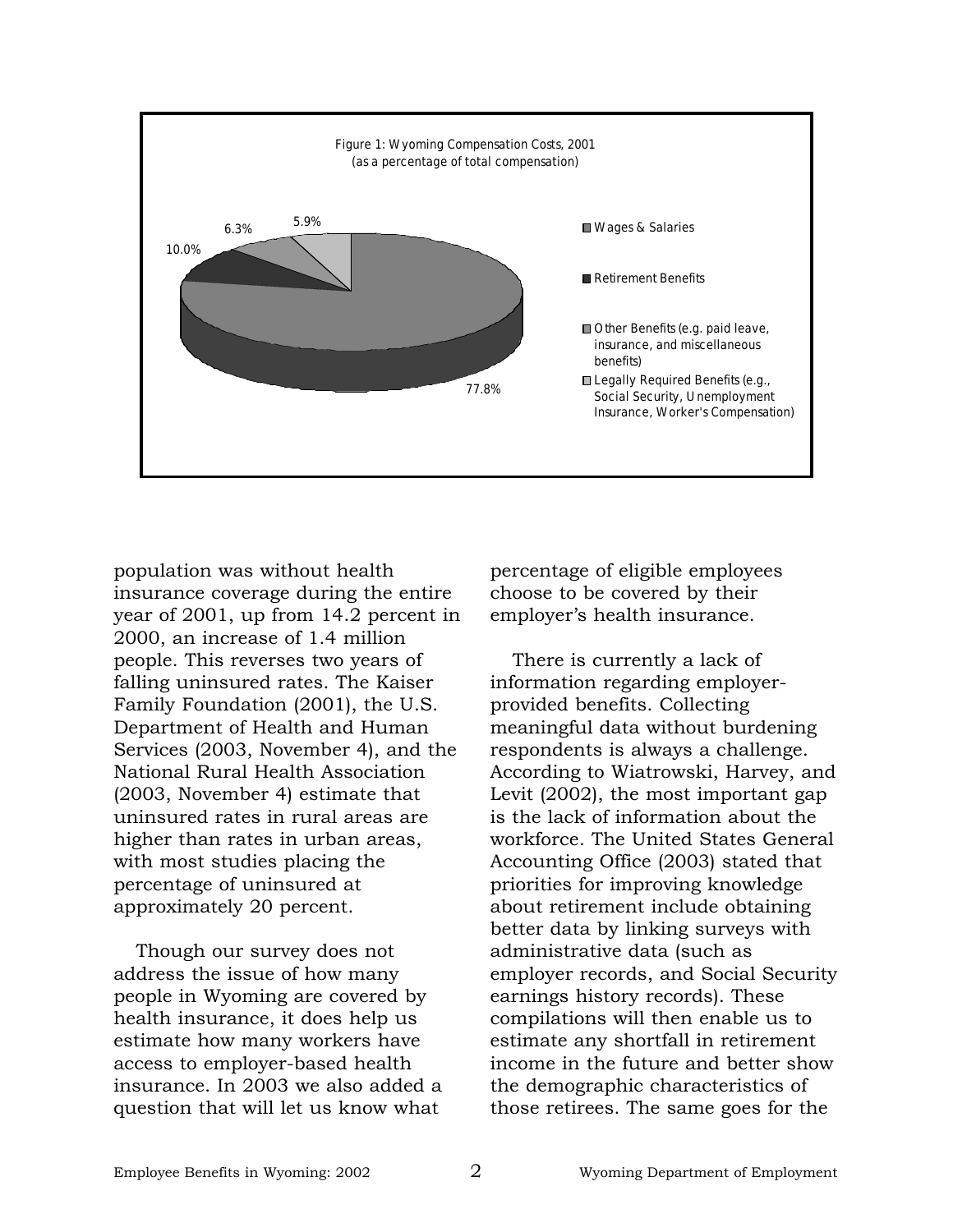uncertainty of estimates of the uninsured. The Congressional Budget Office (CBO, 2003) reports that more than 240 million people in the U.S. have health insurance coverage today. The vast majority (63%) are covered through their, or a family member's employer. The CBO does caution that estimates come from population surveys that are prone to reporting and other forms of statistical error, which could lead to either an underestimate or an overestimate of the size of the uninsured population.

#### **Section IV: Changes to the Benefits Questionnaire**

The 2002 questionnaire was revised during the survey year. The first quarter followed the 2001 survey format. Starting in the second quarter 2002, some major changes were incorporated into the survey. In the Paid Leave Section, the personal leave question was moved to precede the paid vacation and paid sick leave questions. The explanation for personal leave was extended to include companies that do not distinguish between paid vacation and sick leave. This change resulted in a far greater number of companies reporting paid leave under personal leave instead of paid vacation as was the case previously. Therefore, those numbers are not directly comparable to previous years.

Another change occurred in the cost section. A question about costs for paid leave was removed, and employers were instructed to report the total for legally required benefits if they could not divide the costs into separate legally required benefit categories.

#### **Section V: Drawing the Sample**

The researchers selected a stratified random sample of 500 companies for each of the first three quarters of 2002, and increased the sample size for the fourth quarter to 787 due to a sample expansion request from the University of Wyoming. A total of 2,287 companies received the questionnaire in 2002.

Researchers drew from the most current Quarterly Unemployment Insurance (QUI) employer database available. This database contains data reported by approximately 18,000 employers on a quarterly basis for Unemployment Insurance purposes. Companies reporting zero employees for all three months, federal and state government, employers in Agriculture, and private household employers were not included in our sample. Researchers also excluded companies that had previously been sampled or are being surveyed by OES.

The following data fields were added by researchers: average employment, size class, major industry, and region. The size class is determined by the company's average employment during the quarter sampled. Employers are divided among six different size classes (see Table 1, page 4). The major industry is determined by the Standard

(Text continued on page 5)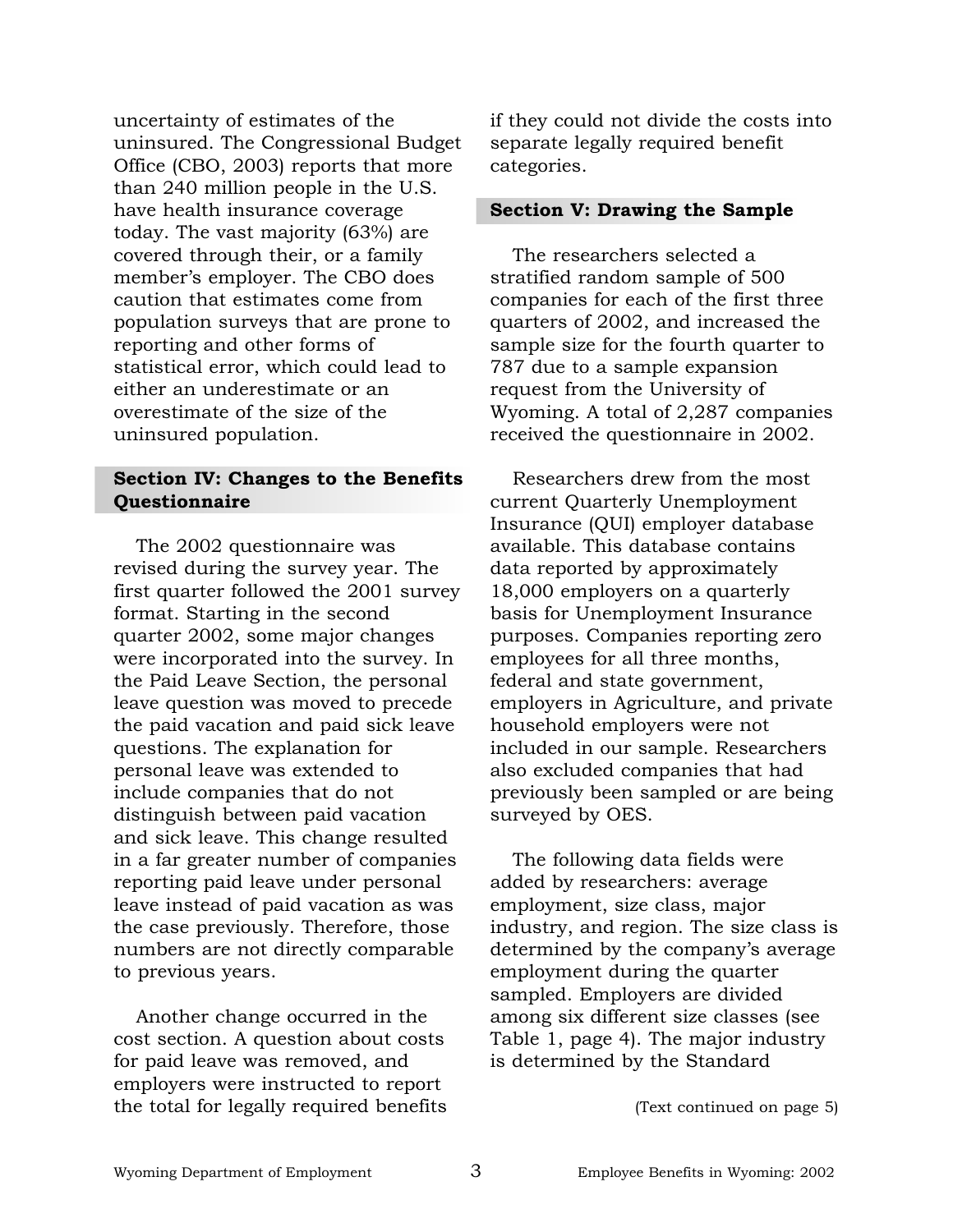|      | Table 1: Employment Class Size |  |
|------|--------------------------------|--|
| Size | # of Employees                 |  |
| 1    | $1 - 4$                        |  |
| 2    | $5-9$                          |  |
| 3    | $10 - 19$                      |  |
|      | $20 - 49$                      |  |
| 5    | $50-99$                        |  |
|      | $100+$                         |  |



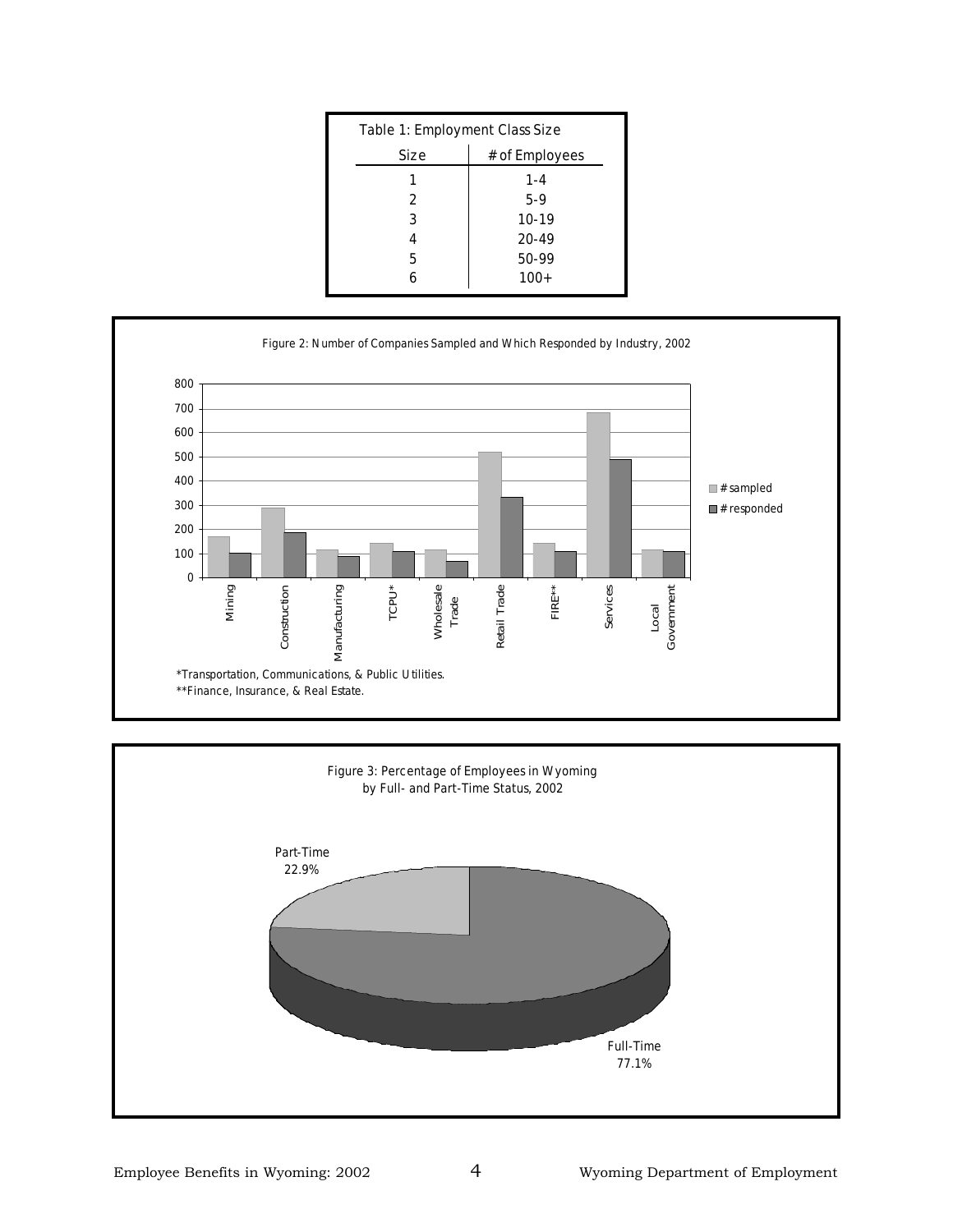Industrial Classification (SIC) code assigned to that employer (see Figure 2, page 4). The exception is Government, which was determined by ownership code instead of SIC code, because some government agencies such as public schools are coded in industries other than Public Administration. The region is determined by the county code assigned by the Wyoming Department of Employment (see Map, page 11).

Researchers then selected a random sample stratified by employment size class, industry, and region for companies with 1 to 99 employees. Each quarter we sampled 25 percent of the companies with 100 or more employees; by the end of the year all 338 employers had been sampled. This was necessary to get an adequate sample because of the small number of large employers in Wyoming. Large employers are therefore proportionally overrepresented in our study.

#### **Section VI: Results**

#### **Response Rates**

The overall response rate for the survey in 2002 was 69.2 percent or 1,583 employers out of 2,287 surveyed. These 1,583 companies employed a total of 59,644 employees. Of those, 77.1 percent were employed full-time and 22.9 percent were part-time (see Figure 3, page 4). This matches our wage records estimates for full-and parttime employment. Managerial and professional employees held 21.1 percent of those jobs, clerical and

technical employees held 24.1 percent, and production, service, and maintenance employees held 54.8 percent. Additionally, Figures A-2, -3, and -4 (see pages 12 and 13) show response rates by employers' industry, size class, and region. The response rate by size class indicates that employers with 50 or more employees are much less likely to respond than smaller employers. Statewide Employers are also less likely to respond, as are employers in Wholesale Trade and Mining.

The results were weighted by the employment for each industry as estimated in the Current Employment Statistics (CES) program. This was done to account for employment differences in our sample. In order to adjust for differences in employing units in each industry, we weighted our sample by units reported for each industry to UI Covered Employment data. This helps correct for response rate differences across industries and over representation of large firms.

#### **Most Common Benefits**

Table 2 (see page 6) shows that the three benefits employers most frequently offered to full-time employees were paid holidays (63.7%), health insurance (62.7%), and dependent health insurance (53.6%). To their part-time employees, employers most often offered employee discounts (32.5%), a Christmas bonus (24.9%) and flextime (22.8%). The average number of paid holidays was 8.6 days for full-time employees (see Table 3, page 6).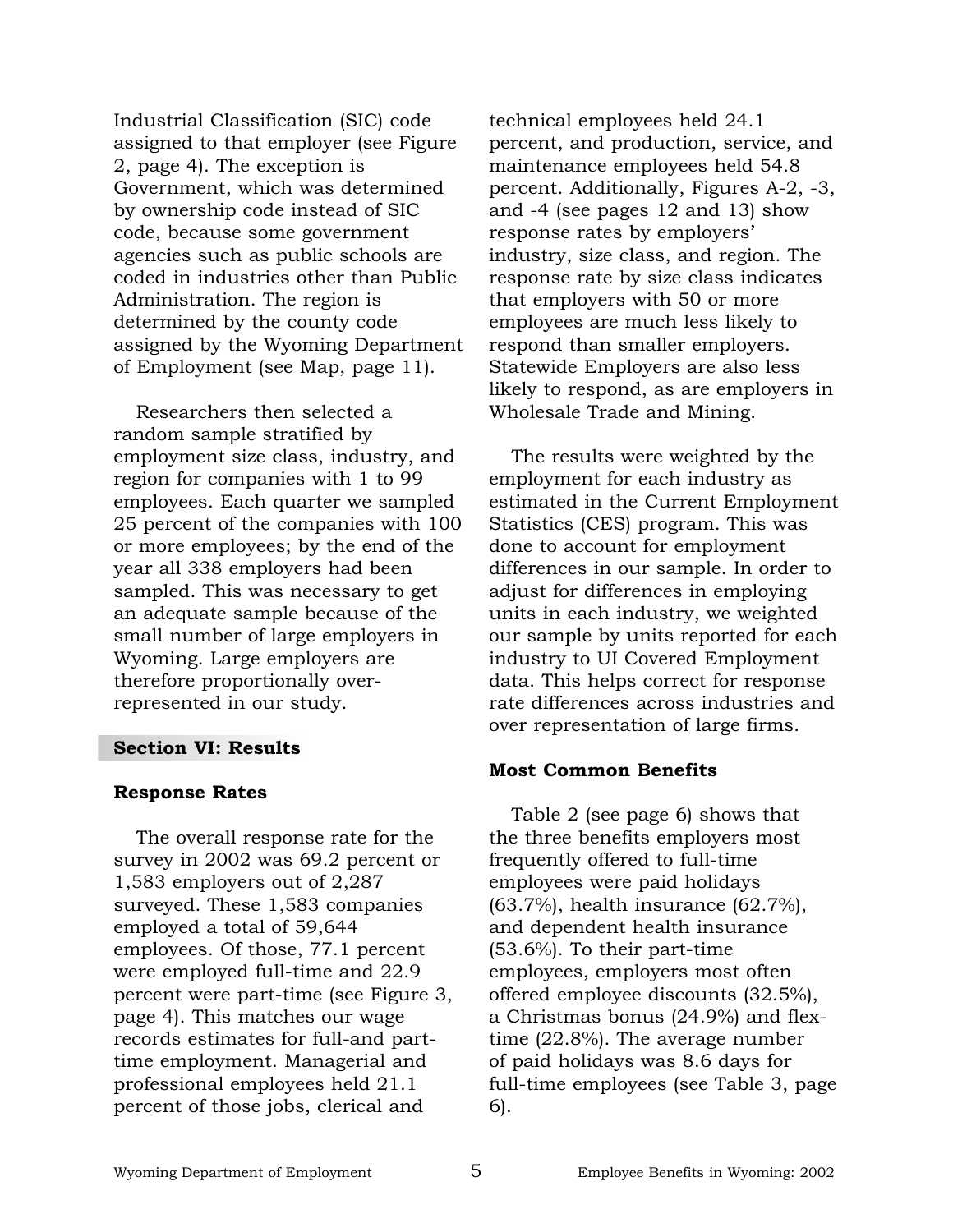| Table 2: Percent of Companies Offering Selected Benefits to |  |
|-------------------------------------------------------------|--|
| Their Full- and Part-Time Employees in Wyoming, 2002        |  |

| <b>Benefit Type</b>               | <b>Full-Time</b> | Part-Time |
|-----------------------------------|------------------|-----------|
| Child Care                        | 3.4%             | 2.9%      |
| <b>Christmas Bonus</b>            | 53.0             | 24.9      |
| Dental Plan                       | 42.8             | 7.9       |
| Dependent Health Insurance        | 53.6             | 8.2       |
| <b>Disability Insurance</b>       | 18.6             | 5.0       |
| <b>Educational Assistance</b>     | 29.9             | 12.2      |
| <b>Employee Discounts</b>         | 39.9             | 32.5      |
| Flex-time                         | 27.7             | 22.8      |
| <b>Health Insurance</b>           | 62.7             | 9.9       |
| I ife Insurance                   | 45.4             | 9.6       |
| Long-Term Disability              | 21.6             | 5.5       |
| <b>Maternity Leave</b>            | 5.4              | 1.4       |
| Paid Funeral or Bereavement Leave | 38.5             | 12.7      |
| Paid Holidays                     | 63.7             | 18.7      |
| Paid Jury Duty Leave              | 50.3             | 22.1      |
| Paid Personal Leave               | 41.2             | 10.8      |
| Paid Sick Leave                   | 35.2             | 9.7       |
| Paid Vacation                     | 52.2             | 11.9      |
| Paternity Leave                   | 2.7              | 0.8       |
| Profit Sharing                    | 11.8             | 3.9       |
| <b>Relocation Assistance</b>      | 14.9             | 3.6       |
| <b>Retirement Plan</b>            | 48.1             | 18.4      |
| Uniform/Tool Allowance            | 24.1             | 12.7      |
| Vision Plan                       | 22.0             | 5.0       |
| Wellness Program                  | 12.0             | 5.9       |
| Work-at-home Option               | 6.5              | 17.3      |
|                                   |                  |           |

|                            | <b>Full-Time</b> |                 | Part-Time |                  |
|----------------------------|------------------|-----------------|-----------|------------------|
| <b>Number of Days for:</b> | Mean             | Mode            | Mean      | Mode             |
| Paid Holidays              | 8.6              | 10 <sup>1</sup> | 7.5       | 6                |
| Paid Sick Leave            | 12.5             | 12              | 9.6       | 10               |
| Paid Vacation              |                  |                 |           |                  |
| after one year             | 9.8              | 10              | 6.6       | 5                |
| after five years           | 10.0             | 10              | 8.4       | 10               |
| after ten years            | 14.7             | 10              | 8.9       | 10 <sup>10</sup> |
| Paid Personal Leave        |                  |                 |           |                  |
| after one year             | 7.9              | 5               | 5.8       | 1                |
| after five years           | 11.5             | 10              | 12.0      | 10               |
| after ten years            | 13.7             | $\overline{2}$  | 14.1      | $\overline{2}$   |
| <b>Maternity Leave</b>     | 37.3             | $30$            | 57.7      | 120              |
| Paternity Leave            | 27.6             | 5               | 56.7      | 60               |

Full-time employees were most often offered health insurance (91.3%), dependent health insurance (88.2%), and paid holidays (84.2%); see Table 4, page 7. Part-time employees were offered employee discounts (44.2%), paid jury duty leave (36.7%), and retirement plans (35.6%). Keep in mind that the survey only asked if employees were *offered* certain benefits. This does not necessarily mean the employees elected to participate in benefits such as health insurance and retirement plans in which employees usually share some of the costs. The analysis showed that employers on average pay 83.3 percent of health insurance costs for fulltime employees. For dependent health insurance of full-time employees, the employer contribution was 62.5 percent (see Table 5, page 8).

#### **Core Benefits**

For the rest of the analysis we focus on three core benefits: 1) health insurance, 2) retirement plans, and 3) paid holidays.

An analysis of health insurance, retirement plans, and paid holidays benefits offered to full-time employees by industry reveals that employers in Government; Wholesale Trade; and Finance, Insurance, and Real Estate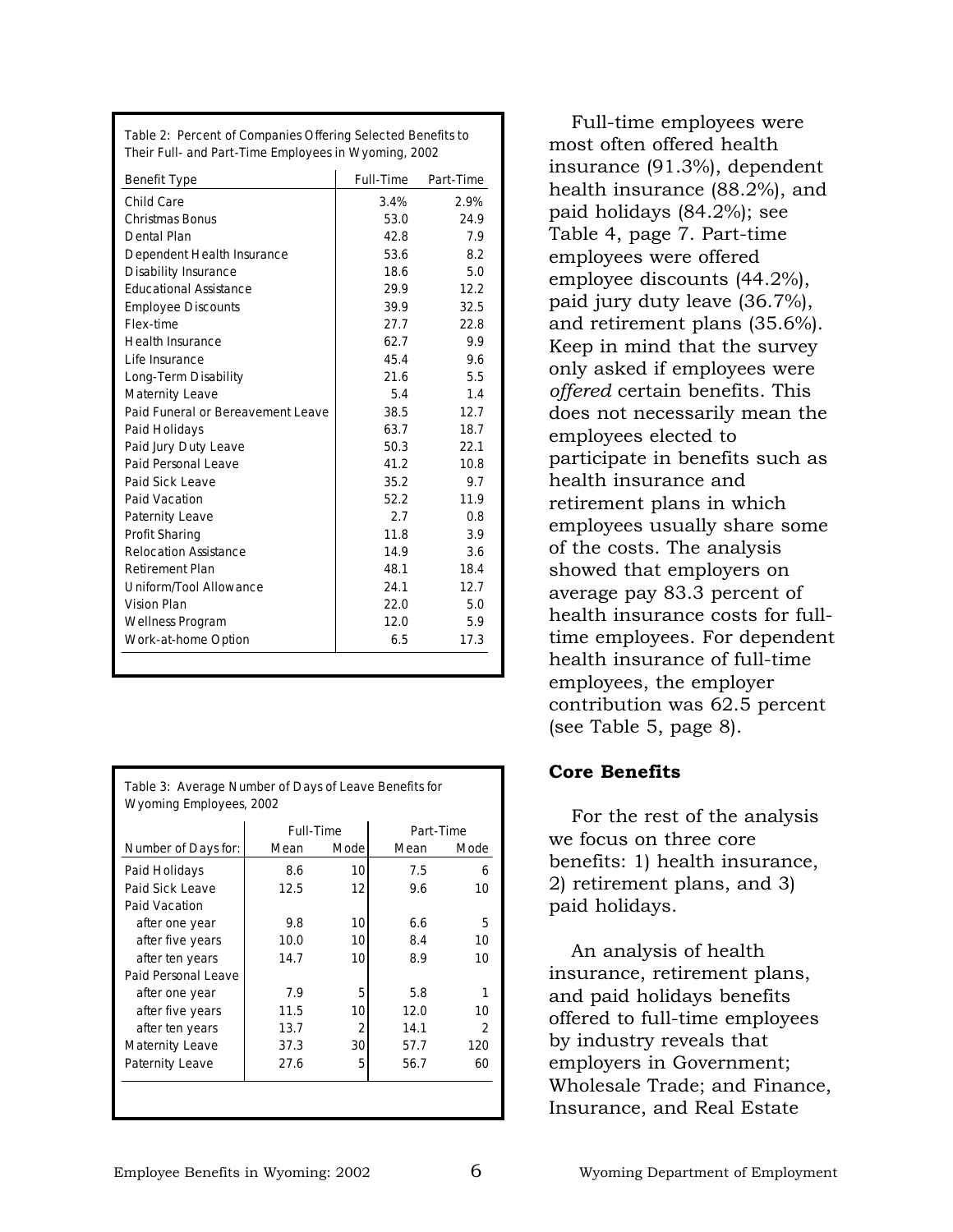(FIRE) are most likely to offer these benefits (see Figure 4, page 8). Similarly, employees in Government and FIRE most often received these benefits (see Figure 5, page 8). Mining ranks higher than did Wholesale Trade (see Table B-1, page 15). This is probably due to the larger number of employees in Mining than in Wholesale Trade.

Defined contribution retirement plans such as IRAs and 401(k)s are more often offered than defined benefit retirement plans such as pensions. Defined contribution retirement plans were offered to full-time employees by 81.9 percent of the companies that offered a retirement plan. Overall, 28.8 percent of the companies offered a defined benefit plan to their full-time employees (see Tables B-4, -5, and -6, pages 17 and 18). This adds up to more than 100 percent because some companies offer both options to their employees, leading to 72.2 percent of full-time employees being offered a defined contribution plan and 49.5 percent of full-time employees being offered a defined benefit plan (see Tables B-7, -8, and -9, pages 18 and 19). Employers paid all the costs for their full-time employees' retirement plans in 29.4 percent of the cases and shared the cost with the employees in 63.3 percent of

| Selected Benefits in Wyoming, 2002 |                  |           |
|------------------------------------|------------------|-----------|
| <b>Benefit Type</b>                | <b>Full-Time</b> | Part-Time |
| Child Care                         | 10.0%            | 3.3%      |
| Christmas Bonus                    | 34.2             | 21.4      |
| Dental Plan                        | 78.7             | 18.6      |
| Dependent Health Insurance         | 88.2             | 22.3      |
| <b>Disability Insurance</b>        | 39.8             | 11.6      |
| <b>Educational Assistance</b>      | 57.3             | 23.6      |
| <b>Employee Discounts</b>          | 43.3             | 44.2      |
| Flex-time                          | 33.0             | 23.4      |
| <b>Health Insurance</b>            | 91.3             | 22.8      |
| Life Insurance                     | 83.3             | 24.1      |
| Long-Term Disability               | 49.1             | 15.2      |
| <b>Maternity Leave</b>             | 7.7              | 1.6       |
| Paid Funeral or Bereavement Leave  | 65.0             | 26.1      |
| Paid Holidays                      | 84.2             | 18.9      |
| Paid Jury Duty Leave               | 75.1             | 36.7      |
| Paid Personal Leave                | 49.3             | 19.8      |
| Paid Sick Leave                    | 60.0             | 20.2      |
| Paid Vacation                      | 70.9             | 19.9      |
| <b>Paternity Leave</b>             | 4.2              | 1.4       |
| Profit Sharing                     | 18.5             | 4.9       |
| <b>Relocation Assistance</b>       | 37.6             | 9.8       |
| <b>Retirement Plan</b>             | 83.3             | 35.6      |
| Uniform/Tool Allowance             | 41.0             | 19.3      |
| <b>Vision Plan</b>                 | 44.5             | 13.0      |
| Wellness Program                   | 38.8             | 22.4      |
| Work-at-home Option                | 8.2              | 9.7       |
|                                    |                  |           |

**Table 4: Percentage of Full- and Part-Time Employees Offered** 

the cases (see Tables B-4, -5, and -6, pages 17 and 18).

There is a significant positive relationship between the provision of benefits and company size. For full-time employees the availabilty of health insurance, retirement plans, and paid holidays increases with the size of the company offering the benefit. For example, 97.9 percent of workers in companies with 100 or more employees were offered health insurance compared to only 54.6 percent of full-time employees

(Text continued on page 9)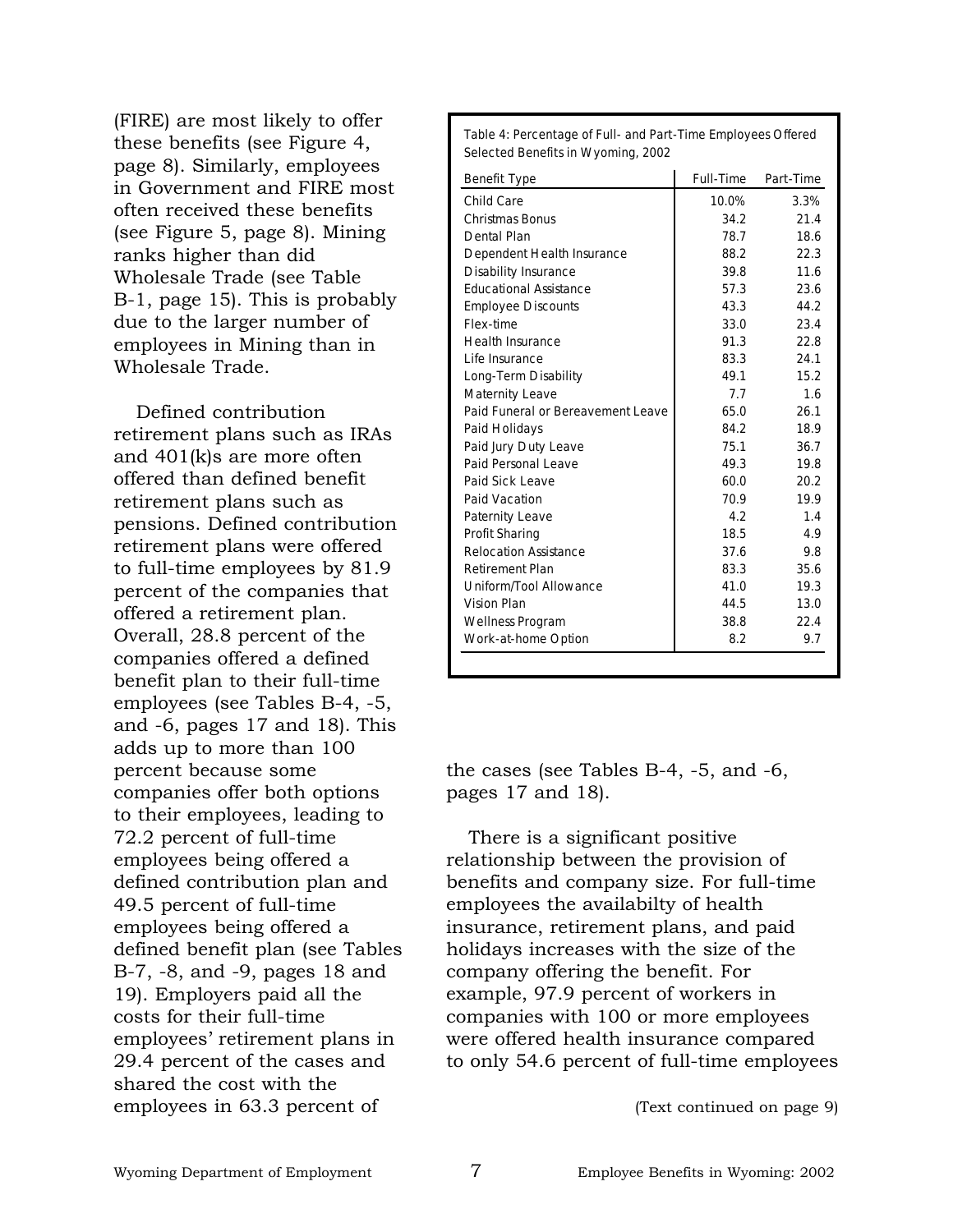| Table 5: Average Percentage Paid on Benefits by Employers for Wyoming<br>Employees, 2002 |                  |             |           |      |
|------------------------------------------------------------------------------------------|------------------|-------------|-----------|------|
|                                                                                          | <b>Full-Time</b> |             | Part-Time |      |
| Percentage Paid on:                                                                      | Mean             | <b>Mode</b> | Mean      | Mode |
| <b>Health Insurance</b>                                                                  | 83.3%            | 100%        | 74.0%     | 100% |
| Dependent Health Insurance                                                               | 62.5             | <b>100</b>  | 44.1      | 30   |
| Dental Plan                                                                              | 72.2             | 100         | 59.8      | 100  |
| Vision Plan                                                                              | 60.7             | 100         | 39.8      | 0    |





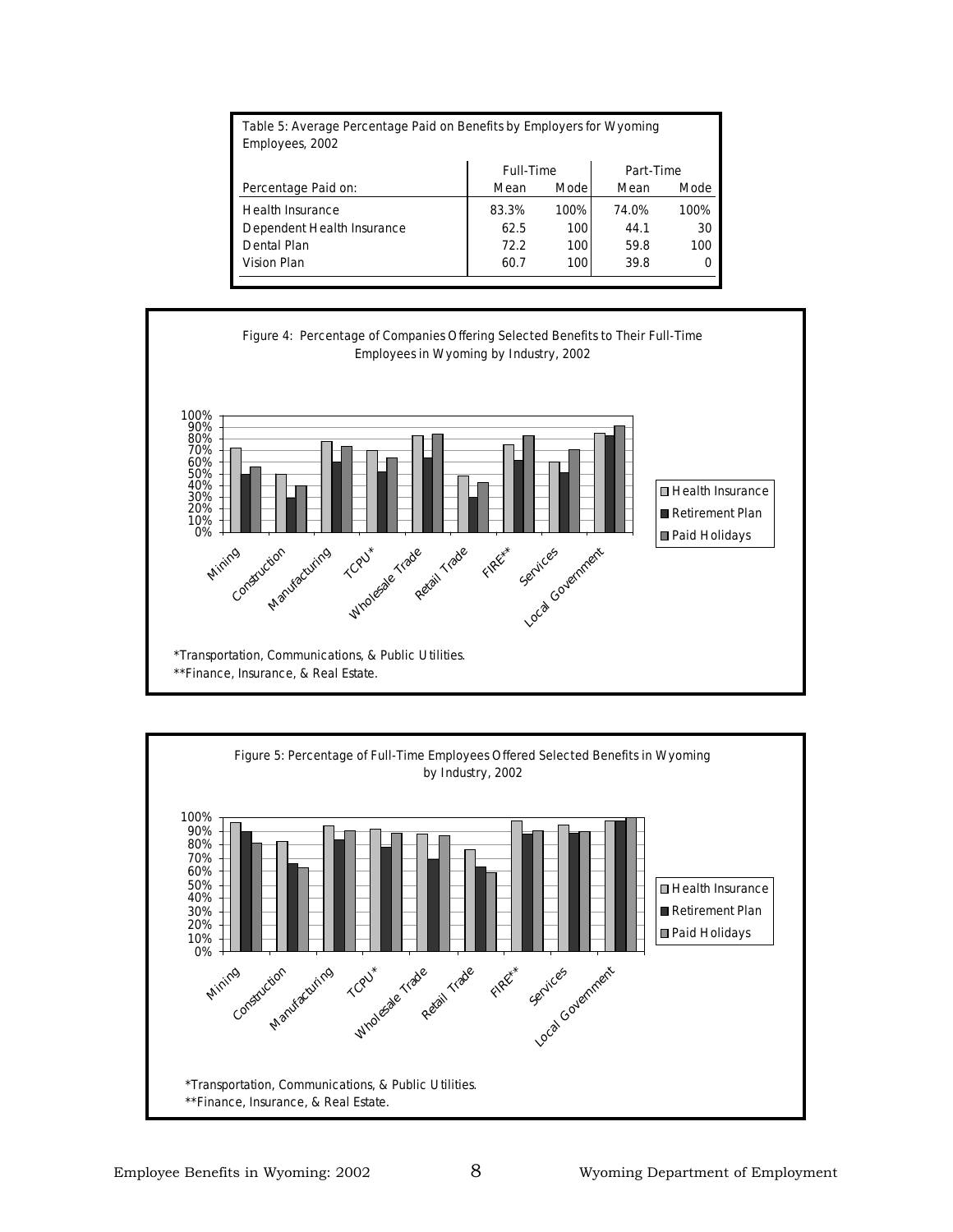in companies with one to four employees (see Table B-11, page 21). The same is true for employers; 95.9 percent of companies with 100 or more employees offered health insurance to their full-time employees compared to only 36.3 percent of companies with one to four employees (see Table B-2, page 15).

As in prior years, region is not a good indicator for determining the likelihood of benefits. Though companies classified as statewide entities offer benefits more often, it only confirms that company size is one of the major indicators for benefits; most companies classified as statewide have 100 or more employees.

#### **Costs**

Employers spent 22.2 percent of total compensation on benefits (see Figure 1, page 2). Of total compensation 77.8 percent was spent on wages, 10.0 percent went to retirement accounts, 5.9 percent to legally required benefits such as Social Security and Unemployment Insurance, and 6.3 percent to health insurance and miscellaneous benefits.

#### **Section VII: Conclusion**

Full-time employees are much more likely than part-time employees to be offered benefits. Employees in larger companies are at an advantage when it comes to benefits coverage. Employment in Government, Manufacturing, Mining, or Wholesale Trade also proves advantageous.

Increasing the number of large companies would appear to be helpful in increasing the number of employees who have access to employer-provided benefits.

The Employee Benefits Program is currently underway for the year 2003, and revisions were made for the first quarter in conjunction with the University of Wyoming. We are working together with other states to develop a uniform Employee Benefits Survey. This will enable us to make direct state-to-state comparisons regarding employee benefits.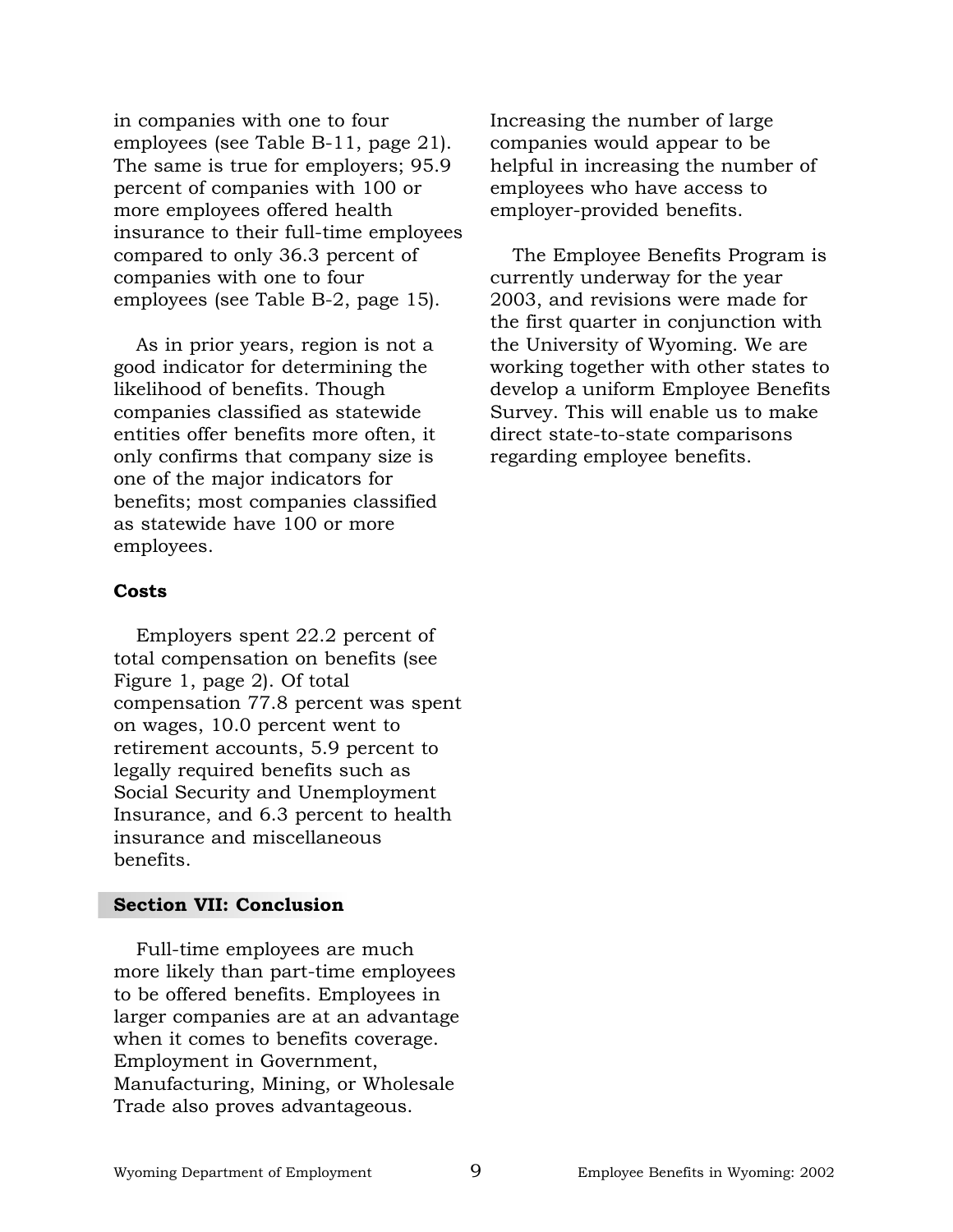#### **References**

- Congressional Budget Office (2003, May). How many people lack health insurance and for how long? [On-line]. Available: http://www.cbo.gov /showdoc.cfm?index=4210&sequence=0
- Council of Economic Advisors. (2002). Economic Report of the President. [On-line]. Available: http://w3.access.gpo.gov/usbudget/fy2003/pdf  $/2002$  erp.pdf
- The Kaiser Family Foundation. (2001, April). The uninsured in rural America. *Kaiser Commission on Key Facts.* [On-line]. Available: http://www.kff.org/ content/2001/2252/2252.pdf
- National Rural Health Association (2003, November 4). Access to health care for the uninsured in rural and frontier America. [On-line]. Available: http://www.nrharural.org/dc/issuepapers/ipaper15.html
- Nelson, C. T. & Mills, R. J. (2001, August). The March CPS health insurance verification question and its effect on estimates of the uninsured*.* [On-line]. Available: http://landview.census.gov/hhes/hlthins/verif.html
- U.S. Department of Health and Human Services, Health Resources and Services Administration (2003, November 4). The rural uninsured: Highlights from recent research. [On-line]. Available: http://ruralhealth.hrsa.gov/policy/ UninsuredSummary.htm
- U.S. General Accounting Office (2003, May 21). Retirement income data: Improvements could better support analysis of future retirees' prospects. (GAO-03-337). [On-line]. Available: http://www.gao.gov
- Wiatrowski, W., Harvey, H., & Levit, K., (2002, Spring). Employment-related health insurance: Federal agencies' roles in meeting data needs. [On-line]. Available: http://cms.hhs.gov/review/02spring/02Springpg115.pdf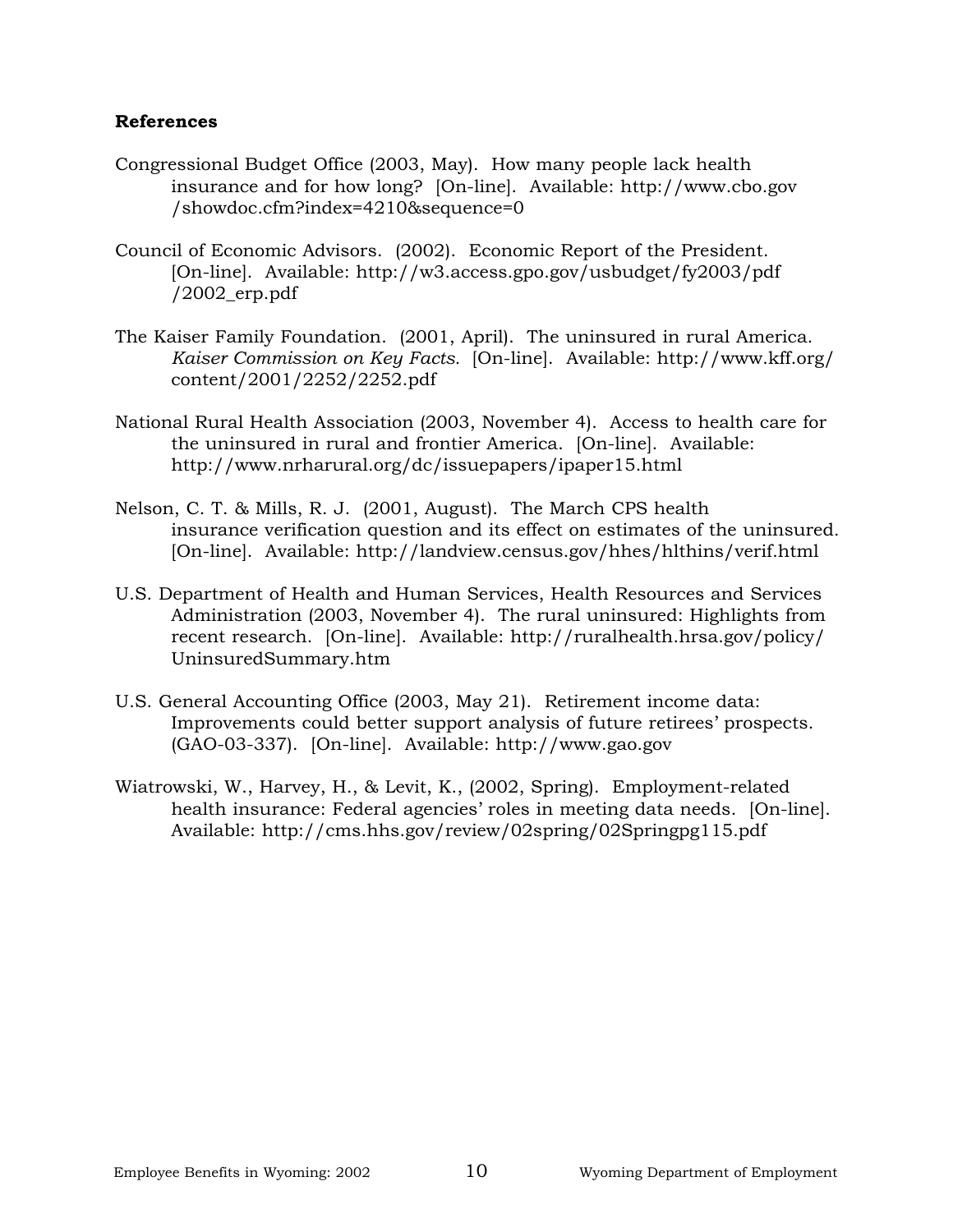## **Appendix A**

## **Regional Map of Wyoming**

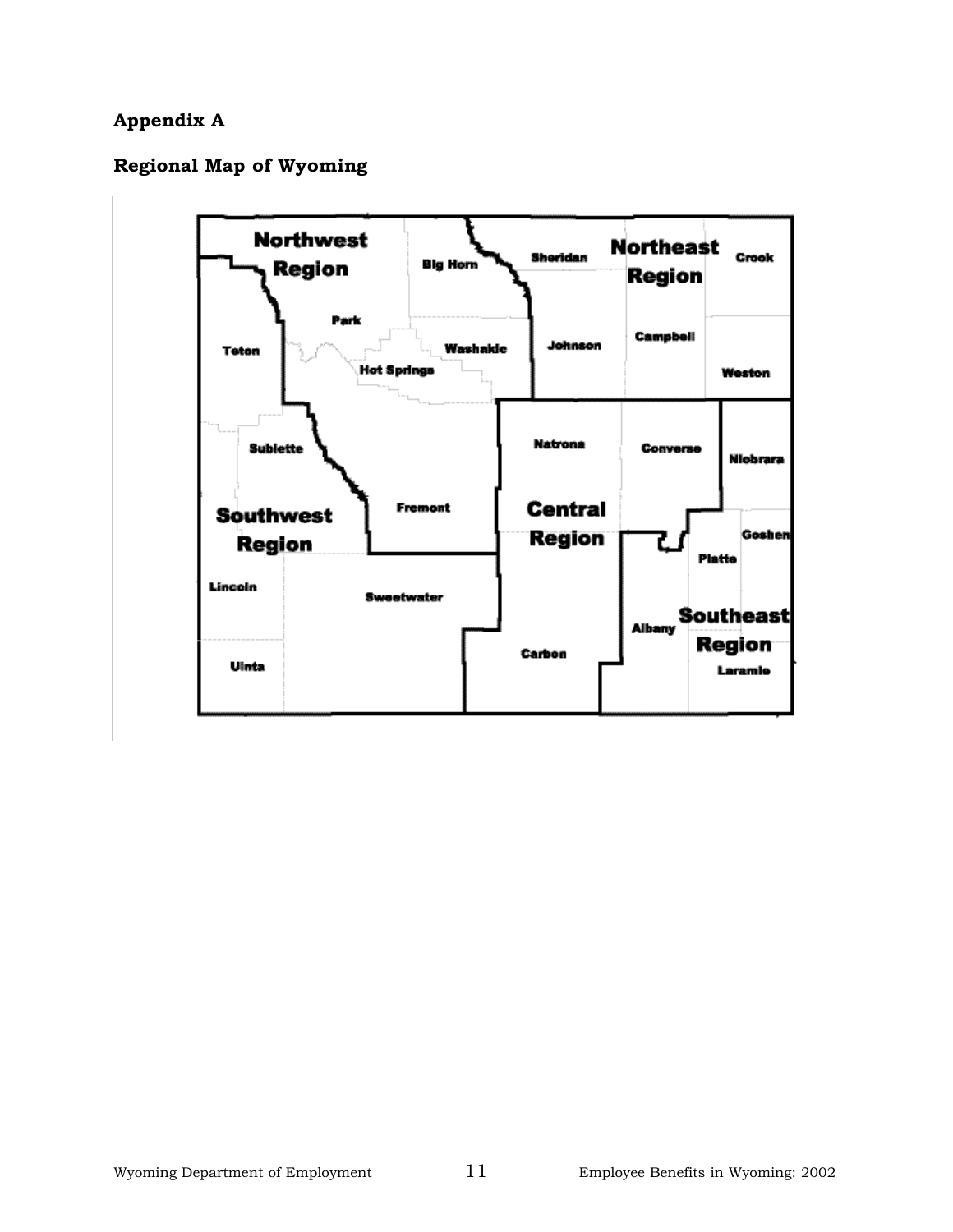

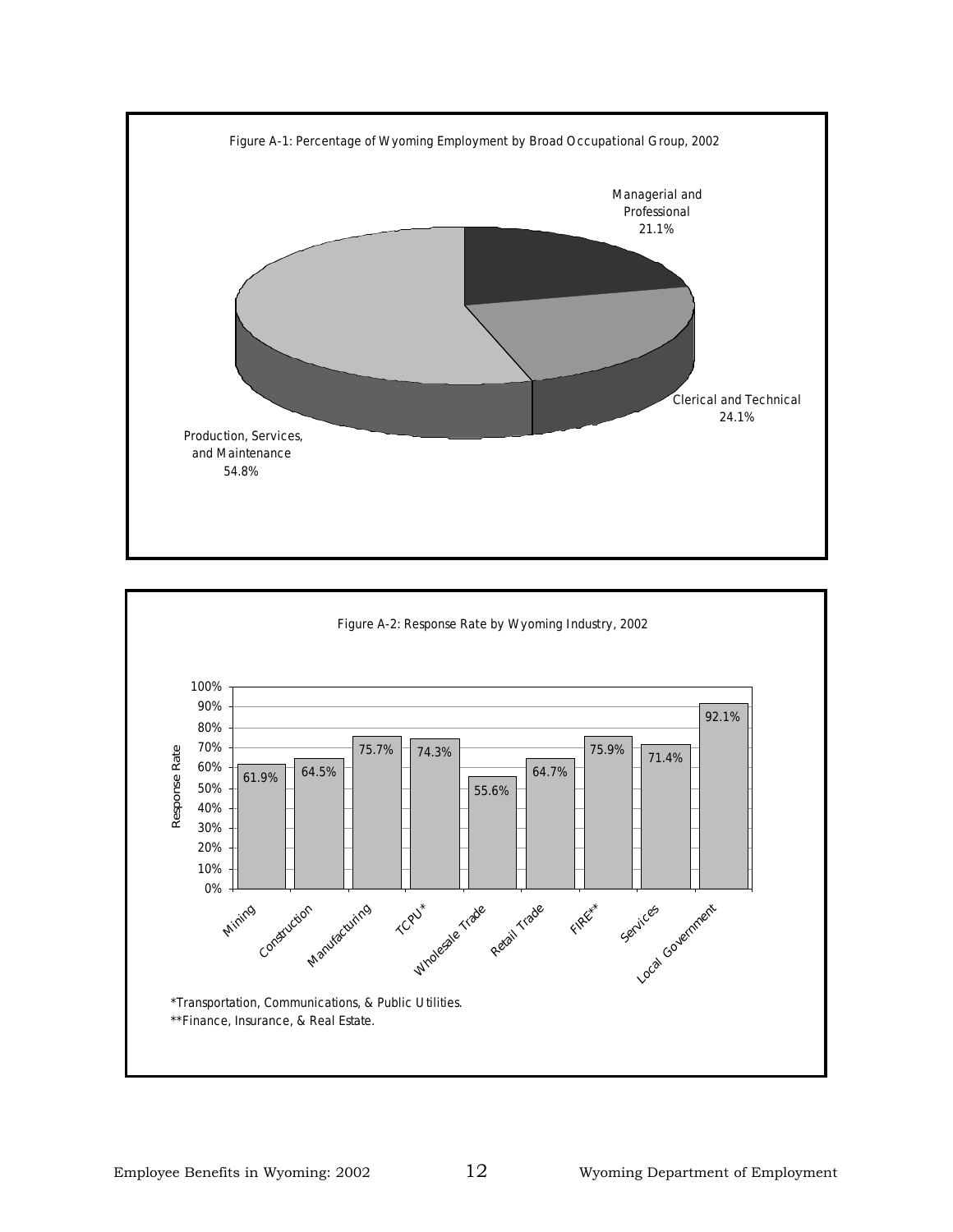

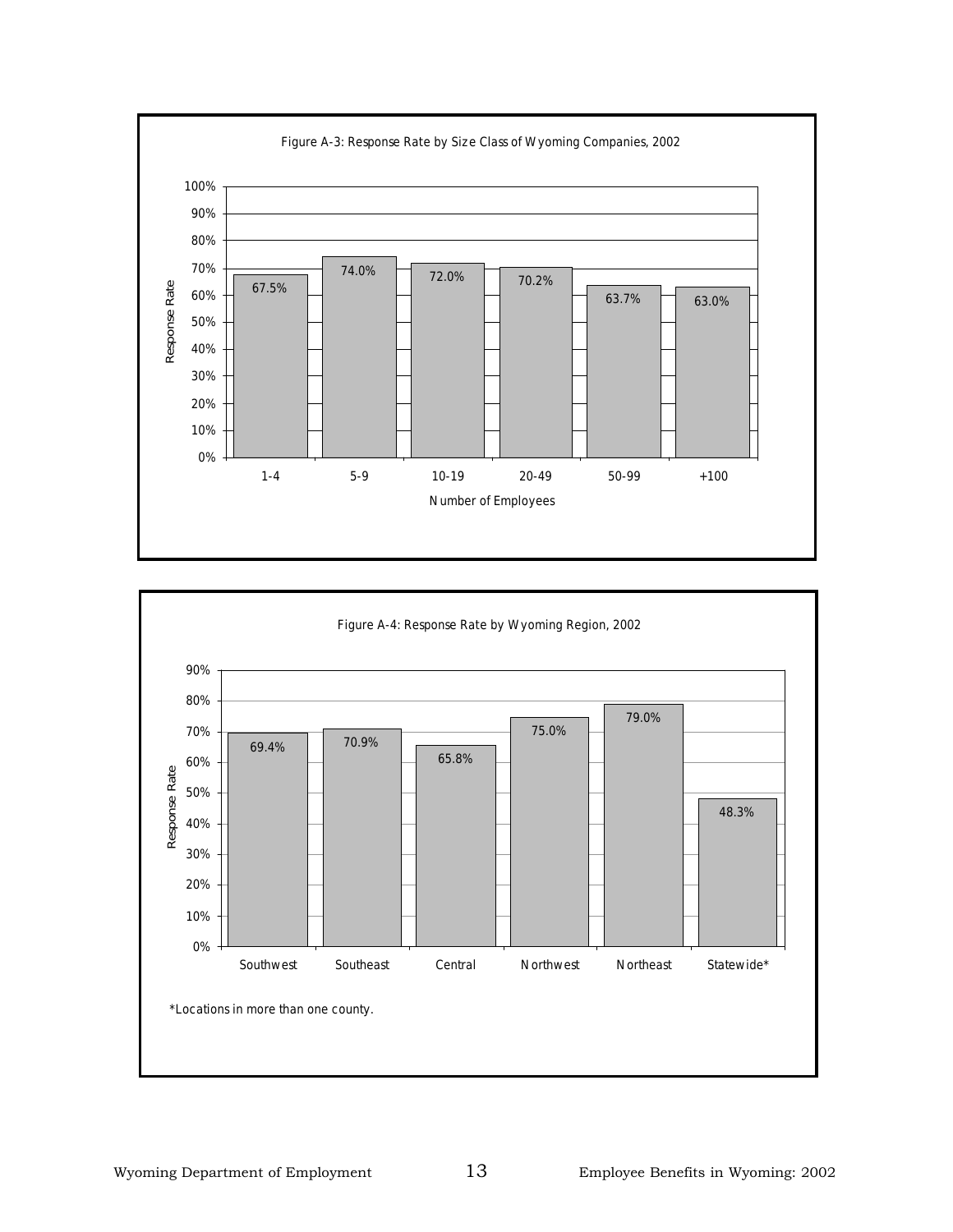| I<br>I                                                                         |
|--------------------------------------------------------------------------------|
|                                                                                |
|                                                                                |
|                                                                                |
| ֖֖֖֪ׅ֪֪ׅ֖֪ׅ֪ׅ֪ׅ֪֪֪ׅ֪֪ׅ֪֚֚֚֚֚֚֚֚֚֚֚֚֡֝֬֝֝֝֬֝֝֝֬֓֓֓֬֝֬֓֞֬֝֓֞֬֝֓֞֬֝֓֞֬֝֓֞֬֝֓֞֝֬֝֬ |
|                                                                                |
| ֕                                                                              |
| ֚֚֬                                                                            |
|                                                                                |
| $\frac{1}{2}$                                                                  |
|                                                                                |
|                                                                                |
|                                                                                |
| i                                                                              |
|                                                                                |
|                                                                                |
| i<br>֚֬֕                                                                       |
|                                                                                |
|                                                                                |
|                                                                                |
| ׇ֦֡֡<br>Í                                                                      |

| Benefit Type                                | Mining | Construction                                                                                                                                                                                                                      | Manufacturing                                                                   | ē                                                                                                    | <b>Wholesale</b><br><b>INDUSTRY</b><br>Trade                                             | Retail<br>Trade                                                                                                                                                     | EIR                                                                                                                                                                       | ervice<br>Ö                                                                                                      | Government<br>Local                                                                                                                                                                                                              |
|---------------------------------------------|--------|-----------------------------------------------------------------------------------------------------------------------------------------------------------------------------------------------------------------------------------|---------------------------------------------------------------------------------|------------------------------------------------------------------------------------------------------|------------------------------------------------------------------------------------------|---------------------------------------------------------------------------------------------------------------------------------------------------------------------|---------------------------------------------------------------------------------------------------------------------------------------------------------------------------|------------------------------------------------------------------------------------------------------------------|----------------------------------------------------------------------------------------------------------------------------------------------------------------------------------------------------------------------------------|
| Full-Time Employees                         |        |                                                                                                                                                                                                                                   |                                                                                 |                                                                                                      |                                                                                          |                                                                                                                                                                     |                                                                                                                                                                           |                                                                                                                  |                                                                                                                                                                                                                                  |
| Christmas Bonus<br>Child Care               | 4      |                                                                                                                                                                                                                                   |                                                                                 |                                                                                                      |                                                                                          |                                                                                                                                                                     |                                                                                                                                                                           |                                                                                                                  | o de de una de una de de de una de de una de de una de de una de de una de de una de de una de de una de de un<br>Se de una de de de de de de de de de de de de una de de una de de una de de una de de una de una de una de una |
| Dental Plan                                 |        |                                                                                                                                                                                                                                   |                                                                                 |                                                                                                      |                                                                                          |                                                                                                                                                                     |                                                                                                                                                                           |                                                                                                                  |                                                                                                                                                                                                                                  |
| Dependent Health Insurance                  |        | $\frac{1}{2}$ 3 8 4 5 7 6 7 6 7 6 7 7 8 7 7 7 7 8 7 7 7 7 8 7 7 8 7 7 8 7 8 7 8 7 8 7 8 7 8 7 8 7 8 7 8 7 8 7 8 7 8 7 8 7 8 7 8 7 8 7 8 7 8 7 8 7 8 7 8 7 8 7 8 7 8 7 8 7 8 7 8 7 8 7 8 7 8 7 8 7 8 7 8 7 8 7 8 7 8 7 8 7 8 7 8 7 | α<br>δουμεριστοριστοριστοριστοριστοριστορι<br>δουμεριστοριστοριστοριστοριστορισ | 2020年12月、19月12日、19日12日、19日12日、19日12日、19日12日、19日12日、19日12日、19日12日、19日12日、19日12日、19日12日、19日12日、19日12日、 |                                                                                          | FBSALD A SO BRA D - SA SALD O D 4 4 4 5 6 7 6 4 7<br>T B S D D J D O B S D - S D H D D D D D D D D D A D<br>S L O U 4 E U U U U L L L 4 E O O O 4 4 4 E O U D D B U |                                                                                                                                                                           | e tradicional de l'adde de l'anglation<br>d'Edde d'Arconomie de l'Arconomie<br>d'Edde d'Arconomie de l'Arconomie |                                                                                                                                                                                                                                  |
| Disability Insurance                        |        |                                                                                                                                                                                                                                   |                                                                                 |                                                                                                      |                                                                                          |                                                                                                                                                                     |                                                                                                                                                                           |                                                                                                                  |                                                                                                                                                                                                                                  |
| Educational Assistance                      |        |                                                                                                                                                                                                                                   |                                                                                 |                                                                                                      |                                                                                          |                                                                                                                                                                     |                                                                                                                                                                           |                                                                                                                  |                                                                                                                                                                                                                                  |
| Employee Discounts                          |        |                                                                                                                                                                                                                                   |                                                                                 |                                                                                                      |                                                                                          |                                                                                                                                                                     |                                                                                                                                                                           |                                                                                                                  |                                                                                                                                                                                                                                  |
| Health Insurance<br>Flex-time               |        |                                                                                                                                                                                                                                   |                                                                                 |                                                                                                      |                                                                                          |                                                                                                                                                                     |                                                                                                                                                                           |                                                                                                                  |                                                                                                                                                                                                                                  |
| Life Insurance                              |        |                                                                                                                                                                                                                                   |                                                                                 |                                                                                                      |                                                                                          |                                                                                                                                                                     |                                                                                                                                                                           |                                                                                                                  |                                                                                                                                                                                                                                  |
| Long-Term Disability                        |        |                                                                                                                                                                                                                                   |                                                                                 |                                                                                                      |                                                                                          |                                                                                                                                                                     |                                                                                                                                                                           |                                                                                                                  |                                                                                                                                                                                                                                  |
| Maternity Leave                             |        |                                                                                                                                                                                                                                   |                                                                                 |                                                                                                      |                                                                                          |                                                                                                                                                                     |                                                                                                                                                                           |                                                                                                                  |                                                                                                                                                                                                                                  |
| Paid Funeral Leave***                       |        |                                                                                                                                                                                                                                   |                                                                                 |                                                                                                      |                                                                                          |                                                                                                                                                                     |                                                                                                                                                                           |                                                                                                                  |                                                                                                                                                                                                                                  |
| Paid Holidays                               |        |                                                                                                                                                                                                                                   |                                                                                 |                                                                                                      |                                                                                          |                                                                                                                                                                     |                                                                                                                                                                           |                                                                                                                  |                                                                                                                                                                                                                                  |
| Paid Jury Duty Leave<br>Paid Personal Leave |        |                                                                                                                                                                                                                                   |                                                                                 |                                                                                                      |                                                                                          |                                                                                                                                                                     |                                                                                                                                                                           |                                                                                                                  |                                                                                                                                                                                                                                  |
| Paid Sick Leave                             |        |                                                                                                                                                                                                                                   |                                                                                 |                                                                                                      |                                                                                          |                                                                                                                                                                     |                                                                                                                                                                           |                                                                                                                  |                                                                                                                                                                                                                                  |
| Paid Vacation                               |        |                                                                                                                                                                                                                                   |                                                                                 |                                                                                                      |                                                                                          |                                                                                                                                                                     |                                                                                                                                                                           |                                                                                                                  |                                                                                                                                                                                                                                  |
| Paternity Leave                             |        |                                                                                                                                                                                                                                   |                                                                                 |                                                                                                      |                                                                                          |                                                                                                                                                                     |                                                                                                                                                                           |                                                                                                                  |                                                                                                                                                                                                                                  |
| Profit Sharing                              |        |                                                                                                                                                                                                                                   |                                                                                 |                                                                                                      |                                                                                          |                                                                                                                                                                     |                                                                                                                                                                           |                                                                                                                  |                                                                                                                                                                                                                                  |
| Relocation Assistance                       |        |                                                                                                                                                                                                                                   |                                                                                 |                                                                                                      |                                                                                          |                                                                                                                                                                     |                                                                                                                                                                           |                                                                                                                  |                                                                                                                                                                                                                                  |
| Retirement Plan                             |        |                                                                                                                                                                                                                                   |                                                                                 |                                                                                                      |                                                                                          |                                                                                                                                                                     |                                                                                                                                                                           |                                                                                                                  |                                                                                                                                                                                                                                  |
| Uniform/Tool Allowance<br>Vision Plan       |        |                                                                                                                                                                                                                                   |                                                                                 |                                                                                                      |                                                                                          |                                                                                                                                                                     |                                                                                                                                                                           |                                                                                                                  |                                                                                                                                                                                                                                  |
| Wellness Program                            |        |                                                                                                                                                                                                                                   |                                                                                 |                                                                                                      |                                                                                          |                                                                                                                                                                     |                                                                                                                                                                           |                                                                                                                  |                                                                                                                                                                                                                                  |
| Work-at-home Option                         |        |                                                                                                                                                                                                                                   |                                                                                 |                                                                                                      |                                                                                          |                                                                                                                                                                     |                                                                                                                                                                           |                                                                                                                  |                                                                                                                                                                                                                                  |
| Part-Time Employees                         |        |                                                                                                                                                                                                                                   |                                                                                 |                                                                                                      |                                                                                          |                                                                                                                                                                     |                                                                                                                                                                           |                                                                                                                  |                                                                                                                                                                                                                                  |
| Child Care                                  | $\sim$ |                                                                                                                                                                                                                                   |                                                                                 |                                                                                                      |                                                                                          |                                                                                                                                                                     |                                                                                                                                                                           | $\sim$                                                                                                           | o<br>o a o a a o c a c c c c c a d o a d a c a a c c a d c a c c<br>% a o a a c a o c c c c c a d a d a c c c c c c a c c                                                                                                        |
| Christmas Bonus                             | S      |                                                                                                                                                                                                                                   |                                                                                 |                                                                                                      |                                                                                          |                                                                                                                                                                     |                                                                                                                                                                           |                                                                                                                  |                                                                                                                                                                                                                                  |
| Dependent Health Insurance<br>Dental Plan   |        |                                                                                                                                                                                                                                   |                                                                                 |                                                                                                      |                                                                                          |                                                                                                                                                                     |                                                                                                                                                                           |                                                                                                                  |                                                                                                                                                                                                                                  |
| Disability Insurance                        |        |                                                                                                                                                                                                                                   |                                                                                 |                                                                                                      |                                                                                          |                                                                                                                                                                     |                                                                                                                                                                           |                                                                                                                  |                                                                                                                                                                                                                                  |
| Educational Assistance                      |        |                                                                                                                                                                                                                                   |                                                                                 |                                                                                                      |                                                                                          |                                                                                                                                                                     |                                                                                                                                                                           |                                                                                                                  |                                                                                                                                                                                                                                  |
| Employee Discounts                          |        |                                                                                                                                                                                                                                   |                                                                                 |                                                                                                      |                                                                                          |                                                                                                                                                                     |                                                                                                                                                                           |                                                                                                                  |                                                                                                                                                                                                                                  |
| Flex-time                                   |        |                                                                                                                                                                                                                                   |                                                                                 |                                                                                                      |                                                                                          |                                                                                                                                                                     |                                                                                                                                                                           |                                                                                                                  |                                                                                                                                                                                                                                  |
| Health Insurance<br>Life Insurance          |        |                                                                                                                                                                                                                                   |                                                                                 |                                                                                                      |                                                                                          |                                                                                                                                                                     |                                                                                                                                                                           |                                                                                                                  |                                                                                                                                                                                                                                  |
| Long-Term Disability                        |        |                                                                                                                                                                                                                                   |                                                                                 |                                                                                                      |                                                                                          |                                                                                                                                                                     |                                                                                                                                                                           |                                                                                                                  |                                                                                                                                                                                                                                  |
| Maternity Leave                             |        |                                                                                                                                                                                                                                   |                                                                                 |                                                                                                      |                                                                                          |                                                                                                                                                                     |                                                                                                                                                                           |                                                                                                                  |                                                                                                                                                                                                                                  |
| Paid Funeral Leave**                        |        |                                                                                                                                                                                                                                   |                                                                                 |                                                                                                      |                                                                                          |                                                                                                                                                                     |                                                                                                                                                                           |                                                                                                                  |                                                                                                                                                                                                                                  |
| Paid Holidays                               |        |                                                                                                                                                                                                                                   |                                                                                 |                                                                                                      |                                                                                          |                                                                                                                                                                     |                                                                                                                                                                           |                                                                                                                  |                                                                                                                                                                                                                                  |
| Paid Jury Duty Leave<br>Paid Personal Leave |        |                                                                                                                                                                                                                                   |                                                                                 |                                                                                                      |                                                                                          |                                                                                                                                                                     |                                                                                                                                                                           |                                                                                                                  |                                                                                                                                                                                                                                  |
| Paid Sick Leave                             |        |                                                                                                                                                                                                                                   |                                                                                 |                                                                                                      |                                                                                          |                                                                                                                                                                     |                                                                                                                                                                           |                                                                                                                  |                                                                                                                                                                                                                                  |
| Paid Vacation                               |        |                                                                                                                                                                                                                                   |                                                                                 |                                                                                                      |                                                                                          |                                                                                                                                                                     |                                                                                                                                                                           |                                                                                                                  |                                                                                                                                                                                                                                  |
| Paternity Leave                             |        | via<br>5 4 5 6 4 5 7 8 9 6 7 9 0 7 8 9 7 7 7 7 9 0 0 1 7 9 9 7 7<br>8 7 9 0 0 1 7 7 9 0 7 0 0 7 0 0 1 0 1 1 7 7 8 7 0 0 1 1                                                                                                       |                                                                                 |                                                                                                      | o: 8 はほほのれたがれの「いののこれらら言うなどをもっているのは、そのことのようになっているのは、そのことのようのでは、そのことは、そのことは、そのことのことのことのこと。 |                                                                                                                                                                     | rin F L a V V L L L L L L V U L L L L L 4 4 4 L W L S<br>R U B L L a V V L L L L L L L V U L L L L L 4 4 L W L V<br>8 u B U G U G U G D L G Q U 4 O G W G U B D L U G L U | ミンクトラクランストロライト88784704402480メートのことでしょうということでしょうか。 インター・インター アイ・シー・ファイル                                           |                                                                                                                                                                                                                                  |
| Relocation Assistance<br>Profit Sharing     |        |                                                                                                                                                                                                                                   |                                                                                 |                                                                                                      |                                                                                          |                                                                                                                                                                     |                                                                                                                                                                           |                                                                                                                  |                                                                                                                                                                                                                                  |
| Retirement Plan                             |        |                                                                                                                                                                                                                                   |                                                                                 |                                                                                                      |                                                                                          |                                                                                                                                                                     |                                                                                                                                                                           |                                                                                                                  |                                                                                                                                                                                                                                  |
| Uniform/Tool Allowance                      |        |                                                                                                                                                                                                                                   |                                                                                 |                                                                                                      |                                                                                          |                                                                                                                                                                     |                                                                                                                                                                           |                                                                                                                  |                                                                                                                                                                                                                                  |
| Vision Plan                                 |        |                                                                                                                                                                                                                                   |                                                                                 |                                                                                                      |                                                                                          |                                                                                                                                                                     |                                                                                                                                                                           |                                                                                                                  |                                                                                                                                                                                                                                  |
| Wellness Program                            |        |                                                                                                                                                                                                                                   |                                                                                 |                                                                                                      |                                                                                          |                                                                                                                                                                     |                                                                                                                                                                           |                                                                                                                  |                                                                                                                                                                                                                                  |
| Work-at-home Option                         | ம்     |                                                                                                                                                                                                                                   |                                                                                 |                                                                                                      |                                                                                          |                                                                                                                                                                     |                                                                                                                                                                           |                                                                                                                  |                                                                                                                                                                                                                                  |

# **Appendix B**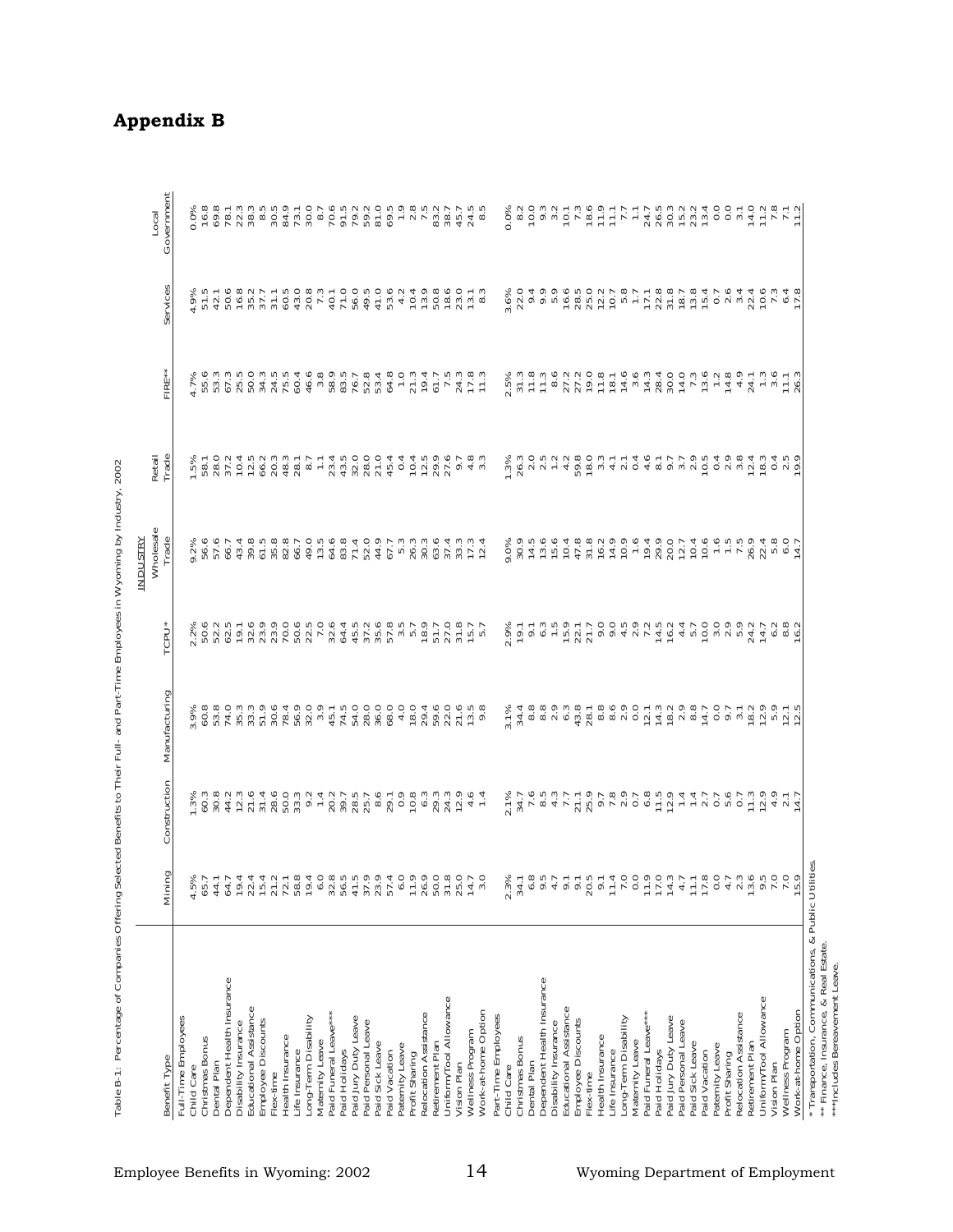| Benefit Type                                       | 4                          | ᡐ<br>ю                           | $10-1$                                                                                           | $\dot{6}$<br>$\overline{20}$                                                               | ق<br>50                                                                                                                                                                                                                                                                                      | 8<br>٣                                |
|----------------------------------------------------|----------------------------|----------------------------------|--------------------------------------------------------------------------------------------------|--------------------------------------------------------------------------------------------|----------------------------------------------------------------------------------------------------------------------------------------------------------------------------------------------------------------------------------------------------------------------------------------------|---------------------------------------|
| Full-Time Employees                                |                            |                                  |                                                                                                  |                                                                                            |                                                                                                                                                                                                                                                                                              |                                       |
| Child Care                                         |                            |                                  | $2.7%$<br>67.1                                                                                   | 3.8%<br>50.2<br>54.0.2<br>69.2<br>$\dot{\infty}$                                           | $2.7\%$<br>40.0<br>74.8                                                                                                                                                                                                                                                                      | 0.2%                                  |
| Christmas Bonus                                    |                            |                                  |                                                                                                  |                                                                                            |                                                                                                                                                                                                                                                                                              | .∾<br>29                              |
| Dental Plan                                        |                            |                                  |                                                                                                  |                                                                                            |                                                                                                                                                                                                                                                                                              |                                       |
| Dependent Health Insurance                         |                            |                                  |                                                                                                  |                                                                                            |                                                                                                                                                                                                                                                                                              |                                       |
| Disability Insurance                               |                            |                                  |                                                                                                  |                                                                                            | $\begin{array}{c} 87.3 \\ 7.3 \\ 8.7 \\ 0.0 \\ 0.0 \\ \end{array}$                                                                                                                                                                                                                           |                                       |
| Educational Assistance                             |                            |                                  |                                                                                                  |                                                                                            |                                                                                                                                                                                                                                                                                              |                                       |
| Employee Discounts                                 |                            |                                  |                                                                                                  |                                                                                            |                                                                                                                                                                                                                                                                                              |                                       |
| Health Insurance<br>Flex-time                      |                            |                                  |                                                                                                  |                                                                                            | $7.884$<br>$7.884$                                                                                                                                                                                                                                                                           |                                       |
| Life Insurance                                     |                            |                                  |                                                                                                  |                                                                                            |                                                                                                                                                                                                                                                                                              |                                       |
| Long-Term Disability                               |                            |                                  |                                                                                                  |                                                                                            |                                                                                                                                                                                                                                                                                              |                                       |
| Maternity Leave                                    |                            |                                  |                                                                                                  |                                                                                            | 3.7                                                                                                                                                                                                                                                                                          |                                       |
| Paid Funeral Leave*                                |                            |                                  |                                                                                                  |                                                                                            | 51.4                                                                                                                                                                                                                                                                                         |                                       |
| Paid Holidays                                      |                            |                                  |                                                                                                  |                                                                                            |                                                                                                                                                                                                                                                                                              |                                       |
| Paid Jury Duty Leave                               |                            |                                  |                                                                                                  |                                                                                            |                                                                                                                                                                                                                                                                                              |                                       |
| Paid Personal Leave                                |                            |                                  |                                                                                                  |                                                                                            |                                                                                                                                                                                                                                                                                              |                                       |
| Paid Sick Leave                                    |                            |                                  |                                                                                                  |                                                                                            |                                                                                                                                                                                                                                                                                              |                                       |
| Paid Vacation                                      |                            |                                  |                                                                                                  |                                                                                            | 8<br>2021<br>2022<br>2022<br>2022<br>2022                                                                                                                                                                                                                                                    |                                       |
| Paternity Leave<br>Profit Sharing                  |                            |                                  |                                                                                                  | $7.7$<br>$7.8$<br>$19.1$                                                                   |                                                                                                                                                                                                                                                                                              |                                       |
| Relocation Assistance                              |                            |                                  |                                                                                                  |                                                                                            |                                                                                                                                                                                                                                                                                              |                                       |
| Retirement Plan                                    |                            |                                  |                                                                                                  |                                                                                            |                                                                                                                                                                                                                                                                                              |                                       |
| Uniform/Tool Allowance                             |                            | 42.3<br>19.1                     |                                                                                                  | 5<br>5<br>5<br>5<br>5<br>5<br>7<br>5<br>7<br>5<br>7<br>5<br>7<br>5<br>7<br>5<br>7<br>7<br> |                                                                                                                                                                                                                                                                                              |                                       |
| Vision Plan                                        |                            | 3.7                              |                                                                                                  |                                                                                            | 27.0                                                                                                                                                                                                                                                                                         |                                       |
| Wellness Program                                   |                            |                                  | $\circ$<br>$\frac{1}{2}$                                                                         | Uю<br>$\circ$                                                                              | $39.3$<br>$2.7$<br>$2.8$                                                                                                                                                                                                                                                                     | 41.                                   |
| Work-at-home Option                                |                            | $6.6$<br>3.6                     | S                                                                                                | LO                                                                                         |                                                                                                                                                                                                                                                                                              | $\infty$                              |
| Part-Time Employees                                |                            |                                  |                                                                                                  |                                                                                            |                                                                                                                                                                                                                                                                                              |                                       |
| Child Care                                         |                            | 7%                               | $3%$<br>$.8$<br>$.0$<br>$\dot{\infty}$                                                           | 3.1%<br>26.0                                                                               | 0%<br>$\frac{1}{20}$ $\frac{1}{2}$                                                                                                                                                                                                                                                           | 5.1%<br>19.1                          |
| Christmas Bonus                                    |                            | 28.7                             | $\sim$                                                                                           |                                                                                            | 9.8                                                                                                                                                                                                                                                                                          |                                       |
| Dental Plan                                        |                            |                                  | r.<br>LO.                                                                                        | $\overline{\mathcal{N}}$<br>$\infty$                                                       |                                                                                                                                                                                                                                                                                              | 27.9<br>30.7<br>30.7<br>30.1          |
| Dependent Health Insurance<br>Disability Insurance |                            |                                  |                                                                                                  | 7.3<br>4.8                                                                                 | $\begin{array}{c} 0.00000 \\ 0.00000 \\ \hline \end{array}$                                                                                                                                                                                                                                  |                                       |
| Educational Assistance                             |                            |                                  |                                                                                                  | 10.4                                                                                       |                                                                                                                                                                                                                                                                                              |                                       |
| Employee Discounts                                 |                            |                                  |                                                                                                  | 39.8                                                                                       |                                                                                                                                                                                                                                                                                              | 33.1                                  |
| Flex-time                                          |                            |                                  |                                                                                                  | 16.7                                                                                       |                                                                                                                                                                                                                                                                                              |                                       |
| Health Insurance                                   |                            |                                  |                                                                                                  | 8.7                                                                                        |                                                                                                                                                                                                                                                                                              |                                       |
| Life Insurance                                     |                            |                                  |                                                                                                  | $0.8007$<br>$0.8007$                                                                       |                                                                                                                                                                                                                                                                                              |                                       |
| Long-Term Disability                               |                            |                                  |                                                                                                  |                                                                                            |                                                                                                                                                                                                                                                                                              |                                       |
| Maternity Leave                                    |                            |                                  |                                                                                                  |                                                                                            |                                                                                                                                                                                                                                                                                              |                                       |
| Paid Funeral Leave*<br>Paid Holidays               |                            |                                  | $\begin{array}{c}\n 0 \\  0 \\  1 \\  0 \\  0 \\  0 \\  0 \\  0 \\  0 \\  0 \\  0\n \end{array}$ | 15.6                                                                                       | $\begin{array}{c} 1\  \  \, 0\  \  \, 0\  \  \, 0\  \  \, 0\  \  \, 0\  \  \, 0\  \  \, 0\  \  \, 0\  \  \, 0\  \  \, 0\  \  \, 0\  \  \, 0\  \  \, 0\  \  \, 0\  \  \, 0\  \  \, 0\  \  \, 0\  \  \, 0\  \  \, 0\  \  \, 0\  \  \, 0\  \  \, 0\  \  \, 0\  \  \, 0\  \  \, 0\  \  \, 0\  \$ |                                       |
| Paid Jury Duty Leave                               |                            |                                  |                                                                                                  |                                                                                            |                                                                                                                                                                                                                                                                                              |                                       |
| Paid Personal Leave                                |                            |                                  |                                                                                                  | $16.5$<br>$10.3$                                                                           | 27.4<br>0.9<br>12.9<br>14.7                                                                                                                                                                                                                                                                  | Suure warus<br>Suuressa<br>Luureoon-  |
| Paid Sick Leave                                    |                            |                                  |                                                                                                  |                                                                                            |                                                                                                                                                                                                                                                                                              |                                       |
| Paid Vacation                                      |                            | 10.0                             |                                                                                                  | 7. 7. 9.<br>7. 9. 9. 7.                                                                    |                                                                                                                                                                                                                                                                                              |                                       |
| Paternity Leave                                    |                            | $0.4$<br>$0.7$<br>$0.7$          | $0.48$<br>$0.48$                                                                                 |                                                                                            | $7.0007$<br>$7.0007$<br>$2.30$                                                                                                                                                                                                                                                               |                                       |
| Profit Sharing                                     |                            |                                  |                                                                                                  | $4.7$<br>5.2                                                                               |                                                                                                                                                                                                                                                                                              |                                       |
| Relocation Assistance                              |                            |                                  |                                                                                                  |                                                                                            |                                                                                                                                                                                                                                                                                              | $20000000007$ $2000000000$ $20000000$ |
| Retirement Plan                                    |                            |                                  | 11.4                                                                                             | 19.3                                                                                       |                                                                                                                                                                                                                                                                                              |                                       |
| Uniform/Tool Allowance<br>Vision Plan              |                            | $15.700$<br>$77.700$<br>$75.700$ | 18.4                                                                                             | 13.6<br>P                                                                                  | $7400$<br>$700$<br>$700$<br>$71$                                                                                                                                                                                                                                                             |                                       |
| Wellness Program                                   |                            |                                  | $7.9$<br>$7.9$<br>$9.7$                                                                          | 400                                                                                        |                                                                                                                                                                                                                                                                                              | 22.4<br>23.4<br>7.4                   |
| Work-at-home Option                                | $\infty$<br>$\overline{ }$ |                                  |                                                                                                  | U W                                                                                        |                                                                                                                                                                                                                                                                                              |                                       |
|                                                    |                            |                                  |                                                                                                  |                                                                                            |                                                                                                                                                                                                                                                                                              |                                       |

**Table B-2: Percenta ge of Companies Offering Selected Benefits to Their Full- and Part-Time Employees in Wyoming by Size Class, 2002**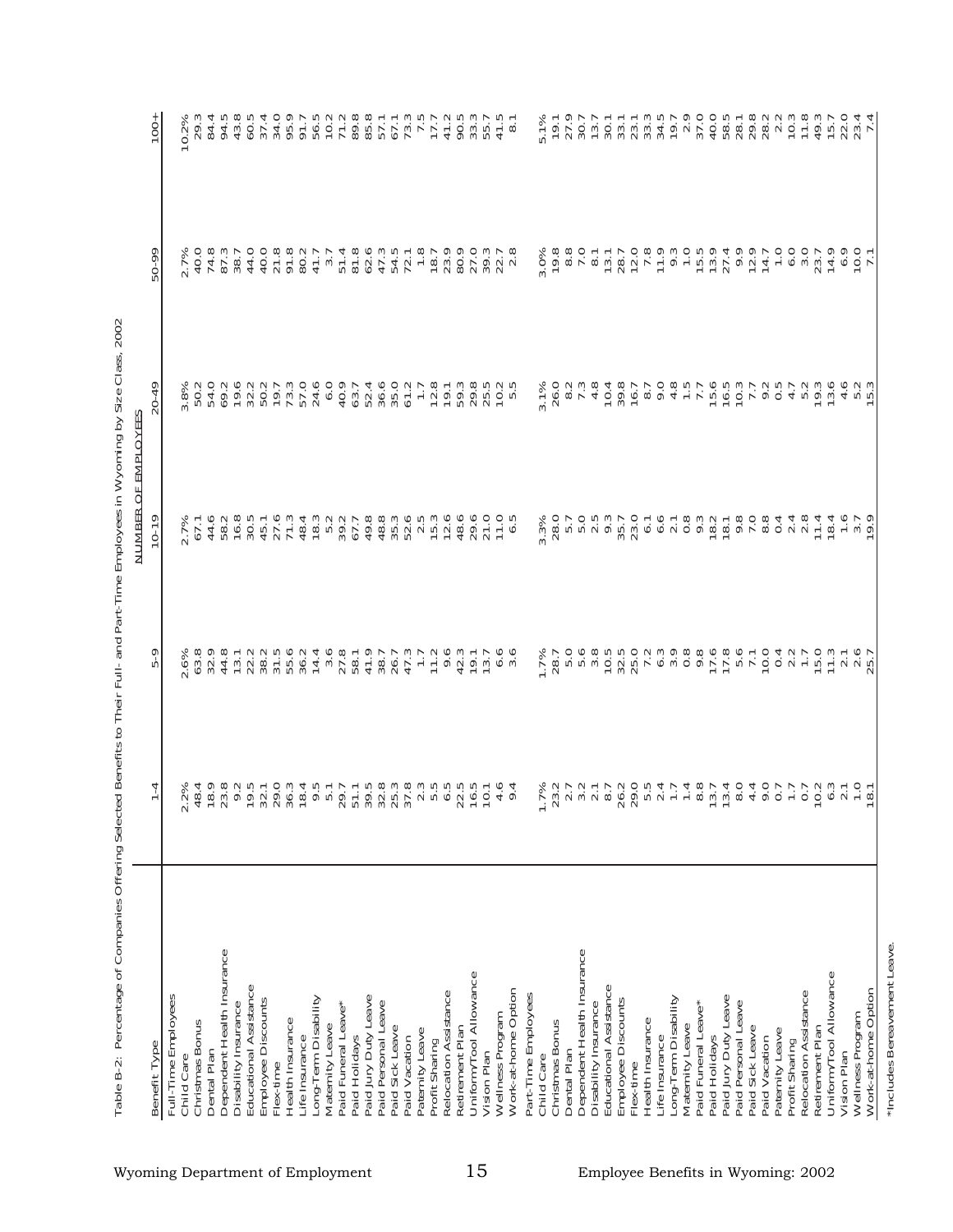| Benefit Type                              | ದ<br>Southwe                                                                 | Southeas                                                                                                  | Centra                                                | Northwest                                                                                                                                                          | Northeas                                                | Statewide                                                                                                                                     |
|-------------------------------------------|------------------------------------------------------------------------------|-----------------------------------------------------------------------------------------------------------|-------------------------------------------------------|--------------------------------------------------------------------------------------------------------------------------------------------------------------------|---------------------------------------------------------|-----------------------------------------------------------------------------------------------------------------------------------------------|
| Full-Time Employees                       |                                                                              |                                                                                                           |                                                       |                                                                                                                                                                    |                                                         |                                                                                                                                               |
| Child Care                                | 4.6%                                                                         |                                                                                                           |                                                       |                                                                                                                                                                    |                                                         |                                                                                                                                               |
| Christmas Bonus                           | 56.0                                                                         |                                                                                                           |                                                       |                                                                                                                                                                    |                                                         |                                                                                                                                               |
| Dental Plan                               | 43.6<br>55.9                                                                 |                                                                                                           |                                                       |                                                                                                                                                                    |                                                         |                                                                                                                                               |
| Dependent Health Insurance                |                                                                              |                                                                                                           |                                                       |                                                                                                                                                                    |                                                         |                                                                                                                                               |
| Disability Insurance                      | 22.0                                                                         |                                                                                                           |                                                       |                                                                                                                                                                    |                                                         |                                                                                                                                               |
| Educational Assistance                    | 29.2                                                                         |                                                                                                           |                                                       |                                                                                                                                                                    |                                                         |                                                                                                                                               |
| Employee Discounts                        | 37.4                                                                         | an an t-an ann an t-an ann an t-<br>Ouncide t-an an an aonradh an t-an<br>Sri Cri moo 4 Oun - Lau unil La |                                                       | <sup>ω</sup> 4 ω 4 – 5 ω 2 4 ω 4 ω - ω m 4 4 ω 4<br>ω 6 ο 4 – ω ω Γ 6 ο 4 π υ m ω ώ 6 ύ Γ σ μ ο 4 ο ω ι 4<br>% ω 0 4 ω σ ο ύ ω ώ ο ι ο ί σ ί ω ο ι ο ώ ί ο ι ο ώ ί |                                                         | e w L m w 4 m v m v 4 m w m m d 4 4 L v w w m<br>L m L m v 4 O w m 4 m v 0 L L 4 m O L M v 2 L<br>% O v m 4 m m o v m o m u r o w 4 d o L 4 m |
| Health Insurance<br>Flex-time             | 28.5<br>66.3                                                                 |                                                                                                           |                                                       |                                                                                                                                                                    |                                                         |                                                                                                                                               |
| Life Insurance                            | 45.7                                                                         |                                                                                                           |                                                       |                                                                                                                                                                    |                                                         |                                                                                                                                               |
| Long-Term Disability                      |                                                                              |                                                                                                           |                                                       |                                                                                                                                                                    | $7000740$<br>$7000740$<br>$7000740$                     |                                                                                                                                               |
| Maternity Leave                           | $21.6$<br>5.9                                                                |                                                                                                           |                                                       |                                                                                                                                                                    |                                                         |                                                                                                                                               |
| Paid Funeral Leave**                      | 34.7                                                                         |                                                                                                           |                                                       |                                                                                                                                                                    |                                                         |                                                                                                                                               |
| Paid Holidays                             | 58.4                                                                         |                                                                                                           |                                                       |                                                                                                                                                                    |                                                         |                                                                                                                                               |
| Paid Jury Duty Leave                      | 49.0                                                                         |                                                                                                           |                                                       |                                                                                                                                                                    |                                                         |                                                                                                                                               |
| Paid Personal Leave                       | 41.5                                                                         |                                                                                                           |                                                       |                                                                                                                                                                    |                                                         |                                                                                                                                               |
| Paid Sick Leave                           | 35.0                                                                         |                                                                                                           |                                                       |                                                                                                                                                                    |                                                         |                                                                                                                                               |
| Paid Vacation                             | 47.1                                                                         |                                                                                                           |                                                       |                                                                                                                                                                    |                                                         |                                                                                                                                               |
| Paternity Leave<br>Profit Sharing         | $2.\overline{3}$                                                             |                                                                                                           |                                                       |                                                                                                                                                                    | 10.4                                                    |                                                                                                                                               |
| Relocation Assistance                     | 15.4                                                                         |                                                                                                           |                                                       |                                                                                                                                                                    |                                                         |                                                                                                                                               |
| Retirement Plan                           | 42.9                                                                         | 46.4                                                                                                      |                                                       |                                                                                                                                                                    | $10.4$<br>43.0                                          |                                                                                                                                               |
| Uniform/Tool Allowance                    | 25.6                                                                         |                                                                                                           |                                                       |                                                                                                                                                                    | 28.6                                                    | 29.4                                                                                                                                          |
| Vision Plan                               | 22.8                                                                         | $22.1$<br>$18.9$                                                                                          | 4 D H D M M H<br>4 D H W W W W 4<br>4 D H W W W W H 4 |                                                                                                                                                                    | 15.5                                                    | $47.3$<br>$79.7$<br>$71.7$                                                                                                                    |
| Wellness Program                          | 17.0                                                                         | $11.5$<br>9.6                                                                                             |                                                       |                                                                                                                                                                    | $\frac{8}{4}$ .7                                        |                                                                                                                                               |
| Work-at-home Option                       | 6.9                                                                          |                                                                                                           |                                                       |                                                                                                                                                                    |                                                         |                                                                                                                                               |
| Part-Time Employees                       |                                                                              |                                                                                                           |                                                       |                                                                                                                                                                    |                                                         |                                                                                                                                               |
| Child Care                                | 3.5%                                                                         |                                                                                                           | $\frac{1.8\%}{31.7}$                                  |                                                                                                                                                                    | $1.3%$<br>24.3                                          |                                                                                                                                               |
| Christmas Bonus                           | 28.0                                                                         |                                                                                                           |                                                       |                                                                                                                                                                    |                                                         |                                                                                                                                               |
| Dependent Health Insurance<br>Dental Plan | 9.9                                                                          |                                                                                                           |                                                       |                                                                                                                                                                    |                                                         |                                                                                                                                               |
| Disability Insurance                      |                                                                              |                                                                                                           |                                                       |                                                                                                                                                                    |                                                         |                                                                                                                                               |
| Educational Assistance                    | $\frac{7}{1}$ , 5<br>10.1                                                    |                                                                                                           |                                                       |                                                                                                                                                                    |                                                         |                                                                                                                                               |
| Employee Discounts                        | 34.0                                                                         |                                                                                                           |                                                       |                                                                                                                                                                    |                                                         |                                                                                                                                               |
| Flex-time                                 | $27.6$<br>11.4                                                               |                                                                                                           |                                                       |                                                                                                                                                                    |                                                         |                                                                                                                                               |
| Health Insurance                          |                                                                              |                                                                                                           |                                                       |                                                                                                                                                                    |                                                         |                                                                                                                                               |
| Life Insurance                            |                                                                              |                                                                                                           |                                                       |                                                                                                                                                                    |                                                         |                                                                                                                                               |
| Long-Term Disability<br>Maternity Leave   | $77.5$<br>$7.7$<br>$7.7$<br>$1.1$                                            |                                                                                                           |                                                       |                                                                                                                                                                    |                                                         |                                                                                                                                               |
| Paid Funeral Leave**                      |                                                                              |                                                                                                           |                                                       |                                                                                                                                                                    |                                                         |                                                                                                                                               |
| Paid Holidays                             |                                                                              |                                                                                                           |                                                       |                                                                                                                                                                    |                                                         |                                                                                                                                               |
| Paid Jury Duty Leave                      |                                                                              |                                                                                                           |                                                       |                                                                                                                                                                    |                                                         |                                                                                                                                               |
| Paid Personal Leave                       | $\begin{array}{c} 15.6 \\ 22.7 \\ 7 \\ 8 \\ 1 \\ 9 \\ 0 \\ 7 \\ \end{array}$ | 4.<br>ΓΑπνασριώνου ααοσοιστοποιανώρου πρ<br>Χατωσνηνοπορατονοσαντοροτορίο                                 | 8. マラいいとのは、おけいにいいのできょうからこうです。 こういいうしょう いっこう うちょう こうこう | 21<br>とのようのののほうとうには思いてんこことのからことからのです。                                                                                                                              | <b>てきょうのとんかりもしのほどもののことです。それはそうりょうほうのうかいかい。そうのうとうです。</b> |                                                                                                                                               |
| Paid Sick Leave                           |                                                                              |                                                                                                           |                                                       |                                                                                                                                                                    |                                                         |                                                                                                                                               |
| Paternity Leave<br>Paid Vacation          |                                                                              |                                                                                                           |                                                       |                                                                                                                                                                    |                                                         |                                                                                                                                               |
| Profit Sharing                            |                                                                              |                                                                                                           |                                                       |                                                                                                                                                                    |                                                         |                                                                                                                                               |
| Relocation Assistance                     |                                                                              |                                                                                                           |                                                       |                                                                                                                                                                    |                                                         |                                                                                                                                               |
| Retirement Plan                           |                                                                              |                                                                                                           |                                                       |                                                                                                                                                                    |                                                         |                                                                                                                                               |
| Uniform/Tool Allowance                    |                                                                              |                                                                                                           |                                                       |                                                                                                                                                                    |                                                         |                                                                                                                                               |
| Vision Plan                               |                                                                              |                                                                                                           |                                                       |                                                                                                                                                                    | $74.7$<br>$4.9$<br>$7.7$<br>$25.7$                      |                                                                                                                                               |
| Work-at-home Option<br>Wellness Program   |                                                                              |                                                                                                           |                                                       |                                                                                                                                                                    |                                                         | $141100$ $-41100$ $-0.00$                                                                                                                     |
|                                           |                                                                              |                                                                                                           |                                                       |                                                                                                                                                                    |                                                         |                                                                                                                                               |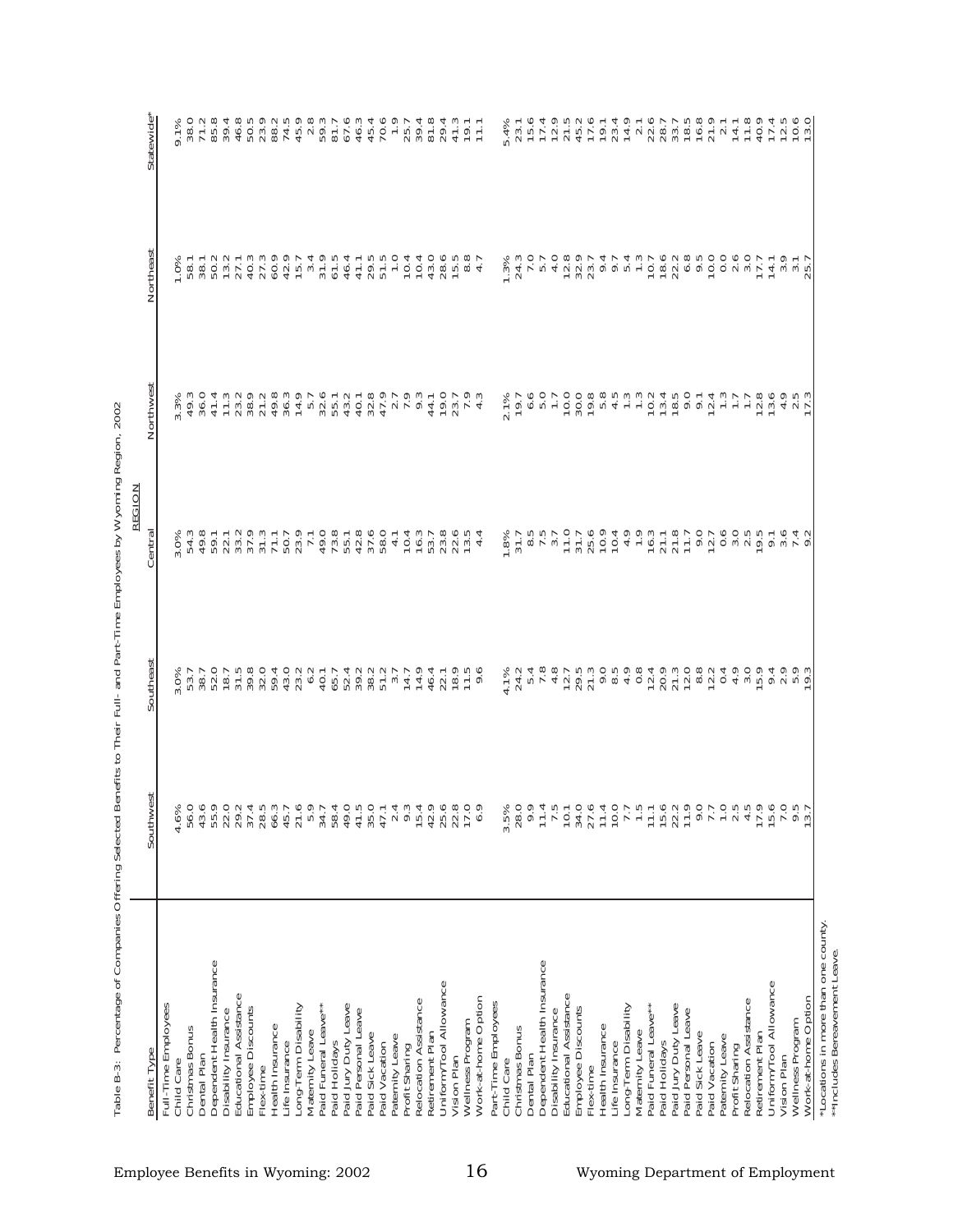| Retirement Plan Payee or Type<br>Full-Time Employees                                                          |                |             |                |               |       | Wholesale               |                 |                  |                  |                     |
|---------------------------------------------------------------------------------------------------------------|----------------|-------------|----------------|---------------|-------|-------------------------|-----------------|------------------|------------------|---------------------|
|                                                                                                               | Total          | Mining      | Construction   | Manufacturing | TCPU* | Trade                   | Trade<br>Retail | FIRE**           | Services         | Government<br>Local |
|                                                                                                               |                |             |                |               |       |                         |                 |                  |                  |                     |
| Employer Paid Only                                                                                            | 29.4%          | 18.2%       | 17.7%          | 10.3%         | 33.3% |                         | 15.0%           | 21.0%            | 38.8%            | 55.2%               |
| Employee Paid Only                                                                                            | 9.4            |             | $\frac{1}{11}$ | 13.8          | 9.3   |                         | 18.8            | $\overline{8}$ . | 6.4              | $\ddot{ }$ .        |
| Paid Jointly                                                                                                  | 63.3           | 2.9<br>82.9 | 74.6           | 73.3          | 62.2  | $6.7\%$<br>22.4<br>71.7 | 66.3            | 74.2             | 56.9             | 45.3                |
| Defined Contribution Plan                                                                                     | 81.9           | 87.9        | 75.8           | 80.0          | 78.7  | 94.6                    | 80.7            | 84.6             | 84.5             | 69.9                |
| Defined Benefit Plan                                                                                          | 28.8           | 25.0        | 31.1           | 26.7          | 41.3  | 19.6                    | 24.4            | 27.7             | 23.4             | 49.4                |
| Part-Time Employees                                                                                           |                |             |                |               |       |                         |                 |                  |                  |                     |
| Employer Paid Only                                                                                            | 27.0           | 28.6        | 26.7           | 16.7          | 22.2  | 0.0                     | 16.7            | 8.7              | 36.1             | 57.1                |
| Employee Paid Only                                                                                            | $11.5$<br>59.1 | 0.0         | 18.8           | 0.0           | 16.7  | 17.6                    | 25.8            |                  | 6.3              | 0.0                 |
| Paid Jointly                                                                                                  |                | 71.4        | 66.7           | 83.3          | 61.1  | 70.0                    | 50.0            | $13.0$<br>69.6   | 55.7             | 42.9                |
| Defined Contribution Plan                                                                                     | 77.8           | 75.0        | 82.4           | 83.3          | 81.3  | 72.7                    |                 | 86.4             | 79.2             | 70.0                |
| Defined Benefit Plan                                                                                          | 27.3           | 25.0        | 29.4           | 33.3          | 31.3  | 33.3                    | 68.8<br>31.3    | 18.2             | 24.7             | 36.4                |
| Table B-5: Percentage of Companies Offering a Retirement Plan by Payee, Type, and Size Class in Wyoming, 2002 |                |             |                |               |       | NUMBER OF EMPLOYEES     |                 |                  |                  |                     |
| Retirement Plan Payee or Type                                                                                 |                | Total       | $1-4$          | 5-9           |       | $10 - 19$               | 20-49           |                  | 50-49            | $100 +$             |
| Full-Time Employees                                                                                           |                |             |                |               |       |                         |                 |                  |                  |                     |
| Employer Paid Only                                                                                            |                | 29.4%       | 28.3%          | 32.5%         |       | 24.4%                   | 27.4%           |                  | 28.2%            | 35.2%               |
| Employee Paid Only                                                                                            |                | 9.4         | 14.1           | 10.7          |       | 3.8                     | 12.8            |                  | $\overline{1}$ . | 9.4                 |
| Paid Jointly                                                                                                  |                | 63.3        | 57.6           | 59.7          |       | 72.8                    | 62.9            |                  | 66.3             | 58.8                |
| Defined Contribution Plan                                                                                     |                | 81.9        | 87.4           | 84.2          |       | 83.6                    | 77.4            |                  | 77.3             | 82.0                |
| Defined Benefit Plan                                                                                          |                | 28.8        | 19.5           | 22.0          |       | 21.4                    | 30.3            |                  | 42.0             | 39.7                |
| Part-Time Employees                                                                                           |                |             |                |               |       |                         |                 |                  |                  |                     |
| Employer Paid Only                                                                                            |                | 27.0        | 22.6           | 20.0          |       | 19.4                    | 22.5            |                  | 24.0             | 39.7                |
| Only<br>Employee Paid                                                                                         |                | 11.5        | 19.4           | 14.3          |       | 3.2                     | 23.1            |                  | 12.0             | 3.0                 |
| Paid Jointly                                                                                                  |                | 59.1        | 58.1           | 59.5          |       | 70.0                    | 57.5            |                  | 58.3             | 55.2                |
| Defined Contribution Plan                                                                                     |                | 77.8        | 15.4           | 9.1           |       | 20.7                    | 34.2            |                  | 28.0             | 39.1                |
| Defined Benefit Plan                                                                                          |                | 27.3        | 88.5           | 81.8          |       | 75.9                    | 76.3            |                  | 80.8             | 72.5                |

| י<br>ו                   |
|--------------------------|
| I                        |
|                          |
| j                        |
|                          |
|                          |
|                          |
|                          |
|                          |
|                          |
|                          |
| $\overline{\phantom{a}}$ |
|                          |
|                          |
| ĺ                        |
|                          |
|                          |
| Ì                        |
| ĺ                        |
|                          |
|                          |
|                          |
|                          |
|                          |
|                          |
|                          |
| I                        |
|                          |
|                          |
|                          |
| 5                        |
|                          |
|                          |
| ļ                        |
|                          |
|                          |
|                          |
| Í                        |
|                          |
|                          |
|                          |
|                          |
|                          |
|                          |
|                          |
| l                        |
|                          |
|                          |
|                          |
| í<br>S                   |
| i                        |
|                          |
|                          |
| )                        |
|                          |
|                          |
|                          |
|                          |
|                          |
|                          |
|                          |
|                          |
|                          |
|                          |
|                          |
|                          |
|                          |
|                          |
|                          |
| į                        |
|                          |
| Í                        |
|                          |
| ś                        |
| l                        |
| Í<br>I                   |
| able l                   |
|                          |
|                          |

|                               |       |                                       |                                         | <b>JUMBER OF EMPLOYEES</b>                     |                                       |                                      |              |
|-------------------------------|-------|---------------------------------------|-----------------------------------------|------------------------------------------------|---------------------------------------|--------------------------------------|--------------|
| Retirement Plan Payee or Type | Total | $1 - 4$                               | 5-9                                     | 10-19                                          | 20-49                                 | 50-49                                | $100 +$      |
| Full-Time Employees           |       |                                       |                                         |                                                |                                       |                                      |              |
| Employer Paid Only            | 29.4% |                                       |                                         |                                                |                                       |                                      | 35.2%        |
| Employee Paid Only            | 9.4   |                                       |                                         |                                                |                                       |                                      | 9.4          |
| Paid Jointly                  | 63.3  | 28.3%<br>14.1<br>57.4<br>19.5<br>19.5 | 32.5%<br>10.7<br>59.12<br>59.12<br>22.0 | 24.4%<br>3.8<br>72.8<br>21.4<br>21.4           | 27.4%<br>12.8<br>12.9<br>70.3<br>70.3 | 28.2%<br>7.1<br>66.3<br>77.3<br>42.0 | 58.8         |
| Defined Contribution Plan     | 81.9  |                                       |                                         |                                                |                                       |                                      | 82.0<br>39.7 |
| Defined Benefit Plan          | 28.8  |                                       |                                         |                                                |                                       |                                      |              |
| Part-Time Employees           |       |                                       |                                         |                                                |                                       |                                      |              |
| Employer Paid Only            | 27.0  |                                       |                                         |                                                |                                       |                                      |              |
| Employee Paid Only            | 11.5  | $22.4$<br>$79.4$<br>$58.1$            | 20.3<br>14.5<br>59.5                    |                                                |                                       |                                      | 39.7<br>3.0  |
| Paid Jointly                  | 59.1  |                                       |                                         | $19.4$<br>$79.0$<br>$79.7$<br>$79.9$<br>$79.9$ | $22.5$<br>$23.1$<br>$57.5$            | 24.0<br>12.0<br>58.3                 | 55.2         |
| Defined Contribution Plan     | 77.8  | 15.4                                  | 9.1                                     |                                                | 34.2<br>76.3                          | 28.0<br>80.8                         |              |
| Defined Benefit Plan          | 27.3  | 88.5                                  | 81.8                                    |                                                |                                       |                                      | 39.1         |
|                               |       |                                       |                                         |                                                |                                       |                                      |              |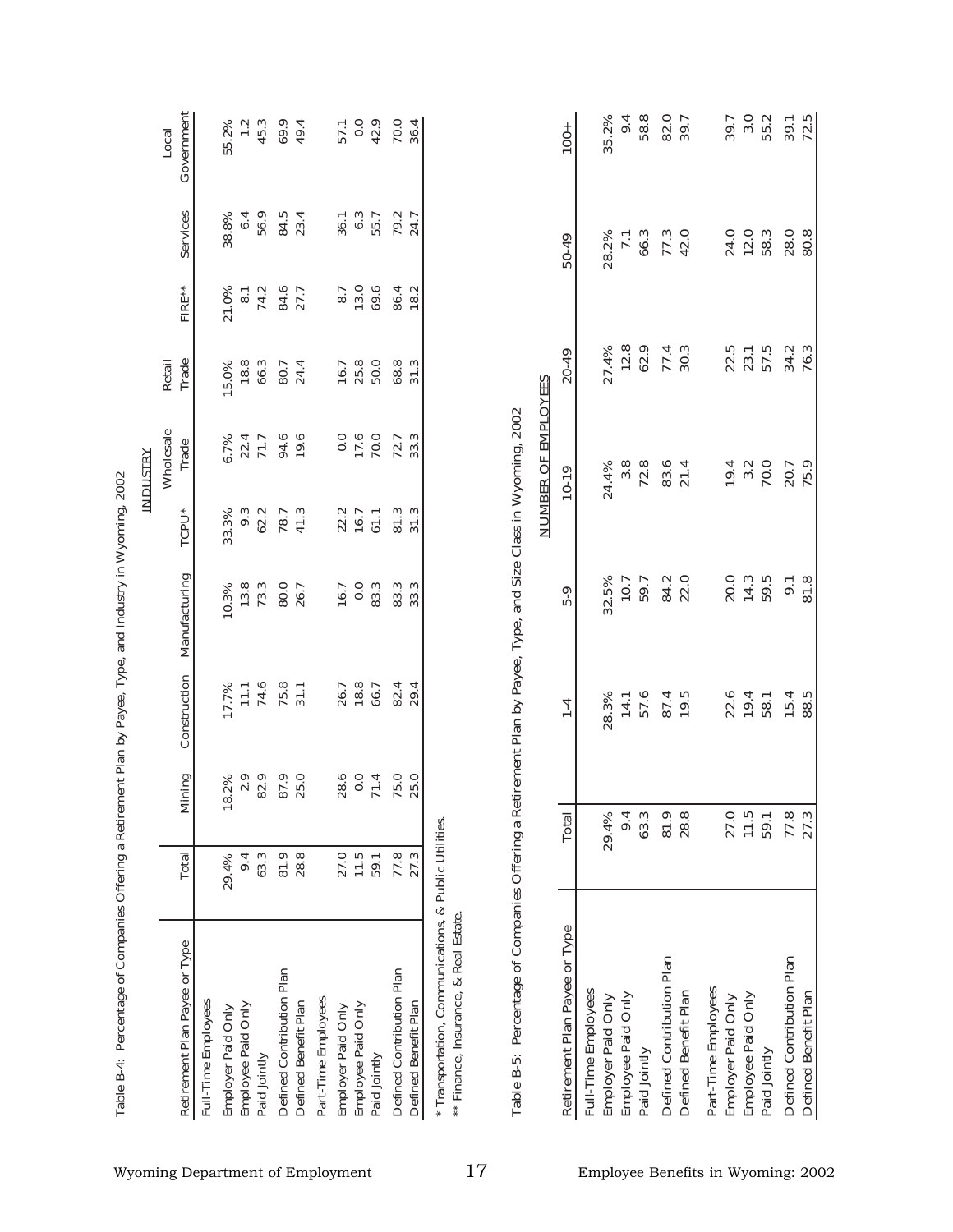|                                    |             |                |                  |                     |                 | <b>REGION</b>         |                      |              |                |                               |
|------------------------------------|-------------|----------------|------------------|---------------------|-----------------|-----------------------|----------------------|--------------|----------------|-------------------------------|
| Retirement Plan by Payee or Type   |             | Total          | Southwest        | Southeast           |                 | Central               | Northwest            |              | Northeast      | Statewide*                    |
| Full-Time Employees                |             |                |                  |                     |                 |                       |                      |              |                |                               |
| Employer Paid Only                 |             | 29.4%          | 30.6%            | 25.7%               |                 | 25.7%                 | 38.0%                |              | 31.7%          | 22.2%                         |
| Employee Paid Only                 |             | 9.4            | 4.5              | 11.2                |                 | 9.5                   | 6.3                  |              | 7.4            | 21.0                          |
| Paid Jointly                       |             | 63.3           | 68.5             | 65.3                |                 | 64.2                  | 57.8                 |              | 63.6           | 59.8                          |
| Defined Contribution Plan          |             | 81.9           | 79.8             | 83.0                |                 | 85.6                  | 75.8                 |              | 81.5           | 88.4                          |
| Defined Benefit Plan               |             | 28.8           | 34.5             | 25.7                |                 | 24.0                  | 34.1                 |              | 26.3           | 27.9                          |
| Part-Time Employees                |             |                |                  |                     |                 |                       |                      |              |                |                               |
| Employer Paid Only                 |             | 27.0%          | 27.0%            | 13.3%               |                 | 28.1%                 | 34.4%                |              | 40.0%          | 19.5%                         |
| Employee Paid Only                 |             | $11.5$<br>59.1 | $5.4$<br>72.2    | 8.9                 |                 | 18.2                  |                      |              |                | $24.4$<br>48.8                |
| Paid Jointly                       |             |                |                  | 77.8                |                 | 54.5                  | $3.1$<br>59.4        |              | $10.3$<br>41.9 |                               |
| Defined Contribution Plan          |             | 77.8           | 73.0             | 78.0                |                 | 83.9                  | 80.6                 |              | 76.9           |                               |
| Defined Benefit Plan               |             | 27.3           | 33.3             | 29.3                |                 | 23.3                  | 19.4                 |              | 28.2           | 73.8                          |
|                                    |             |                |                  |                     |                 | Wholesale<br>INDUSTRY | Retail               |              |                | Local                         |
| Retirement Plan by Payee and Type  | Total       | Mining         | Construction     | Manufacturing TCPU* |                 | Trade                 | Trade                | FIRE**       | Services       | Government                    |
| Full-Time Employees                | 39.1%       | 40.0%          | 38.9%            |                     |                 | 10.0%                 |                      | 26.4%        | 47.0%          | 59.0%                         |
| Employer paid only                 |             |                |                  | 4.7%                | 24.6%           |                       |                      |              |                |                               |
| Employee paid only<br>Paid jointly | 5.7<br>58.2 | $1.4$<br>72.3  | 5.3<br>64.3      | 12.4<br>83.0        | 2.7<br>76.6     | 42.9<br>48.6          | 5.7%<br>17.9<br>76.3 | 6.66         | 3.2<br>51.5    | $\overline{\text{o}}$<br>41.1 |
| Defined Contribution Plan          | 72.2        |                |                  |                     |                 | 95.7                  | 69.6                 | 84.7         |                |                               |
| Defined Benefit Plan               | 49.5        | 78.8<br>57.1   | 60.3<br>47.8     | 87.7<br>30.8        | 78.7<br>59.7    | 9.5                   | 40.1                 | 36.5         | $73.2$<br>43.6 | 64.9<br>62.2                  |
| Part-Time Employees                |             |                |                  |                     |                 |                       |                      |              |                |                               |
| Employer paid only                 | 55.5%       | 27.3%          | 78.8%            | 0.0%                | 64.6%           | 0.0%                  | 41.9%                | 3.9%         | 63.5%          | 70.0%                         |
| Employee paid only                 | 5.3         | $0.0$<br>68.2  | 18.2             | 0.0                 | $8.5$<br>$27.2$ | $13.0$                | $16.4$<br>$36.2$     | 6.9          | 2.0            | 0.0                           |
| Paid jointly                       | 38.4        |                | 69.7             | 100.0               |                 | 87.0                  |                      | 84.8         | 34.7           | 30.0                          |
| Defined Contribution Plan          | 57.9        | 73.9           | 99.2             | 100.0               | 96.3            | 10.5                  | 56.8<br>47.5         | 93.3<br>19.2 | 47.6           | 72.4<br>48.2                  |
| Defined Benefit Plan               | 50.0        | 21.7           | $\overline{111}$ | 5.7                 | 60.5            | 100.0                 |                      |              |                |                               |

|                                                            |            |                                      |                                       |                                                |                                      | NDUSTRY                                                  |                                       |                                      |                                         |                               |
|------------------------------------------------------------|------------|--------------------------------------|---------------------------------------|------------------------------------------------|--------------------------------------|----------------------------------------------------------|---------------------------------------|--------------------------------------|-----------------------------------------|-------------------------------|
|                                                            |            |                                      |                                       |                                                |                                      | Wholesale                                                |                                       |                                      |                                         | Local                         |
| Retirement Plan by Payee and Type                          | Total      | Mining                               | Construction                          | Manufacturing TCPU*                            |                                      | Trade                                                    | Retail<br>Trade                       | FIRE**                               | Services                                | Governmer                     |
| Full-Time Employees                                        |            |                                      |                                       |                                                |                                      |                                                          |                                       |                                      |                                         |                               |
| Employer paid only                                         | 39.1%      |                                      |                                       |                                                |                                      |                                                          |                                       |                                      |                                         | 59.0%                         |
| Employee paid only                                         | 5.7        |                                      |                                       |                                                |                                      |                                                          |                                       |                                      |                                         |                               |
| Paid jointly                                               | 58.2       | 10.0%<br>1.4<br>72.3<br>57.1<br>57.1 |                                       | $4.7%$<br>$12.4$<br>$83.0$<br>$87.7$<br>$80.8$ | 24.6%<br>2.7<br>76.6<br>78.7<br>59.7 | 10.0%<br>42.9<br>48.5<br>95.7<br>9.5                     | 5.7%<br>17.9<br>10.3<br>40.1          | 26.4%<br>6.6<br>69.7<br>84.7<br>36.5 | 17.0%<br>3.2<br>5 1.3<br>43<br>43<br>43 | $0.1$<br>41.1<br>64.9<br>62.2 |
| Defined Contribution Plan                                  | 72.2       |                                      |                                       |                                                |                                      |                                                          |                                       |                                      |                                         |                               |
| Defined Benefit Plan                                       | بما<br>49. |                                      |                                       |                                                |                                      |                                                          |                                       |                                      |                                         |                               |
| Part-Time Employees                                        |            |                                      |                                       |                                                |                                      |                                                          |                                       |                                      |                                         |                               |
| Employer paid only                                         | 55.5%      |                                      |                                       |                                                |                                      |                                                          |                                       |                                      |                                         |                               |
| Employee paid only                                         | S.<br>ഥ    |                                      |                                       |                                                |                                      |                                                          |                                       |                                      |                                         | 70.0%<br>0.0                  |
| Paid jointly                                               | 38.4       | 27.3%<br>0.0<br>68.2<br>73.9<br>21.7 | 78.8%<br>18.2<br>69.7<br>99.2<br>11.1 | 0.000<br>0.000<br>0.000<br>5.7                 | 64.6%<br>8.5<br>27.2<br>60.5         | $0.08$<br>$13.0$<br>$87.0$<br>$10.5$<br>$10.0$<br>$10.0$ | 41.9%<br>16.4<br>36.2<br>56.8<br>47.5 |                                      | 63.5%<br>2.0<br>34.7<br>57.9<br>57.9    | $30.0$<br>$72.4$<br>$48.2$    |
| Defined Contribution Plan                                  | 57.9       |                                      |                                       |                                                |                                      |                                                          |                                       |                                      |                                         |                               |
| Defined Benefit Plan                                       | 50.0       |                                      |                                       |                                                |                                      |                                                          |                                       |                                      |                                         |                               |
| $*$ Transportation. Communications. $\&$ Public Utilities. |            |                                      |                                       |                                                |                                      |                                                          |                                       |                                      |                                         |                               |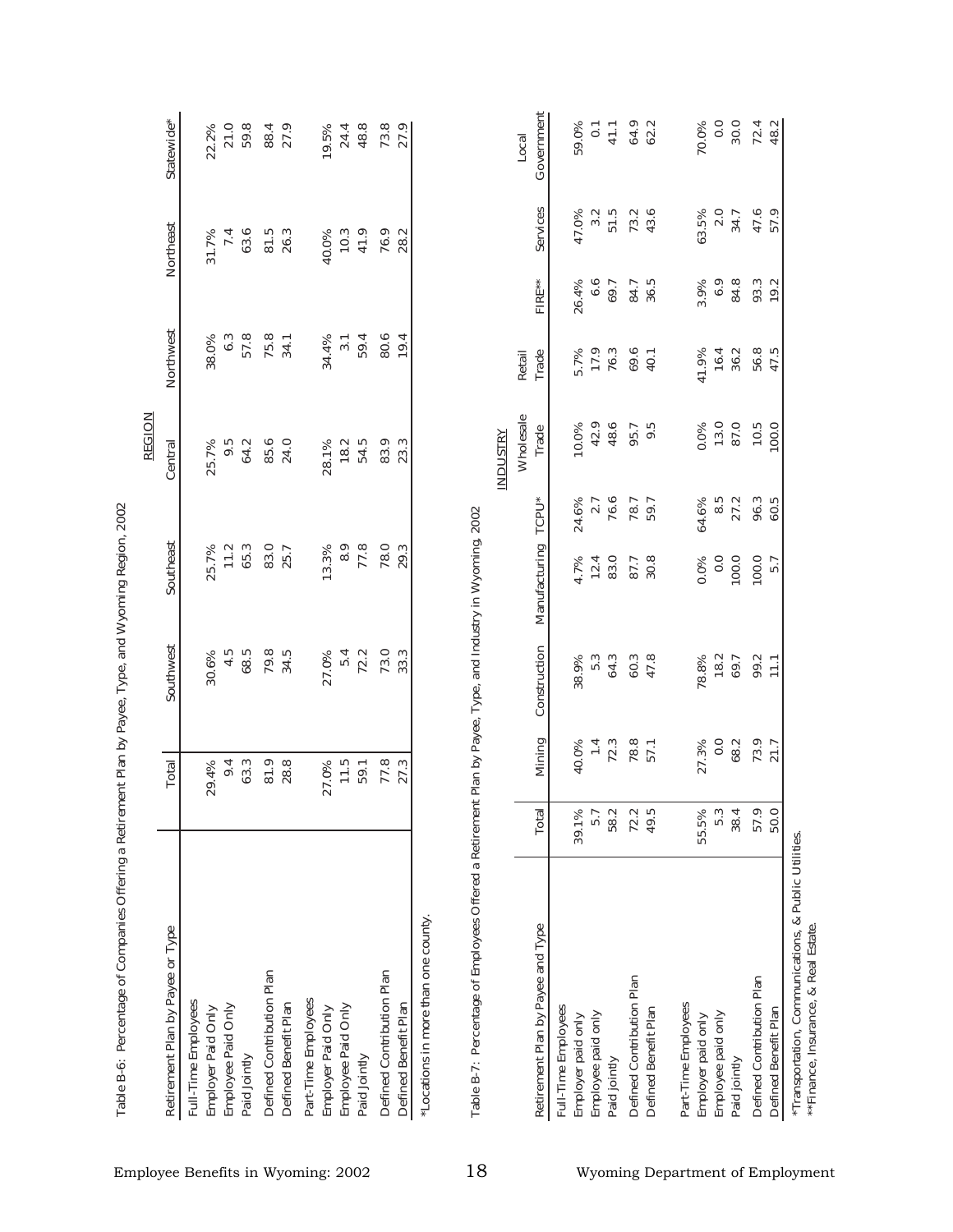| Retirement Plan by Payee and Type |                |                |                |                          |                  |                      |                       |
|-----------------------------------|----------------|----------------|----------------|--------------------------|------------------|----------------------|-----------------------|
|                                   | <b>Total</b>   | $1-4$          | $5 - 9$        | $10 - 19$                | 20-49            | 50-49                | $100 +$               |
| Full-Time Employees               |                |                |                |                          |                  |                      |                       |
| Employer Paid Only                | 39.1%          | $7.4\%$<br>5.6 | 29.2%<br>14.1  |                          | 41.0%<br>7.2     | 32.7%<br>7.6         | 42.0%                 |
| Employee Paid Only                |                |                |                |                          |                  |                      | 5.0                   |
| Paid Jointly                      | 8.2<br>ഥ       | 87.2           | 59.6           | 26.4%<br>2.2<br>72.9     | 58.3             | 61.9                 | 55.6                  |
| Defined Contribution Plan         |                |                |                | 78.1                     | 62.7             | 74.8                 |                       |
| Defined Benefit Plan              | $72.2$<br>49.5 | 93.8<br>61.4   | 84.3<br>20.1   |                          | 49.5             | 44.5                 | 72.3<br>53.0          |
| Part-Time Employees               |                |                |                |                          |                  |                      |                       |
| Employer Paid Only                | 55.5%          | 10.7%          | 22.6%          | 26.3%                    | 25.3%            | 18.2%                | 66.6%                 |
| Employee Paid Only                | 5.3            | 2.5            |                | 2.5                      | 20.8             | 28.8                 | $\overline{\Xi}$      |
| Paid Jointly                      | 38.4           | 87.4           | $7.5$<br>57.7  | 64.4                     | 57.4             | 40.0                 | 33.2                  |
| Defined Contribution Plan         | 57.9           | 95.3           | 78.7           | 84.2                     | 72.7             | 73.4                 | 52.6                  |
| Defined Benefit Plan              | 50.0           | 6.0            | 8.5            | 12.7                     | 49.8             | 30.6                 | 55.7                  |
| Retirement Plan by Payee and Type | Total          | Southwest      | Southeast      | <b>REGION</b><br>Central | Northwest        | Northeast            | Statewide*            |
| Full-Time Employees               |                |                |                |                          |                  |                      |                       |
| Employer Paid Only                | 39.1%          | 48.8%<br>3.2   | 23.7%          | 41.6%                    | 45.8%            | 52.4%                |                       |
| Employee Paid Only                | 5.7            |                | 6.6            |                          | $3.\overline{3}$ | $2.1\,$              |                       |
| Paid Jointly                      | 58.2           | 56.7           | 70.3           | $3.\overline{3}$<br>55.3 | 52.5             | 46.6                 | 30.1%<br>13.2<br>60.4 |
| Defined Contribution Plan         |                |                | $69.5$<br>45.1 |                          |                  | 68.4                 | 69.1<br>49.9          |
| Defined Benefit Plan              | 72.5           | 77.7<br>61.0   |                | 74.4<br>54.4             | 74.8<br>48.8     | 43.4                 |                       |
| Part-Time Employees               |                |                |                |                          |                  |                      |                       |
| Employer Paid Only                | 55.5%          | 31.4%          | 13.6%          | 87.4%                    | 40.0%            |                      |                       |
| Employee Paid Only                | 5.3            | 0.5            | 0.0            | 2.0                      | 0.4              |                      |                       |
| Paid Jointly                      | 38.4           | 70.7           | 86.1           | 10.6                     | 57.2             | 67.9%<br>7.9<br>22.9 | 56.9%<br>12.3<br>28.5 |
| Defined Contribution Plan         | 57.9           | 71.6           | 37.4           | 25                       | 75.2             | 67.4                 | 67.9                  |
| Defined Benefit Plan              | 50.0           | 31.0           | 81.4           | 78.8                     | 37.4             | 53.7                 | 37.8                  |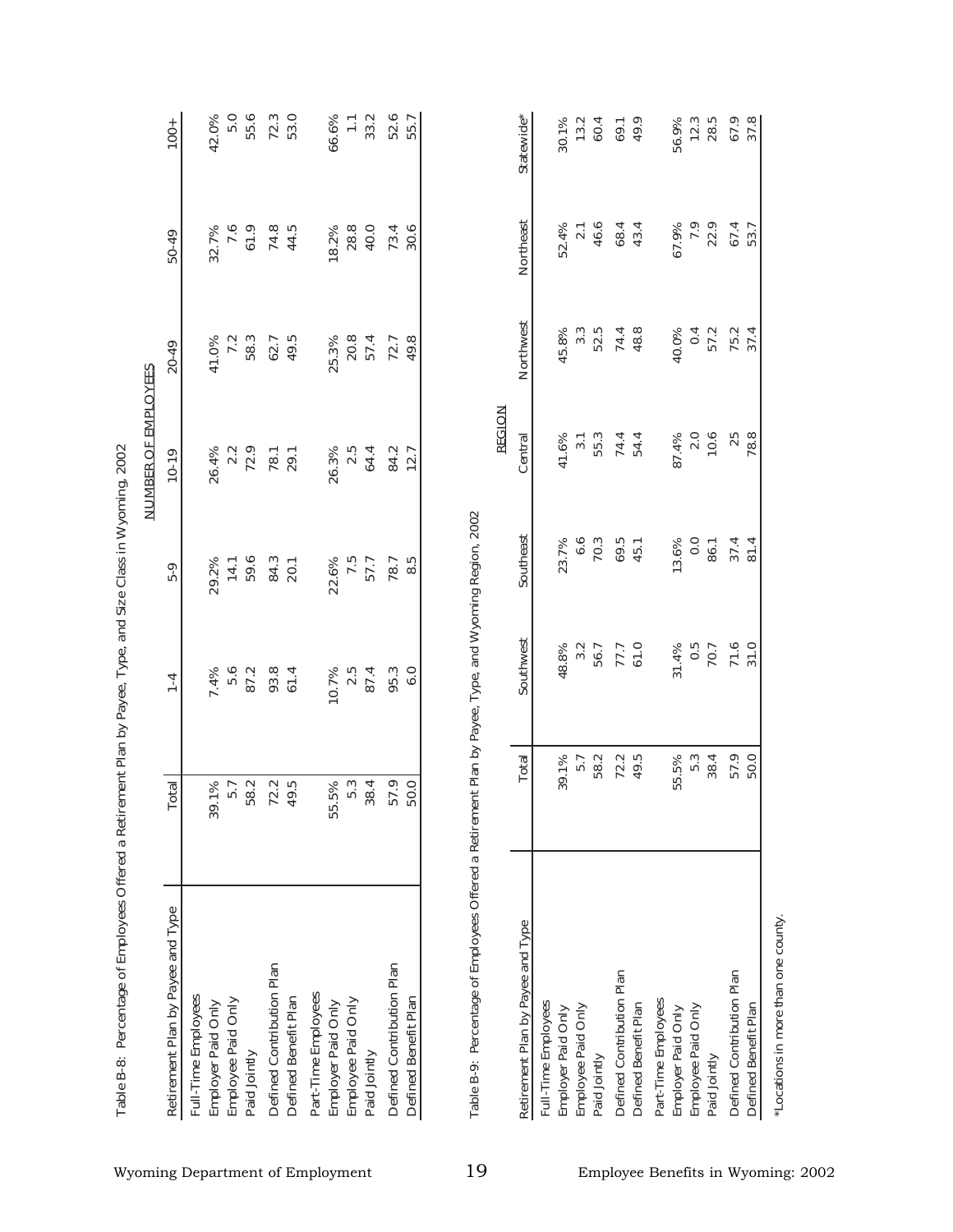|                                                |                                                                                                                                                                                                                                |                                                                                                                                                                                                                                                                                                                                                                                                                                                                                                                    |                                                                                            |                                                                                                                                                                                                                                  | <b>INDUSTRY</b>                                                                                                                                                                                                                                                                                                         |                                                                                                            |                                                                      |                                                                                                                                             |                                                                                        |
|------------------------------------------------|--------------------------------------------------------------------------------------------------------------------------------------------------------------------------------------------------------------------------------|--------------------------------------------------------------------------------------------------------------------------------------------------------------------------------------------------------------------------------------------------------------------------------------------------------------------------------------------------------------------------------------------------------------------------------------------------------------------------------------------------------------------|--------------------------------------------------------------------------------------------|----------------------------------------------------------------------------------------------------------------------------------------------------------------------------------------------------------------------------------|-------------------------------------------------------------------------------------------------------------------------------------------------------------------------------------------------------------------------------------------------------------------------------------------------------------------------|------------------------------------------------------------------------------------------------------------|----------------------------------------------------------------------|---------------------------------------------------------------------------------------------------------------------------------------------|----------------------------------------------------------------------------------------|
| Benefit Type                                   | Mining                                                                                                                                                                                                                         | nstruction<br>ိ                                                                                                                                                                                                                                                                                                                                                                                                                                                                                                    | Manufacturing                                                                              | *U40                                                                                                                                                                                                                             | Wholesale<br>Trade                                                                                                                                                                                                                                                                                                      | Trade<br>Retail                                                                                            | FIRE                                                                 | ervic<br>n                                                                                                                                  | Government<br>Local                                                                    |
| Full-Time Employees                            |                                                                                                                                                                                                                                |                                                                                                                                                                                                                                                                                                                                                                                                                                                                                                                    |                                                                                            |                                                                                                                                                                                                                                  |                                                                                                                                                                                                                                                                                                                         |                                                                                                            |                                                                      |                                                                                                                                             |                                                                                        |
| Child Care                                     | 14.4%                                                                                                                                                                                                                          |                                                                                                                                                                                                                                                                                                                                                                                                                                                                                                                    | 4 ω γρραμανο mp. ρορομης οι και<br>γραμική συναιωτή συνασιασία<br>% συνανονανο σύναστουνισ |                                                                                                                                                                                                                                  |                                                                                                                                                                                                                                                                                                                         | 4.4%<br>$\overline{5}$                                                                                     |                                                                      |                                                                                                                                             | ΟΙΘΦΝΟΝΑΦΟΑ ΦΟΦΟΟΥ ΝΟΘΠΡΙ<br>ΟΙΘΡΙΑ: ΦΙΑΙΘΟΦΟΝΤΟΝΑΙΝΑΙ<br>Χωσυώδασταποσφατημητιαωονοπο |
| Christmas Bonus                                | 35.7                                                                                                                                                                                                                           |                                                                                                                                                                                                                                                                                                                                                                                                                                                                                                                    |                                                                                            |                                                                                                                                                                                                                                  |                                                                                                                                                                                                                                                                                                                         |                                                                                                            |                                                                      |                                                                                                                                             |                                                                                        |
| Dental Plan                                    |                                                                                                                                                                                                                                |                                                                                                                                                                                                                                                                                                                                                                                                                                                                                                                    |                                                                                            |                                                                                                                                                                                                                                  |                                                                                                                                                                                                                                                                                                                         |                                                                                                            |                                                                      |                                                                                                                                             |                                                                                        |
| Dependent Health Insurance                     |                                                                                                                                                                                                                                |                                                                                                                                                                                                                                                                                                                                                                                                                                                                                                                    |                                                                                            |                                                                                                                                                                                                                                  |                                                                                                                                                                                                                                                                                                                         |                                                                                                            |                                                                      |                                                                                                                                             |                                                                                        |
| Educational Assistance<br>Disability Insurance |                                                                                                                                                                                                                                |                                                                                                                                                                                                                                                                                                                                                                                                                                                                                                                    |                                                                                            |                                                                                                                                                                                                                                  |                                                                                                                                                                                                                                                                                                                         |                                                                                                            |                                                                      |                                                                                                                                             |                                                                                        |
| Employee Discounts                             |                                                                                                                                                                                                                                |                                                                                                                                                                                                                                                                                                                                                                                                                                                                                                                    |                                                                                            |                                                                                                                                                                                                                                  |                                                                                                                                                                                                                                                                                                                         |                                                                                                            |                                                                      |                                                                                                                                             |                                                                                        |
| Flex-time                                      |                                                                                                                                                                                                                                |                                                                                                                                                                                                                                                                                                                                                                                                                                                                                                                    |                                                                                            |                                                                                                                                                                                                                                  |                                                                                                                                                                                                                                                                                                                         |                                                                                                            |                                                                      |                                                                                                                                             |                                                                                        |
| Health Insurance                               | $0.01, 0.01, 0.01, 0.01, 0.01, 0.01, 0.01, 0.01, 0.01, 0.01, 0.01, 0.01, 0.01, 0.01, 0.01, 0.01, 0.01, 0.01, 0.01, 0.01, 0.01, 0.01, 0.01, 0.01, 0.01, 0.01, 0.01, 0.01, 0.01, 0.01, 0.01, 0.01, 0.01, 0.01, 0.01, 0.01, 0.01$ |                                                                                                                                                                                                                                                                                                                                                                                                                                                                                                                    |                                                                                            |                                                                                                                                                                                                                                  |                                                                                                                                                                                                                                                                                                                         |                                                                                                            |                                                                      |                                                                                                                                             |                                                                                        |
| Life Insurance                                 |                                                                                                                                                                                                                                |                                                                                                                                                                                                                                                                                                                                                                                                                                                                                                                    |                                                                                            |                                                                                                                                                                                                                                  |                                                                                                                                                                                                                                                                                                                         |                                                                                                            |                                                                      |                                                                                                                                             |                                                                                        |
| Long-Term Disability                           |                                                                                                                                                                                                                                |                                                                                                                                                                                                                                                                                                                                                                                                                                                                                                                    |                                                                                            |                                                                                                                                                                                                                                  |                                                                                                                                                                                                                                                                                                                         |                                                                                                            |                                                                      |                                                                                                                                             |                                                                                        |
| Maternity Leave                                |                                                                                                                                                                                                                                |                                                                                                                                                                                                                                                                                                                                                                                                                                                                                                                    |                                                                                            |                                                                                                                                                                                                                                  |                                                                                                                                                                                                                                                                                                                         |                                                                                                            |                                                                      |                                                                                                                                             |                                                                                        |
| Paid Funeral Leave**                           |                                                                                                                                                                                                                                |                                                                                                                                                                                                                                                                                                                                                                                                                                                                                                                    |                                                                                            |                                                                                                                                                                                                                                  |                                                                                                                                                                                                                                                                                                                         |                                                                                                            |                                                                      |                                                                                                                                             |                                                                                        |
| Paid Holidays                                  | 63.4<br>81.3<br>70.0                                                                                                                                                                                                           |                                                                                                                                                                                                                                                                                                                                                                                                                                                                                                                    |                                                                                            |                                                                                                                                                                                                                                  |                                                                                                                                                                                                                                                                                                                         |                                                                                                            |                                                                      |                                                                                                                                             |                                                                                        |
| Paid Jury Duty Leave                           |                                                                                                                                                                                                                                |                                                                                                                                                                                                                                                                                                                                                                                                                                                                                                                    |                                                                                            |                                                                                                                                                                                                                                  |                                                                                                                                                                                                                                                                                                                         |                                                                                                            |                                                                      |                                                                                                                                             |                                                                                        |
| Paid Personal Leave                            | 38.6                                                                                                                                                                                                                           |                                                                                                                                                                                                                                                                                                                                                                                                                                                                                                                    |                                                                                            |                                                                                                                                                                                                                                  |                                                                                                                                                                                                                                                                                                                         |                                                                                                            |                                                                      |                                                                                                                                             |                                                                                        |
| Paid Sick Leave                                |                                                                                                                                                                                                                                |                                                                                                                                                                                                                                                                                                                                                                                                                                                                                                                    |                                                                                            |                                                                                                                                                                                                                                  |                                                                                                                                                                                                                                                                                                                         |                                                                                                            |                                                                      |                                                                                                                                             |                                                                                        |
| Paid Vacation                                  | $47 - 29$<br>$47 - 29$<br>$48 - 29$<br>$59$<br>$59$                                                                                                                                                                            |                                                                                                                                                                                                                                                                                                                                                                                                                                                                                                                    |                                                                                            |                                                                                                                                                                                                                                  |                                                                                                                                                                                                                                                                                                                         |                                                                                                            |                                                                      |                                                                                                                                             |                                                                                        |
| Paternity Leave                                |                                                                                                                                                                                                                                |                                                                                                                                                                                                                                                                                                                                                                                                                                                                                                                    |                                                                                            |                                                                                                                                                                                                                                  |                                                                                                                                                                                                                                                                                                                         |                                                                                                            |                                                                      |                                                                                                                                             |                                                                                        |
| Profit Sharing                                 |                                                                                                                                                                                                                                |                                                                                                                                                                                                                                                                                                                                                                                                                                                                                                                    |                                                                                            |                                                                                                                                                                                                                                  |                                                                                                                                                                                                                                                                                                                         |                                                                                                            |                                                                      |                                                                                                                                             |                                                                                        |
| Relocation Assistance<br>Retirement Plan       | 89.7                                                                                                                                                                                                                           |                                                                                                                                                                                                                                                                                                                                                                                                                                                                                                                    |                                                                                            |                                                                                                                                                                                                                                  | 68.6                                                                                                                                                                                                                                                                                                                    |                                                                                                            | $41.4$<br>88.1                                                       |                                                                                                                                             |                                                                                        |
| Uniform/Tool Allowance                         | 46.7                                                                                                                                                                                                                           |                                                                                                                                                                                                                                                                                                                                                                                                                                                                                                                    |                                                                                            |                                                                                                                                                                                                                                  |                                                                                                                                                                                                                                                                                                                         |                                                                                                            |                                                                      |                                                                                                                                             |                                                                                        |
| Vision Plan                                    | 64.2                                                                                                                                                                                                                           |                                                                                                                                                                                                                                                                                                                                                                                                                                                                                                                    |                                                                                            |                                                                                                                                                                                                                                  | $48.7$<br>$79.74$<br>$89.74$<br>$89.7$                                                                                                                                                                                                                                                                                  | 4 5 9 4 8 4 5 5 6 8 7 - 9 9 4 7 5 9 0 5 7 8 9 5 7 8 7<br>4 7 9 4 8 7 5 7 8 7 8 7 7 8 9 0 5 7 9 9 7 8 7 8 7 |                                                                      |                                                                                                                                             |                                                                                        |
| Wellness Program                               |                                                                                                                                                                                                                                |                                                                                                                                                                                                                                                                                                                                                                                                                                                                                                                    |                                                                                            |                                                                                                                                                                                                                                  |                                                                                                                                                                                                                                                                                                                         |                                                                                                            |                                                                      |                                                                                                                                             |                                                                                        |
| Work-at-home Option                            | 61.6                                                                                                                                                                                                                           |                                                                                                                                                                                                                                                                                                                                                                                                                                                                                                                    |                                                                                            |                                                                                                                                                                                                                                  |                                                                                                                                                                                                                                                                                                                         |                                                                                                            |                                                                      | 「<br>О 4 8 8 8 9 9 9 1 8 4 9 7 8 7 9 9 7 7 1 7 1 7 8 9 9 9 9 9 9 9<br>^ 8 8 0 1 1 8 4 1 - 6 1 4 1 6 - 1 1 0 1 1 2 9 0 1 8 1 8 1 8 1 8 1 9 1 |                                                                                        |
| Part-Time Employees                            |                                                                                                                                                                                                                                |                                                                                                                                                                                                                                                                                                                                                                                                                                                                                                                    |                                                                                            |                                                                                                                                                                                                                                  |                                                                                                                                                                                                                                                                                                                         |                                                                                                            |                                                                      |                                                                                                                                             |                                                                                        |
| Child Care                                     |                                                                                                                                                                                                                                |                                                                                                                                                                                                                                                                                                                                                                                                                                                                                                                    |                                                                                            |                                                                                                                                                                                                                                  |                                                                                                                                                                                                                                                                                                                         |                                                                                                            | 1.2%                                                                 |                                                                                                                                             |                                                                                        |
| Christmas Bonus                                | 3.9%<br>27.9                                                                                                                                                                                                                   |                                                                                                                                                                                                                                                                                                                                                                                                                                                                                                                    |                                                                                            |                                                                                                                                                                                                                                  |                                                                                                                                                                                                                                                                                                                         |                                                                                                            | 40.1                                                                 | $6.1\%$<br>12.1                                                                                                                             |                                                                                        |
| Dental Plan                                    | 4.0                                                                                                                                                                                                                            |                                                                                                                                                                                                                                                                                                                                                                                                                                                                                                                    |                                                                                            |                                                                                                                                                                                                                                  |                                                                                                                                                                                                                                                                                                                         |                                                                                                            |                                                                      |                                                                                                                                             |                                                                                        |
| Dependent Health Insurance                     |                                                                                                                                                                                                                                |                                                                                                                                                                                                                                                                                                                                                                                                                                                                                                                    |                                                                                            |                                                                                                                                                                                                                                  |                                                                                                                                                                                                                                                                                                                         |                                                                                                            |                                                                      |                                                                                                                                             |                                                                                        |
| Disability Insurance                           |                                                                                                                                                                                                                                |                                                                                                                                                                                                                                                                                                                                                                                                                                                                                                                    |                                                                                            |                                                                                                                                                                                                                                  |                                                                                                                                                                                                                                                                                                                         |                                                                                                            |                                                                      |                                                                                                                                             |                                                                                        |
| Educational Assistance                         |                                                                                                                                                                                                                                |                                                                                                                                                                                                                                                                                                                                                                                                                                                                                                                    |                                                                                            |                                                                                                                                                                                                                                  |                                                                                                                                                                                                                                                                                                                         |                                                                                                            |                                                                      |                                                                                                                                             |                                                                                        |
| Employee Discounts                             |                                                                                                                                                                                                                                |                                                                                                                                                                                                                                                                                                                                                                                                                                                                                                                    |                                                                                            |                                                                                                                                                                                                                                  |                                                                                                                                                                                                                                                                                                                         |                                                                                                            |                                                                      |                                                                                                                                             |                                                                                        |
| Health Insurance<br>Flex-time                  |                                                                                                                                                                                                                                |                                                                                                                                                                                                                                                                                                                                                                                                                                                                                                                    |                                                                                            |                                                                                                                                                                                                                                  |                                                                                                                                                                                                                                                                                                                         |                                                                                                            |                                                                      |                                                                                                                                             |                                                                                        |
| Life Insurance                                 |                                                                                                                                                                                                                                |                                                                                                                                                                                                                                                                                                                                                                                                                                                                                                                    |                                                                                            |                                                                                                                                                                                                                                  |                                                                                                                                                                                                                                                                                                                         |                                                                                                            |                                                                      |                                                                                                                                             |                                                                                        |
| Long-Term Disability                           |                                                                                                                                                                                                                                |                                                                                                                                                                                                                                                                                                                                                                                                                                                                                                                    |                                                                                            |                                                                                                                                                                                                                                  |                                                                                                                                                                                                                                                                                                                         |                                                                                                            |                                                                      |                                                                                                                                             |                                                                                        |
| Maternity Leave                                |                                                                                                                                                                                                                                |                                                                                                                                                                                                                                                                                                                                                                                                                                                                                                                    |                                                                                            |                                                                                                                                                                                                                                  |                                                                                                                                                                                                                                                                                                                         |                                                                                                            |                                                                      |                                                                                                                                             |                                                                                        |
| Paid Funeral Leave**                           |                                                                                                                                                                                                                                |                                                                                                                                                                                                                                                                                                                                                                                                                                                                                                                    |                                                                                            |                                                                                                                                                                                                                                  |                                                                                                                                                                                                                                                                                                                         |                                                                                                            |                                                                      |                                                                                                                                             |                                                                                        |
| Paid Holidays                                  |                                                                                                                                                                                                                                |                                                                                                                                                                                                                                                                                                                                                                                                                                                                                                                    |                                                                                            |                                                                                                                                                                                                                                  |                                                                                                                                                                                                                                                                                                                         |                                                                                                            |                                                                      |                                                                                                                                             |                                                                                        |
| Paid Jury Duty Leave                           |                                                                                                                                                                                                                                |                                                                                                                                                                                                                                                                                                                                                                                                                                                                                                                    |                                                                                            |                                                                                                                                                                                                                                  |                                                                                                                                                                                                                                                                                                                         |                                                                                                            |                                                                      |                                                                                                                                             |                                                                                        |
| Paid Personal Leave<br>Paid Sick Leave         |                                                                                                                                                                                                                                |                                                                                                                                                                                                                                                                                                                                                                                                                                                                                                                    |                                                                                            |                                                                                                                                                                                                                                  |                                                                                                                                                                                                                                                                                                                         |                                                                                                            |                                                                      |                                                                                                                                             |                                                                                        |
| Paid Vacation                                  | na<br>Sarado agus<br>Parado agus                                                                                                                                                                                               | $\begin{array}{l} { \mathcal{Q}} \\ { \mathcal{Q}} \\ { \mathcal{Q}} \\ { \mathcal{Q}} \\ { \mathcal{Q}} \\ { \mathcal{Q}} \\ { \mathcal{Q}} \\ { \mathcal{Q}} \\ { \mathcal{Q}} \\ { \mathcal{Q}} \\ { \mathcal{Q}} \\ { \mathcal{Q}} \\ { \mathcal{Q}} \\ { \mathcal{Q}} \\ { \mathcal{Q}} \\ { \mathcal{Q}} \\ { \mathcal{Q}} \\ { \mathcal{Q}} \\ { \mathcal{Q}} \\ { \mathcal{Q}} \\ { \mathcal{Q}} \\ { \mathcal{Q}} \\ { \mathcal{Q}} \\ { \mathcal{Q}} \\ { \mathcal{Q}} \\ { \mathcal{Q}} \\ { \mathcal{$ |                                                                                            | co d'articidad de l'espagne de l'articidad de l'articles de l'articles de l'articles de l'articles de l'articl<br>Se d'article de l'articles de l'articles de l'articles de l'articles de l'articles de l'articles de l'articles | $\overline{a}$ if $L_0$ is $\overline{a}$ in the set of $\overline{a}$ is $\overline{a}$ in the set of $\overline{a}$ is $\overline{a}$ in the set of $\overline{a}$ is $\overline{a}$ is $\overline{a}$ is $\overline{a}$ if $\overline{a}$ is $\overline{a}$ is $\overline{a}$ if $\overline{a}$ is $\overline{a}$ is |                                                                                                            | 44トラらると話をするとはないからものはらているいかはないと思うというのからかりののからかいから! しょうこうしょう こうしょうしょうち |                                                                                                                                             |                                                                                        |
| Paternity Leave                                |                                                                                                                                                                                                                                |                                                                                                                                                                                                                                                                                                                                                                                                                                                                                                                    |                                                                                            |                                                                                                                                                                                                                                  |                                                                                                                                                                                                                                                                                                                         |                                                                                                            |                                                                      |                                                                                                                                             |                                                                                        |
| Profit Sharing                                 |                                                                                                                                                                                                                                |                                                                                                                                                                                                                                                                                                                                                                                                                                                                                                                    |                                                                                            |                                                                                                                                                                                                                                  |                                                                                                                                                                                                                                                                                                                         |                                                                                                            |                                                                      |                                                                                                                                             |                                                                                        |
| Relocation Assistance                          |                                                                                                                                                                                                                                |                                                                                                                                                                                                                                                                                                                                                                                                                                                                                                                    |                                                                                            |                                                                                                                                                                                                                                  |                                                                                                                                                                                                                                                                                                                         |                                                                                                            |                                                                      |                                                                                                                                             |                                                                                        |
| Retirement Plan                                |                                                                                                                                                                                                                                |                                                                                                                                                                                                                                                                                                                                                                                                                                                                                                                    |                                                                                            |                                                                                                                                                                                                                                  |                                                                                                                                                                                                                                                                                                                         |                                                                                                            | $\dot{\phi}$ in in in in in $\dot{\phi}$                             |                                                                                                                                             |                                                                                        |
| Uniform/Tool Allowance                         | 21.6                                                                                                                                                                                                                           |                                                                                                                                                                                                                                                                                                                                                                                                                                                                                                                    |                                                                                            |                                                                                                                                                                                                                                  |                                                                                                                                                                                                                                                                                                                         |                                                                                                            | $\circ$                                                              |                                                                                                                                             |                                                                                        |
| Vision Plan                                    | 4.7                                                                                                                                                                                                                            |                                                                                                                                                                                                                                                                                                                                                                                                                                                                                                                    |                                                                                            |                                                                                                                                                                                                                                  |                                                                                                                                                                                                                                                                                                                         |                                                                                                            |                                                                      |                                                                                                                                             |                                                                                        |
| Work-at-home Option<br>Wellness Program        | 9.4<br>27.1                                                                                                                                                                                                                    |                                                                                                                                                                                                                                                                                                                                                                                                                                                                                                                    |                                                                                            |                                                                                                                                                                                                                                  |                                                                                                                                                                                                                                                                                                                         |                                                                                                            | $\frac{26}{28}$ $\frac{2}{1}$                                        |                                                                                                                                             | OLLL<br>O4LU40 SO4U00U1900LL000LB0 So<br>% o4uLUwu4 LBLLLDUL00LO000000                 |
|                                                |                                                                                                                                                                                                                                |                                                                                                                                                                                                                                                                                                                                                                                                                                                                                                                    |                                                                                            |                                                                                                                                                                                                                                  |                                                                                                                                                                                                                                                                                                                         |                                                                                                            |                                                                      |                                                                                                                                             |                                                                                        |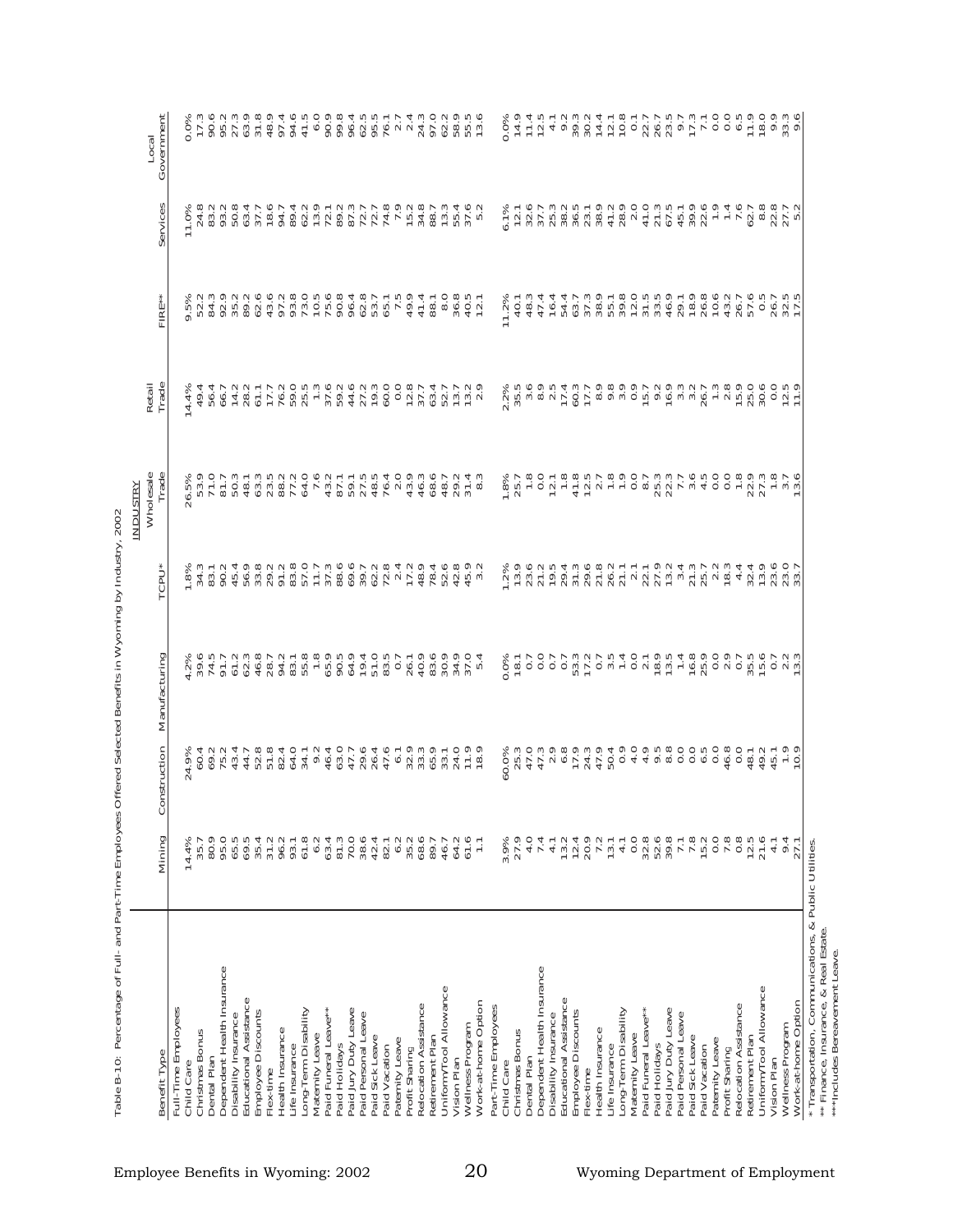| Benefit Type                            | 4<br>᠇                                                                                                                                  | ᡡ<br>ю                                                                                                                                                                                                                                                                                                              | <b>NUMBER OF EMPLOYEES</b><br>$-01$                             | o<br>4<br>ó                                                                                                                                                                                                             | 50-99                                                | 100                                   |
|-----------------------------------------|-----------------------------------------------------------------------------------------------------------------------------------------|---------------------------------------------------------------------------------------------------------------------------------------------------------------------------------------------------------------------------------------------------------------------------------------------------------------------|-----------------------------------------------------------------|-------------------------------------------------------------------------------------------------------------------------------------------------------------------------------------------------------------------------|------------------------------------------------------|---------------------------------------|
| Full-Time Employees                     |                                                                                                                                         |                                                                                                                                                                                                                                                                                                                     |                                                                 |                                                                                                                                                                                                                         |                                                      |                                       |
| Child Care                              |                                                                                                                                         | $\frac{1.4\%}{66.7}$                                                                                                                                                                                                                                                                                                | 2.9%<br>67.3                                                    | 5.6%                                                                                                                                                                                                                    | 80.0%                                                | 2.8%                                  |
| Christmas Bonus                         |                                                                                                                                         |                                                                                                                                                                                                                                                                                                                     |                                                                 | 49.0                                                                                                                                                                                                                    | $\frac{37.3}{77.0}$                                  | 22.6                                  |
| Dental Plan                             |                                                                                                                                         |                                                                                                                                                                                                                                                                                                                     | 4<br>54.                                                        | 67.8                                                                                                                                                                                                                    |                                                      | 90.0                                  |
| Dependent Health Insurance              |                                                                                                                                         |                                                                                                                                                                                                                                                                                                                     |                                                                 | 79.1                                                                                                                                                                                                                    |                                                      | 96.8                                  |
| Disability Insurance                    |                                                                                                                                         |                                                                                                                                                                                                                                                                                                                     |                                                                 | $35.2$<br>$41.8$<br>$60.0$                                                                                                                                                                                              |                                                      | 45.1                                  |
| Educational Assistance                  |                                                                                                                                         |                                                                                                                                                                                                                                                                                                                     |                                                                 |                                                                                                                                                                                                                         |                                                      | $72.4$<br>41.4                        |
| Employee Discounts<br>Flex-time         |                                                                                                                                         |                                                                                                                                                                                                                                                                                                                     |                                                                 |                                                                                                                                                                                                                         |                                                      | 38.4                                  |
| Health Insurance                        |                                                                                                                                         |                                                                                                                                                                                                                                                                                                                     |                                                                 |                                                                                                                                                                                                                         |                                                      | 97.9                                  |
| Life Insurance                          |                                                                                                                                         | $3.544889945468888887548888$                                                                                                                                                                                                                                                                                        | アクタルクロウク 4 アララショー 1<br>つと4 グラーム 5 タクムムクムクス<br>ウト 8 ウンシンシュウのこうこう | $27.5002$<br>$28.502$<br>$25.502$                                                                                                                                                                                       | 0 9 8 8 9 9 10 1<br>0 4 9 9 9 9 9 9<br>0 4 9 9 9 9 8 | 95.4                                  |
| Long-Term Disability                    |                                                                                                                                         |                                                                                                                                                                                                                                                                                                                     |                                                                 |                                                                                                                                                                                                                         |                                                      | 59.7                                  |
| Maternity Leave                         |                                                                                                                                         |                                                                                                                                                                                                                                                                                                                     |                                                                 |                                                                                                                                                                                                                         |                                                      | $\overline{9}$ .                      |
| Paid Funeral Leave*                     |                                                                                                                                         |                                                                                                                                                                                                                                                                                                                     |                                                                 | 4 L D W 4 Q<br>W 1 L O W 4 Q<br>W 1 C U W 4 Q                                                                                                                                                                           | $44.6$<br>53.0<br>53.0                               | 79.9                                  |
| Paid Holidays                           |                                                                                                                                         |                                                                                                                                                                                                                                                                                                                     |                                                                 |                                                                                                                                                                                                                         | 85.7                                                 | 91.8                                  |
| Paid Jury Duty Leave                    |                                                                                                                                         | 42.8                                                                                                                                                                                                                                                                                                                |                                                                 |                                                                                                                                                                                                                         | 60.7                                                 | 89.8                                  |
| Paid Personal Leave                     |                                                                                                                                         | $\begin{array}{c} 3000000 \\ 0000000 \\ -110000 \\ -110000 \\ \end{array}$                                                                                                                                                                                                                                          |                                                                 |                                                                                                                                                                                                                         | 46.9<br>52.3<br>37.5                                 | 54.0<br>72.7                          |
| Paid Sick Leave                         |                                                                                                                                         |                                                                                                                                                                                                                                                                                                                     |                                                                 |                                                                                                                                                                                                                         |                                                      |                                       |
| Paid Vacation                           |                                                                                                                                         |                                                                                                                                                                                                                                                                                                                     |                                                                 |                                                                                                                                                                                                                         |                                                      | 78.6                                  |
| Paternity Leave                         |                                                                                                                                         |                                                                                                                                                                                                                                                                                                                     |                                                                 | 0.9                                                                                                                                                                                                                     |                                                      | 6.3                                   |
| Profit Sharing                          |                                                                                                                                         |                                                                                                                                                                                                                                                                                                                     |                                                                 | $21.2$<br>$33.3$                                                                                                                                                                                                        |                                                      |                                       |
| Relocation Assistance                   |                                                                                                                                         |                                                                                                                                                                                                                                                                                                                     | 16.3                                                            |                                                                                                                                                                                                                         | $-880$<br>$-800$<br>$-800$<br>$-1$<br>$-80$          | $78.9$<br>$47.8$<br>97.0              |
| Retirement Plan                         |                                                                                                                                         | $43.4$<br>20.2                                                                                                                                                                                                                                                                                                      | Ю<br>56.                                                        | 64.7                                                                                                                                                                                                                    |                                                      |                                       |
| Uniform/Tool Allowance                  |                                                                                                                                         |                                                                                                                                                                                                                                                                                                                     | 32.3<br>ம                                                       | 37.1                                                                                                                                                                                                                    | 35.4                                                 | $46.4$<br>56.9<br>55.9                |
| Wellness Program<br>Vision Plan         |                                                                                                                                         | 16.8                                                                                                                                                                                                                                                                                                                | 27.                                                             |                                                                                                                                                                                                                         |                                                      |                                       |
| Work-at-home Option                     | Γά ω ά α ώ α ύ ά συνα πρώτη α πράτης τους α<br>πρώτησα συ ά τα συνα συ τρους τους τους α<br>δυνα ά α το ό ο πο ο ό ο τ π α πνά ω ο το ά | $4.0$<br>$4.2$                                                                                                                                                                                                                                                                                                      | စ ထ<br>o ro                                                     | $25.0$<br>$75.2$<br>$15.2$                                                                                                                                                                                              | $39.8$<br>$23.9$<br>$1.9$                            | $\infty$                              |
| Part-Time Employees                     |                                                                                                                                         |                                                                                                                                                                                                                                                                                                                     |                                                                 |                                                                                                                                                                                                                         |                                                      |                                       |
| Child Care                              | 50                                                                                                                                      | 90.0%                                                                                                                                                                                                                                                                                                               |                                                                 |                                                                                                                                                                                                                         |                                                      |                                       |
| Christmas Bonus                         |                                                                                                                                         | 39.7                                                                                                                                                                                                                                                                                                                | $\frac{1.9\%}{24.5}$                                            | 3.3%<br>20.6                                                                                                                                                                                                            |                                                      | $4.0\%$<br>18.8<br>26.9<br>32.6       |
| Dental Plan                             |                                                                                                                                         | $\frac{6}{3}$                                                                                                                                                                                                                                                                                                       |                                                                 |                                                                                                                                                                                                                         |                                                      |                                       |
| Dependent Health Insurance              |                                                                                                                                         |                                                                                                                                                                                                                                                                                                                     |                                                                 |                                                                                                                                                                                                                         |                                                      |                                       |
| Disability Insurance                    |                                                                                                                                         |                                                                                                                                                                                                                                                                                                                     |                                                                 | $40 - 8$<br>$40 - 8$                                                                                                                                                                                                    |                                                      | $16.7$<br>34.7                        |
| Educational Assistance                  |                                                                                                                                         |                                                                                                                                                                                                                                                                                                                     |                                                                 |                                                                                                                                                                                                                         |                                                      |                                       |
| Employee Discounts                      | $0.77777887878000$                                                                                                                      |                                                                                                                                                                                                                                                                                                                     |                                                                 |                                                                                                                                                                                                                         |                                                      |                                       |
| Health Insurance<br>Flex-time           |                                                                                                                                         | 4.6                                                                                                                                                                                                                                                                                                                 |                                                                 |                                                                                                                                                                                                                         |                                                      |                                       |
| Life Insurance                          |                                                                                                                                         |                                                                                                                                                                                                                                                                                                                     |                                                                 |                                                                                                                                                                                                                         |                                                      |                                       |
| Long-Term Disability                    |                                                                                                                                         | $V = 0$ 10<br>$4 - 4$ 10<br>$9$                                                                                                                                                                                                                                                                                     |                                                                 |                                                                                                                                                                                                                         |                                                      |                                       |
| Maternity Leave                         | $\circ$<br>$\circ$                                                                                                                      |                                                                                                                                                                                                                                                                                                                     |                                                                 |                                                                                                                                                                                                                         |                                                      | $\ddot{ }$ .                          |
| Paid Funeral Leave*                     |                                                                                                                                         |                                                                                                                                                                                                                                                                                                                     |                                                                 |                                                                                                                                                                                                                         |                                                      | $38.4$<br>$23.6$                      |
| Paid Holidays                           |                                                                                                                                         | $17.5$<br>10.1                                                                                                                                                                                                                                                                                                      |                                                                 |                                                                                                                                                                                                                         |                                                      |                                       |
| Paid Jury Duty Leave                    |                                                                                                                                         |                                                                                                                                                                                                                                                                                                                     |                                                                 |                                                                                                                                                                                                                         |                                                      | 49.4                                  |
| Paid Personal Leave<br>Paid Sick Leave  |                                                                                                                                         |                                                                                                                                                                                                                                                                                                                     |                                                                 |                                                                                                                                                                                                                         |                                                      |                                       |
| Paid Vacation                           | $\begin{array}{c} \phi\circ\phi\vdash\dot{\neg}\phi\circ\dot{\neg}\phi\circ\dot{\lor}\phi \end{array}$<br>$60 - 600 - 600 = 600$        |                                                                                                                                                                                                                                                                                                                     |                                                                 | $D \over 2$ $D \over 2$ $D \over 2$ $D \over 2$ $D \over 2$ $D \over 2$ $D \over 2$ $D \over 2$ $D \over 2$ $D \over 2$ $D \over 2$ $D \over 2$ $D \over 2$ $D \over 2$ $D \over 2$ $D \over 2$ $D \over 2$ $D \over 2$ | $16.6$<br>$16.8$<br>$3.8$                            | $29.70000$<br>$29.70000$<br>$70.7000$ |
| Paternity Leave                         |                                                                                                                                         |                                                                                                                                                                                                                                                                                                                     |                                                                 | $0.\overline{2}$                                                                                                                                                                                                        |                                                      |                                       |
| Profit Sharing                          |                                                                                                                                         |                                                                                                                                                                                                                                                                                                                     |                                                                 | 1.4                                                                                                                                                                                                                     | 5.4                                                  |                                       |
| Relocation Assistance                   |                                                                                                                                         |                                                                                                                                                                                                                                                                                                                     |                                                                 | 6.0                                                                                                                                                                                                                     | $\overline{3}$ . 7                                   |                                       |
| Retirement Plan                         |                                                                                                                                         | $7.7$<br>$7.0$<br>$7.0$                                                                                                                                                                                                                                                                                             |                                                                 | 12.6                                                                                                                                                                                                                    | 27.1                                                 | 50.                                   |
| Uniform/Tool Allowance                  |                                                                                                                                         |                                                                                                                                                                                                                                                                                                                     | $0.967070$<br>$0.967070$<br>$0.3$                               | 21.7                                                                                                                                                                                                                    | $35.2$<br>$2.4$                                      | 16.9                                  |
| Vision Plan                             |                                                                                                                                         |                                                                                                                                                                                                                                                                                                                     |                                                                 | $\begin{array}{c}\n 1 \\  \hline\n 1 \\  \hline\n 2 \\  \hline\n 3 \\  \hline\n 4 \\  \hline\n 1\n \end{array}$                                                                                                         |                                                      | 19.7                                  |
| Work-at-home Option<br>Wellness Program | 4 IO Q<br>$\circ$ $\circ$                                                                                                               | $\frac{1}{2}$ $\frac{1}{2}$ $\frac{1}{2}$ $\frac{1}{2}$ $\frac{1}{2}$ $\frac{1}{2}$ $\frac{1}{2}$ $\frac{1}{2}$ $\frac{1}{2}$ $\frac{1}{2}$ $\frac{1}{2}$ $\frac{1}{2}$ $\frac{1}{2}$ $\frac{1}{2}$ $\frac{1}{2}$ $\frac{1}{2}$ $\frac{1}{2}$ $\frac{1}{2}$ $\frac{1}{2}$ $\frac{1}{2}$ $\frac{1}{2}$ $\frac{1}{2}$ |                                                                 |                                                                                                                                                                                                                         | က ထ<br>$\frac{1}{2}$                                 | $34.6$<br>7.8                         |
|                                         |                                                                                                                                         |                                                                                                                                                                                                                                                                                                                     |                                                                 |                                                                                                                                                                                                                         |                                                      |                                       |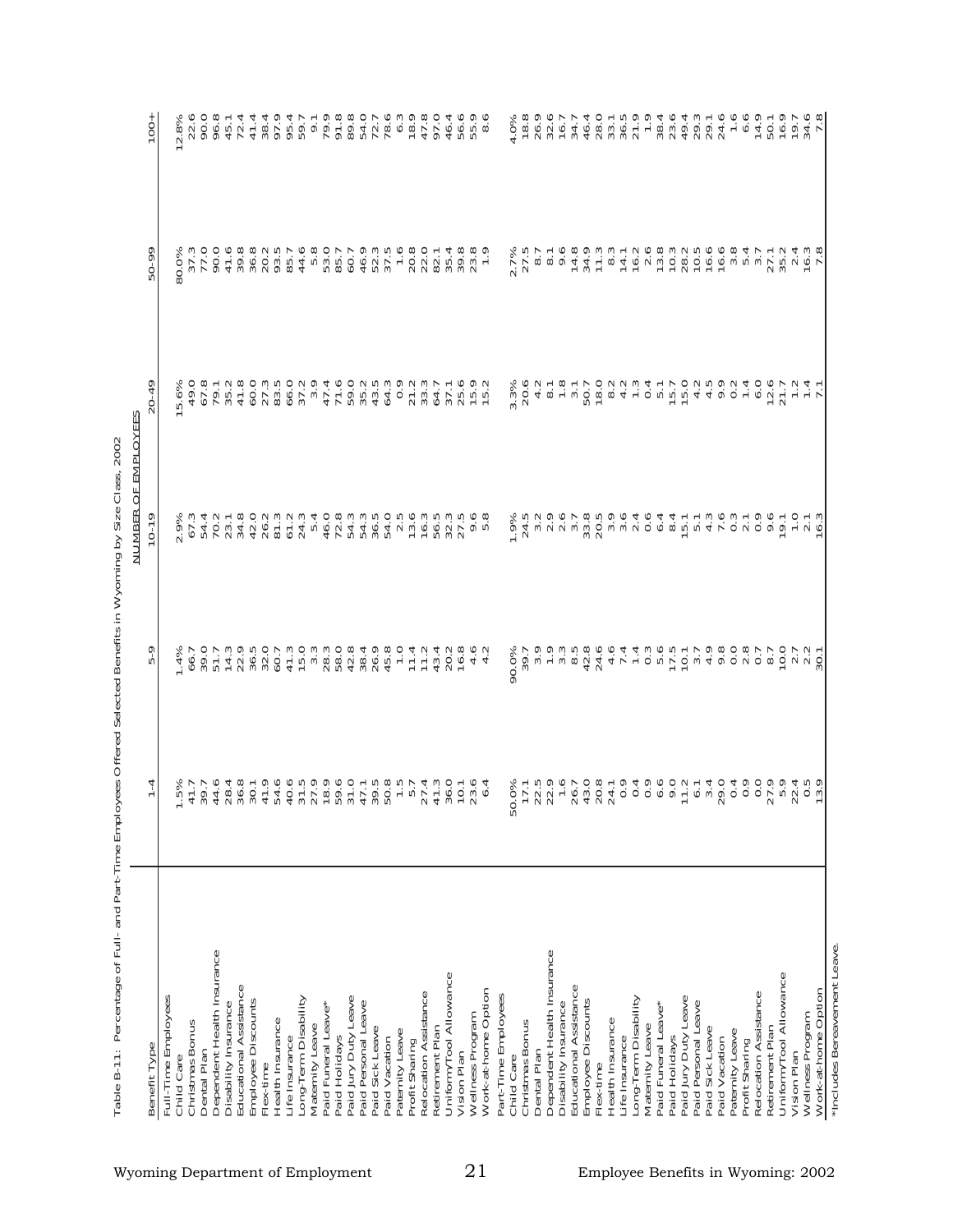| Benefit Type                                       | Southwest                                                                                                                            | Southeast                                                                                  | Central                                                                                                                                                                                                               | Northwest                                                              | Northeast                                                                                                                                                                                                                                                                                                                    | Statewide                                                                                                                                                                                                                                                                            |
|----------------------------------------------------|--------------------------------------------------------------------------------------------------------------------------------------|--------------------------------------------------------------------------------------------|-----------------------------------------------------------------------------------------------------------------------------------------------------------------------------------------------------------------------|------------------------------------------------------------------------|------------------------------------------------------------------------------------------------------------------------------------------------------------------------------------------------------------------------------------------------------------------------------------------------------------------------------|--------------------------------------------------------------------------------------------------------------------------------------------------------------------------------------------------------------------------------------------------------------------------------------|
| Full-Time Employees                                |                                                                                                                                      |                                                                                            |                                                                                                                                                                                                                       |                                                                        |                                                                                                                                                                                                                                                                                                                              |                                                                                                                                                                                                                                                                                      |
| Child Care                                         | Ο ω αρπρωνορο ο ρααποι Ι Ααωρο<br>α 4 α 4 αι πο 6 6 4 α 4 α 4 α - αι α 4 0 6 4 α<br>διώ που αρδοιο το 4 ω νιο 6 6 α π - πω<br>$\sim$ | ro<br>Carono 440 04 - 00<br>Sanda Carono 40 0 - 00<br>Sanda Cowo 40 0 - 1                  |                                                                                                                                                                                                                       |                                                                        | d<br>o 4 4 4 7 0 7 7 8 7<br>O 4 4 4 7 0 7 7 8 7<br>S 6 7 7 8 7 7 8 7 7 8                                                                                                                                                                                                                                                     |                                                                                                                                                                                                                                                                                      |
| Christmas Bonus                                    |                                                                                                                                      |                                                                                            |                                                                                                                                                                                                                       |                                                                        |                                                                                                                                                                                                                                                                                                                              |                                                                                                                                                                                                                                                                                      |
| Dental Plan                                        |                                                                                                                                      |                                                                                            |                                                                                                                                                                                                                       |                                                                        |                                                                                                                                                                                                                                                                                                                              |                                                                                                                                                                                                                                                                                      |
| Dependent Health Insurance<br>Disability Insurance |                                                                                                                                      |                                                                                            |                                                                                                                                                                                                                       |                                                                        |                                                                                                                                                                                                                                                                                                                              |                                                                                                                                                                                                                                                                                      |
| Educational Assistance                             |                                                                                                                                      |                                                                                            |                                                                                                                                                                                                                       |                                                                        |                                                                                                                                                                                                                                                                                                                              |                                                                                                                                                                                                                                                                                      |
| Employee Discounts                                 |                                                                                                                                      |                                                                                            |                                                                                                                                                                                                                       |                                                                        |                                                                                                                                                                                                                                                                                                                              |                                                                                                                                                                                                                                                                                      |
| Flex-time                                          |                                                                                                                                      |                                                                                            |                                                                                                                                                                                                                       |                                                                        |                                                                                                                                                                                                                                                                                                                              |                                                                                                                                                                                                                                                                                      |
| Health Insurance                                   |                                                                                                                                      |                                                                                            |                                                                                                                                                                                                                       |                                                                        |                                                                                                                                                                                                                                                                                                                              |                                                                                                                                                                                                                                                                                      |
| Life Insurance                                     |                                                                                                                                      |                                                                                            |                                                                                                                                                                                                                       |                                                                        | 80.1                                                                                                                                                                                                                                                                                                                         |                                                                                                                                                                                                                                                                                      |
| Long-Term Disability                               |                                                                                                                                      |                                                                                            |                                                                                                                                                                                                                       |                                                                        | 45.6                                                                                                                                                                                                                                                                                                                         |                                                                                                                                                                                                                                                                                      |
| Maternity Leave                                    |                                                                                                                                      |                                                                                            |                                                                                                                                                                                                                       |                                                                        | $\mathbb{U}$                                                                                                                                                                                                                                                                                                                 |                                                                                                                                                                                                                                                                                      |
| Paid Funeral Leave*                                |                                                                                                                                      |                                                                                            |                                                                                                                                                                                                                       |                                                                        | 63.1                                                                                                                                                                                                                                                                                                                         |                                                                                                                                                                                                                                                                                      |
| Paid Holidays                                      |                                                                                                                                      |                                                                                            | 90.6                                                                                                                                                                                                                  |                                                                        | 80.3                                                                                                                                                                                                                                                                                                                         |                                                                                                                                                                                                                                                                                      |
| Paid Jury Duty Leave                               |                                                                                                                                      |                                                                                            | 8977 - 28823<br>2256 - 29778<br>225 - 2987                                                                                                                                                                            | 79.8<br>54.8                                                           | 70.9                                                                                                                                                                                                                                                                                                                         | $67.9$<br>$42.5$<br>$50.5$<br>$69.1$                                                                                                                                                                                                                                                 |
| Paid Personal Leave<br>Paid Sick Leave             |                                                                                                                                      |                                                                                            |                                                                                                                                                                                                                       |                                                                        | 41.0                                                                                                                                                                                                                                                                                                                         |                                                                                                                                                                                                                                                                                      |
| Paid Vacation                                      |                                                                                                                                      |                                                                                            |                                                                                                                                                                                                                       |                                                                        |                                                                                                                                                                                                                                                                                                                              |                                                                                                                                                                                                                                                                                      |
| Paternity Leave                                    |                                                                                                                                      |                                                                                            |                                                                                                                                                                                                                       | $\begin{array}{c} 0.0000 \\ 0.0000 \\ 0.0000 \\ 0.0000 \\ \end{array}$ |                                                                                                                                                                                                                                                                                                                              |                                                                                                                                                                                                                                                                                      |
| Profit Sharing                                     |                                                                                                                                      |                                                                                            |                                                                                                                                                                                                                       |                                                                        |                                                                                                                                                                                                                                                                                                                              |                                                                                                                                                                                                                                                                                      |
| Relocation Assistance                              |                                                                                                                                      |                                                                                            |                                                                                                                                                                                                                       |                                                                        |                                                                                                                                                                                                                                                                                                                              |                                                                                                                                                                                                                                                                                      |
| Retirement Plan                                    |                                                                                                                                      |                                                                                            |                                                                                                                                                                                                                       | 80.6                                                                   |                                                                                                                                                                                                                                                                                                                              |                                                                                                                                                                                                                                                                                      |
| Uniform/Tool Allowance                             |                                                                                                                                      | 47.7<br>36.0                                                                               |                                                                                                                                                                                                                       | 22.9                                                                   | 58.4                                                                                                                                                                                                                                                                                                                         |                                                                                                                                                                                                                                                                                      |
| Vision Plan                                        |                                                                                                                                      |                                                                                            |                                                                                                                                                                                                                       | 58.8                                                                   | 40.7                                                                                                                                                                                                                                                                                                                         |                                                                                                                                                                                                                                                                                      |
| Wellness Program                                   | $64.6$<br>$4.3$                                                                                                                      | $34.6$<br>2.7                                                                              | 52.5<br>0.4                                                                                                                                                                                                           | $2.5$<br>$2.5$                                                         | 41.7                                                                                                                                                                                                                                                                                                                         | Fanghaunt<br>Fanghaunt<br>Ponagan                                                                                                                                                                                                                                                    |
| Work-at-home Option                                |                                                                                                                                      |                                                                                            |                                                                                                                                                                                                                       |                                                                        | 19.3                                                                                                                                                                                                                                                                                                                         |                                                                                                                                                                                                                                                                                      |
| Part-Time Employees                                |                                                                                                                                      |                                                                                            |                                                                                                                                                                                                                       |                                                                        |                                                                                                                                                                                                                                                                                                                              |                                                                                                                                                                                                                                                                                      |
| Child Care                                         | $\infty$                                                                                                                             |                                                                                            |                                                                                                                                                                                                                       | 60.0%                                                                  |                                                                                                                                                                                                                                                                                                                              | $\begin{array}{l} 22.78 & 24.78 & 25.78 & 26.78 & 27.78 & 27.78 & 27.78 & 27.78 & 27.78 & 27.78 & 27.78 & 27.78 & 27.78 & 27.78 & 27.78 & 27.78 & 27.78 & 27.78 & 27.78 & 27.78 & 27.78 & 27.78 & 27.78 & 27.78 & 27.78 & 27.78 & 27.78 & 27.78 & 27.78 & 27.78 & 27$                |
| Christmas Bonus                                    |                                                                                                                                      |                                                                                            |                                                                                                                                                                                                                       | 16.6                                                                   |                                                                                                                                                                                                                                                                                                                              |                                                                                                                                                                                                                                                                                      |
| Dental Plan                                        |                                                                                                                                      |                                                                                            |                                                                                                                                                                                                                       |                                                                        |                                                                                                                                                                                                                                                                                                                              |                                                                                                                                                                                                                                                                                      |
| Dependent Health Insurance<br>Disability Insurance |                                                                                                                                      |                                                                                            |                                                                                                                                                                                                                       |                                                                        |                                                                                                                                                                                                                                                                                                                              |                                                                                                                                                                                                                                                                                      |
| Educational Assistance                             |                                                                                                                                      |                                                                                            |                                                                                                                                                                                                                       |                                                                        | $1.760$<br>$0.600$<br>$0.740$<br>$0.740$<br>$0.740$<br>$0.740$<br>$0.740$                                                                                                                                                                                                                                                    |                                                                                                                                                                                                                                                                                      |
| Employee Discounts                                 |                                                                                                                                      |                                                                                            |                                                                                                                                                                                                                       |                                                                        |                                                                                                                                                                                                                                                                                                                              |                                                                                                                                                                                                                                                                                      |
| Flex-time                                          |                                                                                                                                      |                                                                                            |                                                                                                                                                                                                                       |                                                                        | 28.3                                                                                                                                                                                                                                                                                                                         |                                                                                                                                                                                                                                                                                      |
| Health Insurance                                   |                                                                                                                                      |                                                                                            |                                                                                                                                                                                                                       |                                                                        |                                                                                                                                                                                                                                                                                                                              |                                                                                                                                                                                                                                                                                      |
| Life Insurance                                     |                                                                                                                                      |                                                                                            |                                                                                                                                                                                                                       |                                                                        | $\begin{array}{c} 18.8 \\ 19.6 \\ 19.7 \\ 20.7 \\ 21. \end{array}$                                                                                                                                                                                                                                                           |                                                                                                                                                                                                                                                                                      |
| Long-Term Disability                               |                                                                                                                                      |                                                                                            |                                                                                                                                                                                                                       |                                                                        |                                                                                                                                                                                                                                                                                                                              |                                                                                                                                                                                                                                                                                      |
| Maternity Leave                                    |                                                                                                                                      |                                                                                            |                                                                                                                                                                                                                       |                                                                        |                                                                                                                                                                                                                                                                                                                              |                                                                                                                                                                                                                                                                                      |
| Paid Funeral Leave*<br>Paid Holidays               |                                                                                                                                      |                                                                                            |                                                                                                                                                                                                                       |                                                                        | 34.4                                                                                                                                                                                                                                                                                                                         |                                                                                                                                                                                                                                                                                      |
| Paid Jury Duty Leave                               |                                                                                                                                      |                                                                                            |                                                                                                                                                                                                                       |                                                                        | 33.4                                                                                                                                                                                                                                                                                                                         |                                                                                                                                                                                                                                                                                      |
| Paid Personal Leave                                |                                                                                                                                      |                                                                                            |                                                                                                                                                                                                                       |                                                                        |                                                                                                                                                                                                                                                                                                                              |                                                                                                                                                                                                                                                                                      |
| Paid Sick Leave                                    |                                                                                                                                      |                                                                                            |                                                                                                                                                                                                                       | 19.1                                                                   | 19.9                                                                                                                                                                                                                                                                                                                         |                                                                                                                                                                                                                                                                                      |
| Paid Vacation                                      |                                                                                                                                      | άωτι ταωτι μασμετα μεταλητι<br>δονπονδάδοωσιωτών του νοφιτι<br>% νασοιωσνάσωωσνοανώνατωνσυ | 2. 22 8884 - 848 - 8488 - 948 - 949 - 949 - 949 - 949 - 949 - 949 - 949 - 949 - 949 - 949 - 949 - 94<br>22 - 949 - 949 - 949 - 949 - 949 - 949 - 949 - 949 - 949 - 949 - 949 - 949 - 949 - 949 - 949 - 949 - 949 - 94 |                                                                        | 20.9                                                                                                                                                                                                                                                                                                                         | $\begin{array}{l} 79.78 & 0.708 \\ 79.78 & 0.708 \\ 79.78 & 0.708 \\ 79.78 & 0.708 \\ 79.78 & 0.708 \\ 79.78 & 0.708 \\ 79.78 & 0.708 \\ 79.78 & 0.708 \\ 79.78 & 0.708 \\ 79.78 & 0.708 \\ 79.78 & 0.708 \\ 79.78 & 0.708 \\ 79.78 & 0.708 \\ 79.78 & 0.708 \\ 79.78 & 0.708 \\ 79$ |
| Paternity Leave                                    |                                                                                                                                      |                                                                                            |                                                                                                                                                                                                                       |                                                                        | 0.0                                                                                                                                                                                                                                                                                                                          |                                                                                                                                                                                                                                                                                      |
| Profit Sharing                                     |                                                                                                                                      |                                                                                            |                                                                                                                                                                                                                       |                                                                        | $1.\overline{6}$                                                                                                                                                                                                                                                                                                             |                                                                                                                                                                                                                                                                                      |
| Relocation Assistance                              |                                                                                                                                      |                                                                                            |                                                                                                                                                                                                                       |                                                                        | $\begin{array}{cccccc} 1 & 0 & 0 & 1 & 1 & 1 \\ 0 & 0 & 0 & 1 & 1 & 1 \\ 0 & 0 & 0 & 1 & 1 & 1 \\ 0 & 0 & 0 & 1 & 1 & 1 \\ 0 & 0 & 0 & 0 & 1 & 1 \\ 0 & 0 & 0 & 0 & 1 & 1 \\ 0 & 0 & 0 & 0 & 0 & 1 \\ 0 & 0 & 0 & 0 & 0 & 1 \\ 0 & 0 & 0 & 0 & 0 & 1 \\ 0 & 0 & 0 & 0 & 0 & 1 \\ 0 & 0 & 0 & 0 & 0 & 1 \\ 0 & 0 & 0 & 0 & 0$ |                                                                                                                                                                                                                                                                                      |
| Uniform/Tool Allowance<br>Retirement Plan          |                                                                                                                                      |                                                                                            |                                                                                                                                                                                                                       |                                                                        |                                                                                                                                                                                                                                                                                                                              |                                                                                                                                                                                                                                                                                      |
| Vision Plan                                        |                                                                                                                                      |                                                                                            |                                                                                                                                                                                                                       |                                                                        |                                                                                                                                                                                                                                                                                                                              |                                                                                                                                                                                                                                                                                      |
| Wellness Program                                   |                                                                                                                                      |                                                                                            |                                                                                                                                                                                                                       |                                                                        |                                                                                                                                                                                                                                                                                                                              |                                                                                                                                                                                                                                                                                      |
| Work-at-home Option                                |                                                                                                                                      |                                                                                            |                                                                                                                                                                                                                       |                                                                        |                                                                                                                                                                                                                                                                                                                              |                                                                                                                                                                                                                                                                                      |
|                                                    |                                                                                                                                      |                                                                                            |                                                                                                                                                                                                                       |                                                                        |                                                                                                                                                                                                                                                                                                                              |                                                                                                                                                                                                                                                                                      |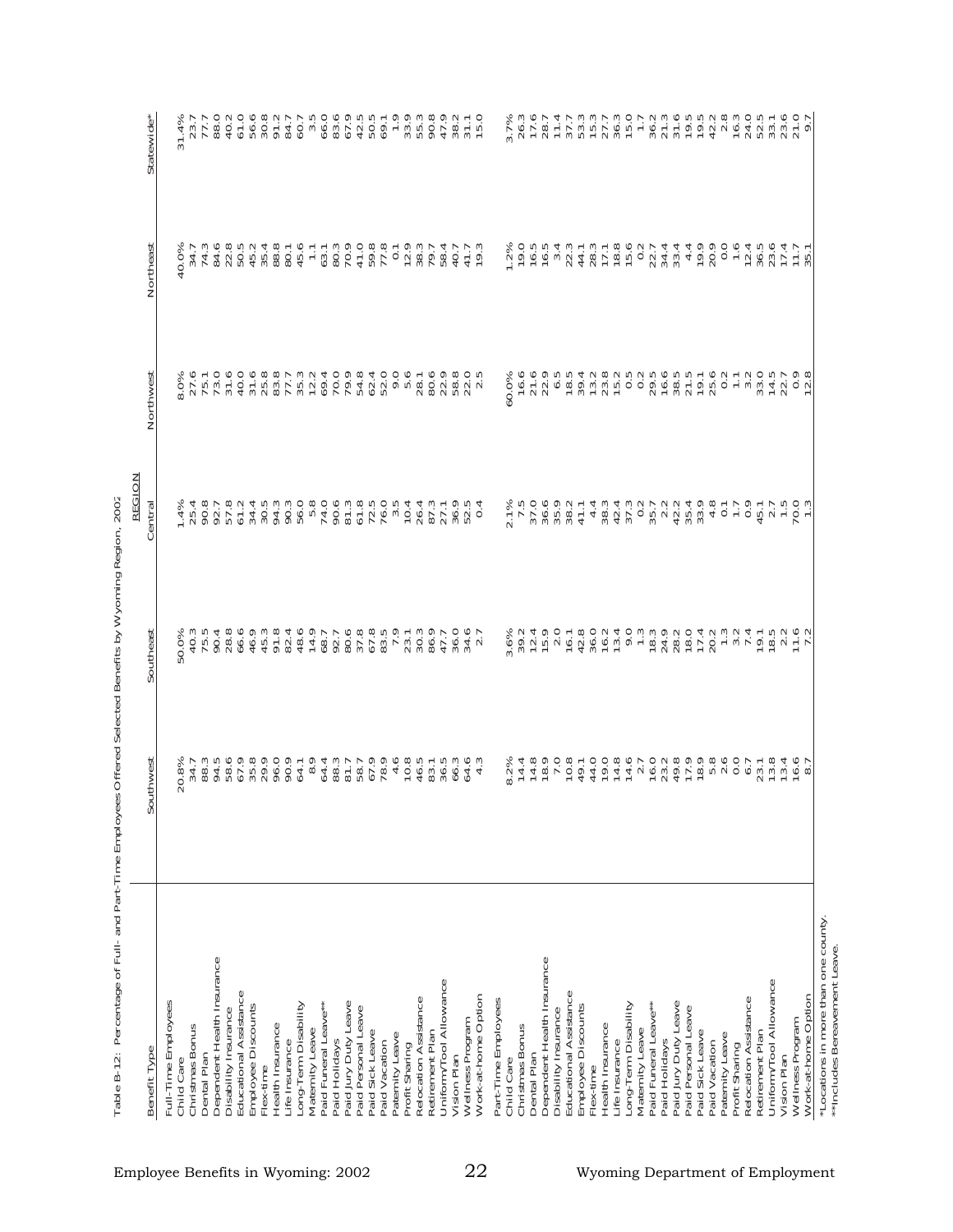# **Appendix C**



**Wyoming Department of Employment Research & Planning PO Box 2760 Casper, WY 82602 Phone: (866) 404-8147 (toll-free) Casper: 473-3804** 

Form 1 Rev. 5/02



# **EMPLOYEE BENEFITS SURVEY**

If the above address is not correct, please make the appropriate corrections:

Contact Person: Telephone: (\_\_\_\_)

If you would like to receive a copy of the survey results, please check here:  $\Box$ 

How many people did you employ in Wyoming during the pay period that included **November 12th**, **2002**? *(Do not include temporary employees you hire through a staffing agency)* \_\_\_\_\_\_\_\_\_

Of these, how many employees are considered seasonal or temporary workers *(other than those hired through a staffing agency)*? \_\_\_\_\_\_\_\_\_

How many of your employees are: (for explanation see instruction sheet)

|           | Managerial and<br>Professional | Clerical and<br><b>Technical</b> | Production,<br>Maintenance, and<br>Service | <b>Total Number of</b><br><b>Employees</b> |
|-----------|--------------------------------|----------------------------------|--------------------------------------------|--------------------------------------------|
| Full-Time |                                |                                  |                                            |                                            |
| Part-Time |                                |                                  |                                            |                                            |

How many hours must your employees work each week to be considered full-time?

Is your company / organization not-for-profit?  $\Box$  yes  $\Box$  no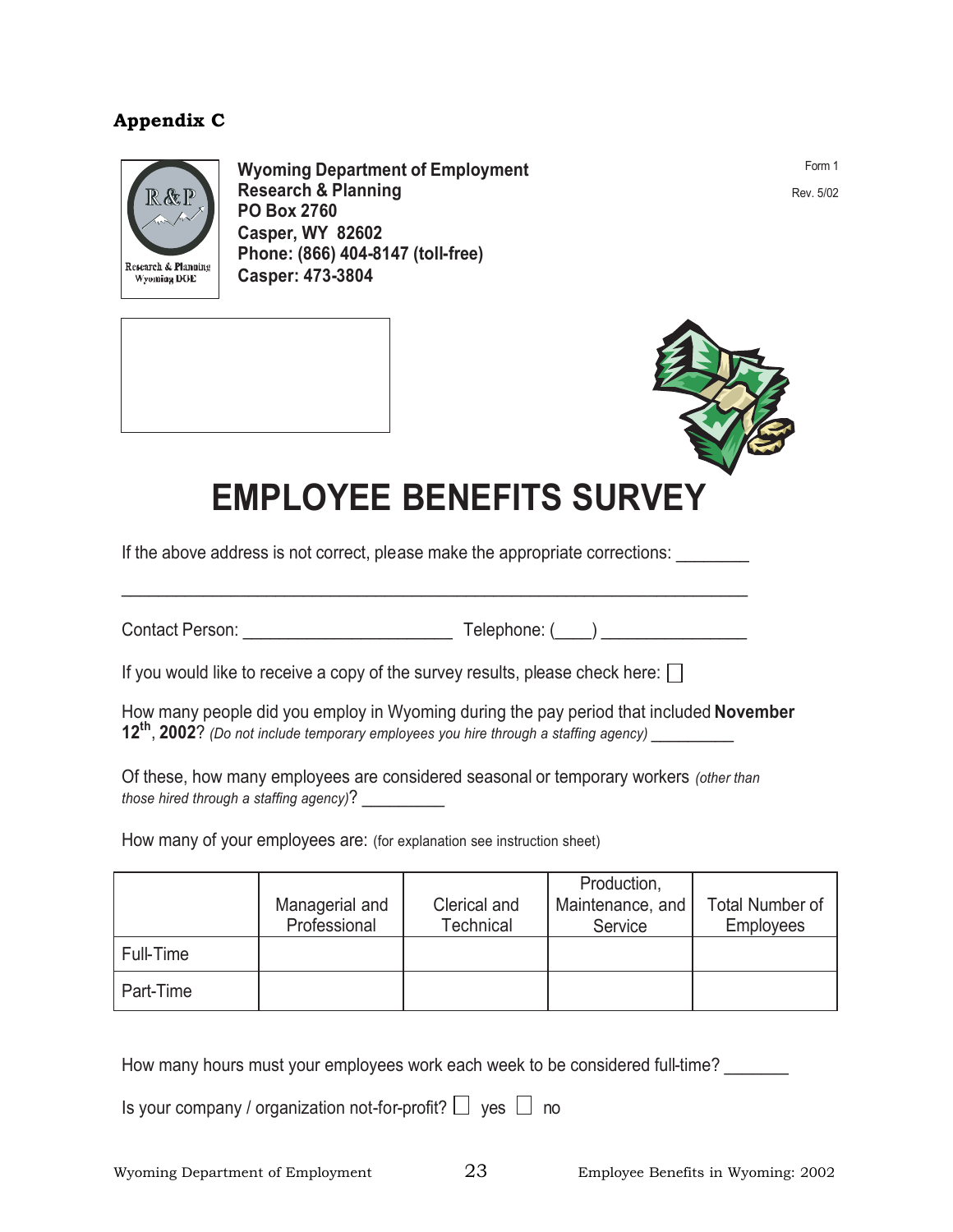| Section A: Paid Leave                                                                                                                                                                                                         | <b>Full-Time</b>                      | <b>Part-Time</b>                                  |
|-------------------------------------------------------------------------------------------------------------------------------------------------------------------------------------------------------------------------------|---------------------------------------|---------------------------------------------------|
| 1. Do you offer paid holidays?<br>(i.e., New Year's Day, Martin Luther King/Equality Day, President's<br>Day, Good Friday, Memorial Day, Independence Day, Labor Day,<br>Columbus Day, Veterans Day, Thanksgiving, Christmas) | yes<br>no                             | yes<br>no                                         |
| If yes, how many paid holidays does your company offer<br>annually?                                                                                                                                                           | Days                                  | Days                                              |
| 2. Do you offer paid personal leave? Include sick leave and paid<br>vacation if your company does not differentiate between these<br>types of leave.                                                                          | yes<br>no                             | yes<br>no                                         |
| If yes, how many days of paid personal leave do you offer:<br>After 1 year of employment?                                                                                                                                     | Days                                  | Days                                              |
| After 5 years of employment?                                                                                                                                                                                                  | Days                                  | Days                                              |
| After 10 years of employment?                                                                                                                                                                                                 | Days                                  | Days                                              |
| 3. Do you offer paid sick leave, beyond any personal leave<br>identified in #2?                                                                                                                                               | $\Box$ yes $\Box$ no                  | $yes \bigsqcup no$                                |
| If yes, how many days of paid sick leave do your employees<br>receive annually?                                                                                                                                               | Days                                  | Days                                              |
| 4. Do you offer paid vacation, beyond any personal leave identified<br>in $#2?$                                                                                                                                               | yes<br>no                             | yes<br>no                                         |
| If yes, how many days of paid vacation do you offer:<br>After 1 year of employment?                                                                                                                                           | Days                                  | Days                                              |
| After 5 years of employment?                                                                                                                                                                                                  | Days                                  | Days                                              |
| After 10 years of employment?                                                                                                                                                                                                 | Days                                  | Days                                              |
| 5. Do you offer maternity leave beyond what the law requires, such<br>as paid time off? (Do not include if sick or vacation pay has to be<br>taken.)                                                                          | yes [<br>no                           | yes<br>no                                         |
| If yes, how many days?                                                                                                                                                                                                        | Days                                  | Days                                              |
| 6. Do you offer paternity leave beyond what the law requires, such<br>as paid time off? (Do not include if sick or vacation pay has to be<br>taken.)                                                                          | yes<br>no                             | yes<br>no                                         |
| If yes, how many days?                                                                                                                                                                                                        | Days                                  | Days                                              |
| 7. Do you offer paid funeral and bereavement leave? (Do not include<br>if employee has to use vacation, personal, or sick leave.)                                                                                             | $\mathsf{\rfloor}$ yes<br>no          | yes<br>no                                         |
| 8. Do you offer paid jury duty leave? (Employer pays difference<br>between jury duty pay and regular salary or wage.)                                                                                                         | $\Box$ yes $\Box$<br>no               | yes $\mathsf{\mathsf{\mathsf{\mathsf{L}}}}$<br>no |
| 9. Do you offer any paid leave to seasonal or temporary<br>employees?                                                                                                                                                         | $\mathsf{\_}$ yes $\mathsf{\ }$<br>no | yes $\lfloor$<br>no                               |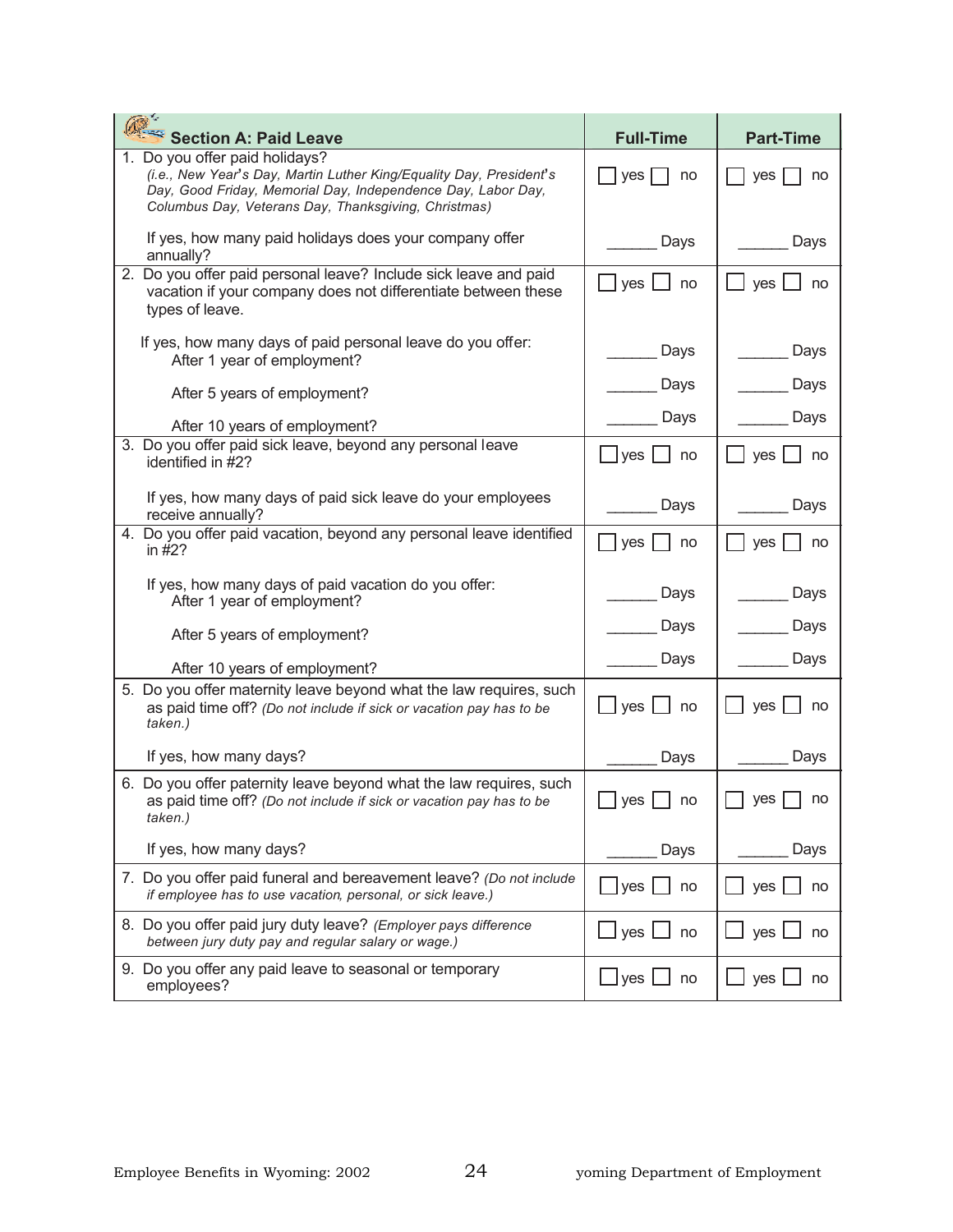| انتهاب<br><b>Section B: Insurance</b>                                                                                             | <b>Full-Time</b> | <b>Part-Time</b> |
|-----------------------------------------------------------------------------------------------------------------------------------|------------------|------------------|
| Do you offer health insurance for your employees?<br>10.                                                                          | <b>ves</b><br>no | <b>ves</b><br>no |
| If yes, what percentage is paid by the employer?                                                                                  | $\%$             | %                |
| How long must an employee work for your company before<br>he/she is eligible for health insurance?                                | months           | months           |
| 11. Do you offer dependent health insurance?                                                                                      | ves<br>no        | ves<br>no        |
| If yes, what percentage is paid by the employer?                                                                                  | %                | %                |
| 12. Do you offer a dental plan?                                                                                                   | no<br>yes        | ves<br>no        |
| If yes, what percentage is paid by the <b>employer</b> ?                                                                          | $\%$             | %                |
| 13. Do you offer a vision plan?                                                                                                   | no<br>ves        | no<br>yes        |
| If yes, what percentage is paid by the employer?                                                                                  | %                | %                |
| 14. Do you offer life insurance?                                                                                                  | <b>ves</b><br>no | <b>ves</b><br>no |
| 15. Do you offer short-term disability insurance? (Do not include<br>workers' compensation. Usually provided for 6 to 12 months.) | ves<br>no        | ves<br>no        |
| 16. Do you offer long-term disability care insurance? (Usually has a<br>waiting period of 3 to 6 months.)                         | yes<br>no        | <b>ves</b><br>no |
| Do you offer any insurance to seasonal or temporary<br>17 <sub>1</sub><br>employees?                                              | ves<br>no        | ves<br>no        |
| 鱼                                                                                                                                 |                  |                  |

| $\frac{6}{5}$<br><b>Section C: Retirement</b>                                                                                                        | <b>Full-Time</b> | <b>Part-Time</b> |
|------------------------------------------------------------------------------------------------------------------------------------------------------|------------------|------------------|
| 18. Do you offer a retirement plan?                                                                                                                  | no<br>yes        | ves<br>no        |
| If yes, what type of plan do you offer? (check all that apply)                                                                                       |                  |                  |
| A. Defined Contribution (Plan specifies employer / employee<br>contributions.) Examples: 401(k), 403(b), 457 plans.                                  |                  |                  |
| B. Defined Benefit (Retirement benefits are determined by a<br>formula, often based on factors such as years of service, age, or<br>average salary.) |                  |                  |
| If yes, who pays the contribution? (check one)                                                                                                       |                  |                  |
| A. Employer paid only                                                                                                                                |                  |                  |
| B. Employee paid only                                                                                                                                |                  |                  |
| C. Shared                                                                                                                                            |                  |                  |
| How many years does it take for employees to be fully vested?                                                                                        | vears            | years            |
| Do you offer any retirement benefits to seasonal or temporary<br>19.<br>employees?                                                                   | no<br>ves        | ves<br>no        |